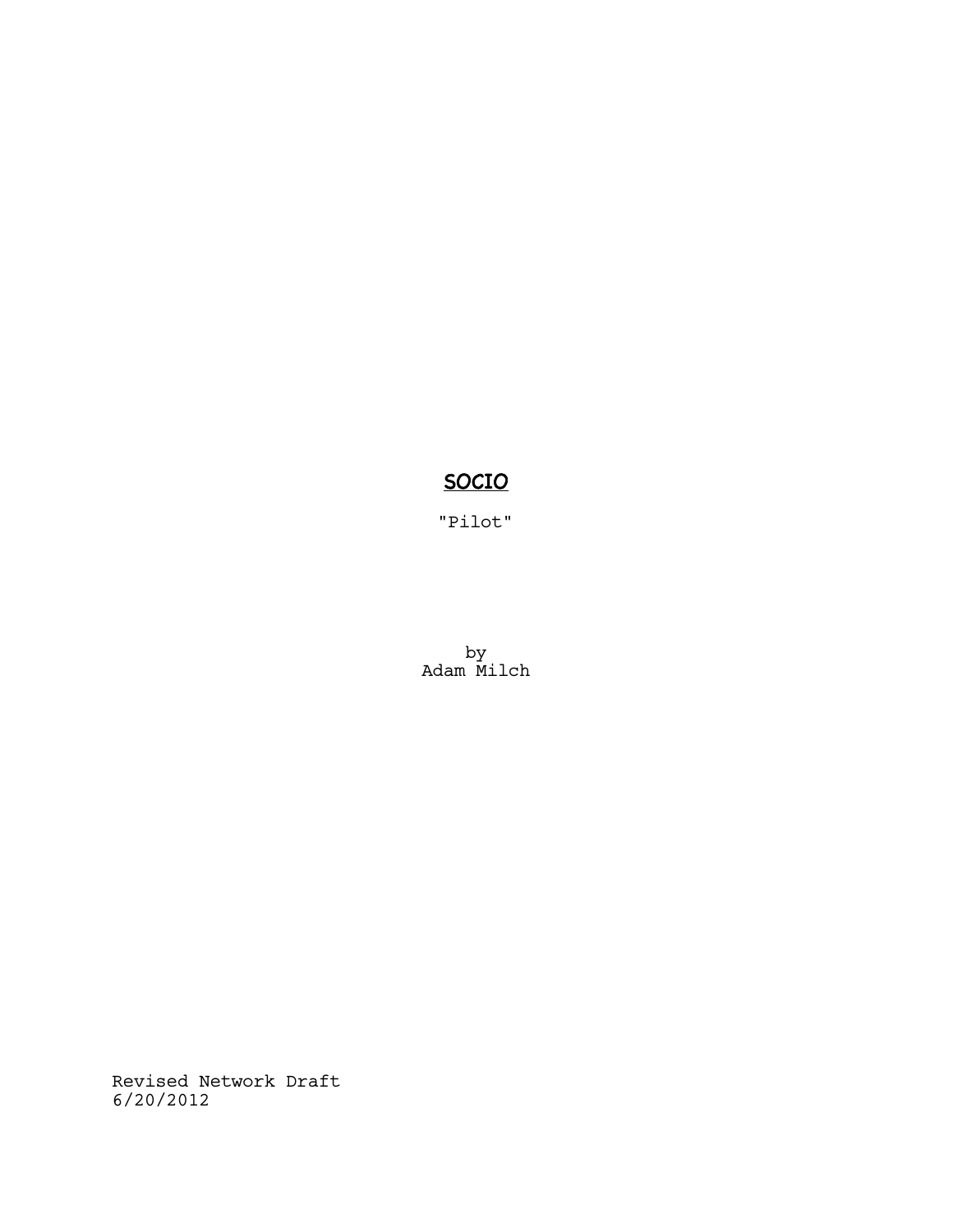## ACT ONE

**OVER BLACK:**

GIRL'S VOICE He's been acting strange lately. So... quiet. Weird. Different.

FADE IN:

EXT. RYDER HOUSE - BACKYARD - FLASHBACK - EVENING

The GIRL'S VOICE belongs to JO, a shy, sweet eleven-year-old girl. Her friend LACEY, a snarky tomboy, also eleven, pushes her on the SWINGS in a big, well-landscaped backyard.

> LACEY Probably more family stuff. His mom is such a she-beast.

JO Yeah. Maybe. I don't know though.

LACEY Or maybe he's having his puberty.

JO (grossed out) Lacey! I don't think that's it.

LACEY My cousin with all the boyfriends says it makes you moody and crap. (pulling the swing to a stop) My turn! Extra high this time.

Jo gets up off the swing, as we REVERSE ANGLE ON --

THE BACK DOOR, as a sweaty eleven-year-old BOY steps slowly through it. This is DANNY RYDER. He's squeezing a RED JUMP ROPE and staring straight ahead with a dazed, troubled expression. He hears the sound of Jo and Lacey's LAUGHTER. He slowly turns his head toward it, as we REVERSE ON:

The SWINGS, where Jo pushes Lacey higher and higher... until suddenly, she grabs the chain, pulling her to a stop.

Danny now stands before them, still tightly gripping the red jump rope. He stares at them, absently.

> LACEY (CONT'D) Watch it, numb-nuts. I almost just took your head off.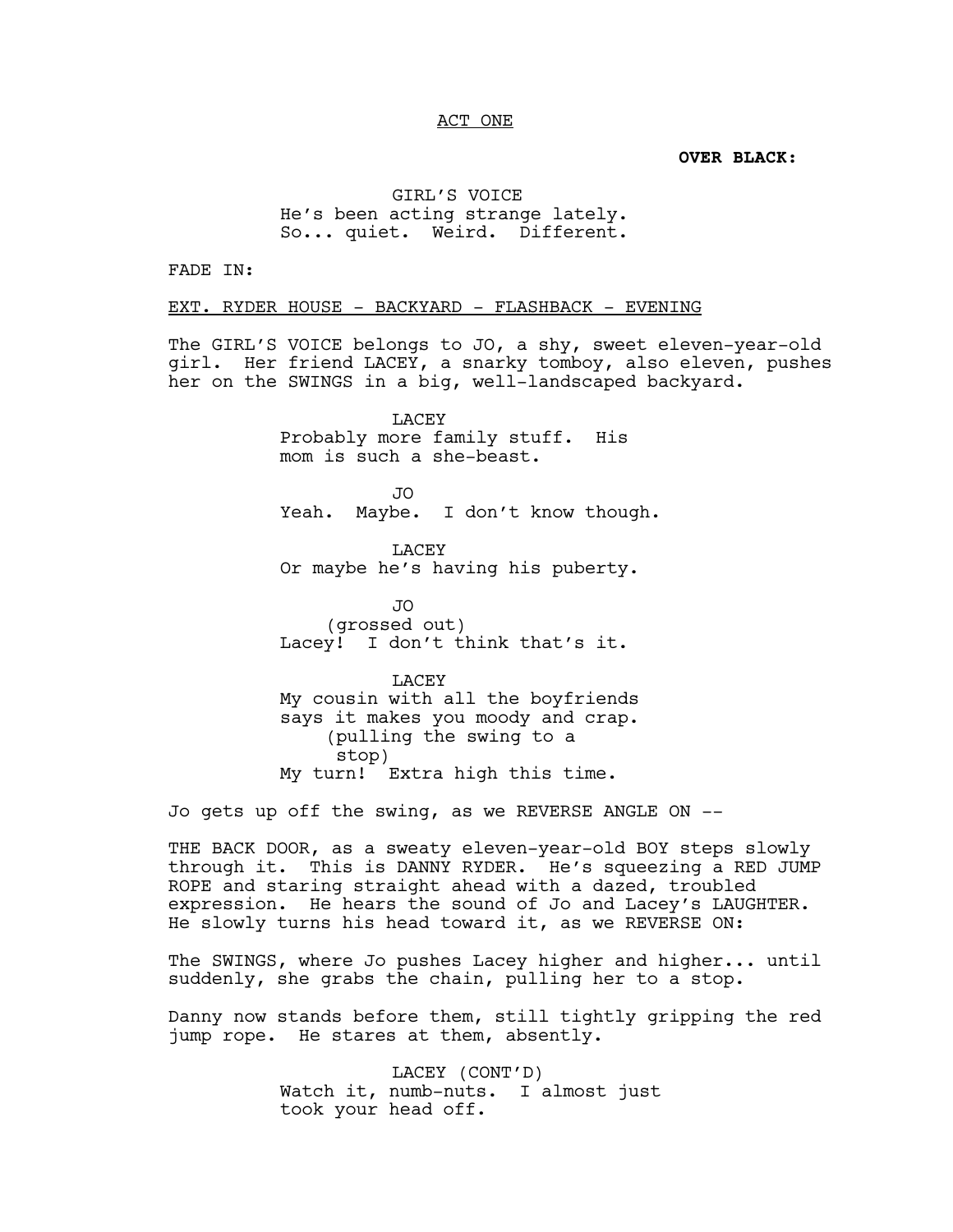He doesn't respond. A fall BREEZE blows past. Jo stares into Danny's cold, vacant eyes. She shivers.

> JO Danny? Are you... okay? Why were you inside for so long?

He loosens his grip on the jump rope, and it falls to the ground. Then, he speaks, in a quiet, detached voice:

> DANNY I had to. There was no other choice. Please... don't hate me.

Jo and Lacey stare down at the rope, then back up at Danny, their eyes filling with mounting horror.

We MOVE IN ON Jo's scared, innocent face, then SMASH TO:

## INT. MASTERSON HOUSE - JO'S BEDROOM - MORNING

A much less innocent Jo BOLTS AWAKE in bed, terrified.

WOMAN'S VOICE (O.S.) Jo! Breakfast is ready!

She's sixteen now, with a small, metal STUD in her nose and experimental purple streaks running through her messy, lightbrown hair. There's a hardness to her, but beneath that rough edge, there's a plain, unassuming prettiness, as well as a carefully concealed vulnerability. She sits in bed, catching her breath... bracing herself for the day to come.

> *NEWS ANCHOR VOICE (PRE-LAP) Ryder's return to Green Grove High has been met with controversy...*

## INT. MASTERSON HOUSE - KITCHEN - MORNING

Jo, now dressed in baggy jeans and a loose, grey sweatshirt, eats breakfast with KYLE (forties), her sturdy, handsome father/town sheriff. He watches her push her eggs around on the plate distractedly, eyes locked on the LOCAL NEWS:

> *NEWS ANCHOR (ON TV) He was released yesterday from the Juvenile Detention Facility that's held him for five years, since he strangled his aunt, author Judith Ryder, while she baby-sat for him and two friends...*

ANGLE ON TESS, Jo's gentle, naturally beautiful artist mom (forties), cleaning dishes as she stares at the TV, uneasily.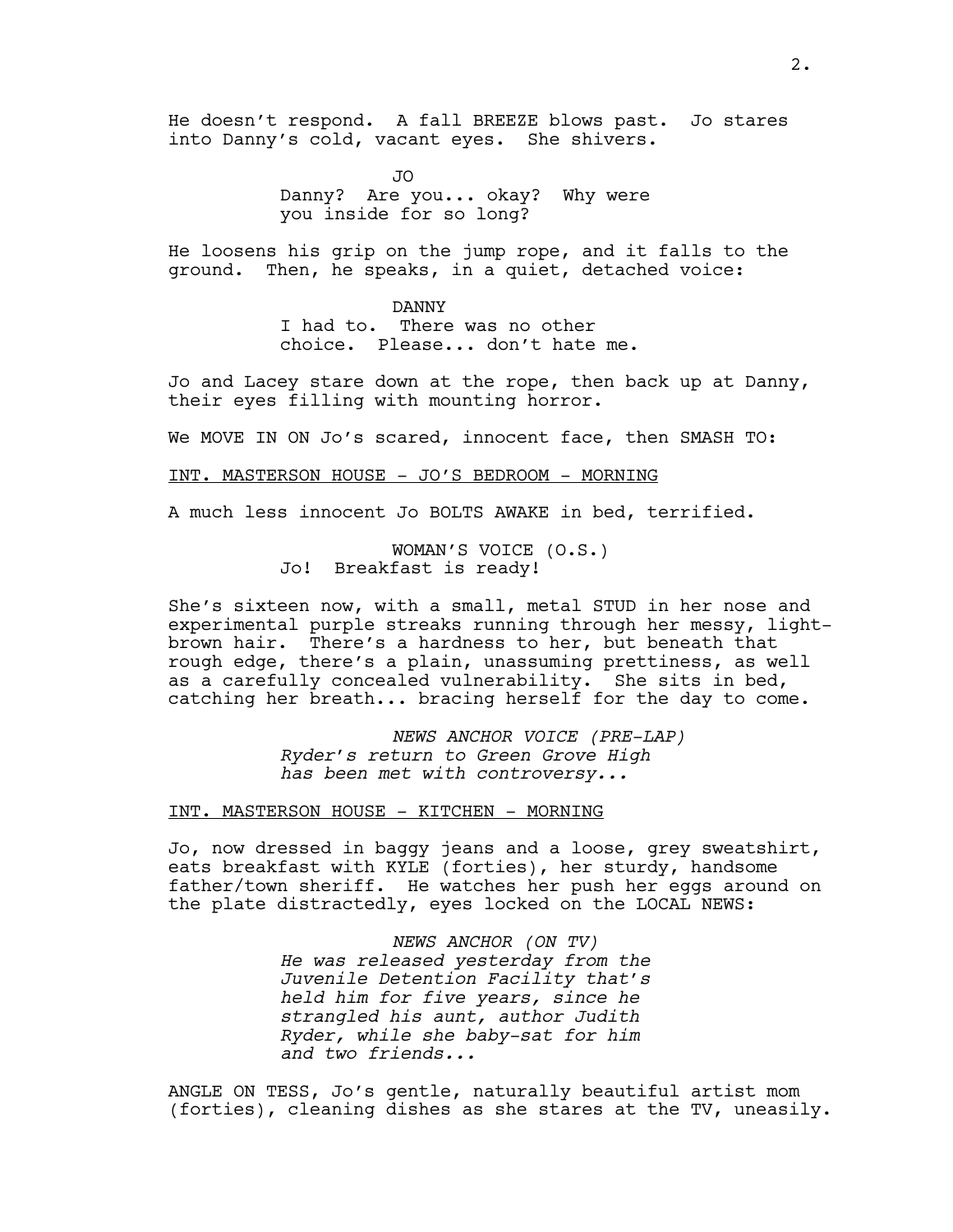**TESS** Can we turn that off now, please?

JO This is my new reality. I might as well get used to it.

TESS I know, sweetie. I just think you'll feel less tense if you try not to focus on it so much.

JO I'll feel less tense once I see the lunatic freak and tell him I hate his guts.

Tess and Kyle exchange concerned looks. Tess sits down at the table across from Jo, blocking her view of the TV.

> TESS Jo, your dad and I have been talking, and... well...

KYLE We think you should start seeing Dr. Shin again.

JO No. *Hell* no. That guy smelled like cat food.

KYLE Which is why we can afford him.

**TESS** This is a lot to handle...

JO Mom, I'm *fine*.

KYLE You just said you wanted to yell at a confessed, unrepentant murderer.

TESS *Kyle*. Unrepentant murderer?

KYLE I'm just stating a fact, hon.

TESS I know that, *dear*... but no one knows why Danny did what he did.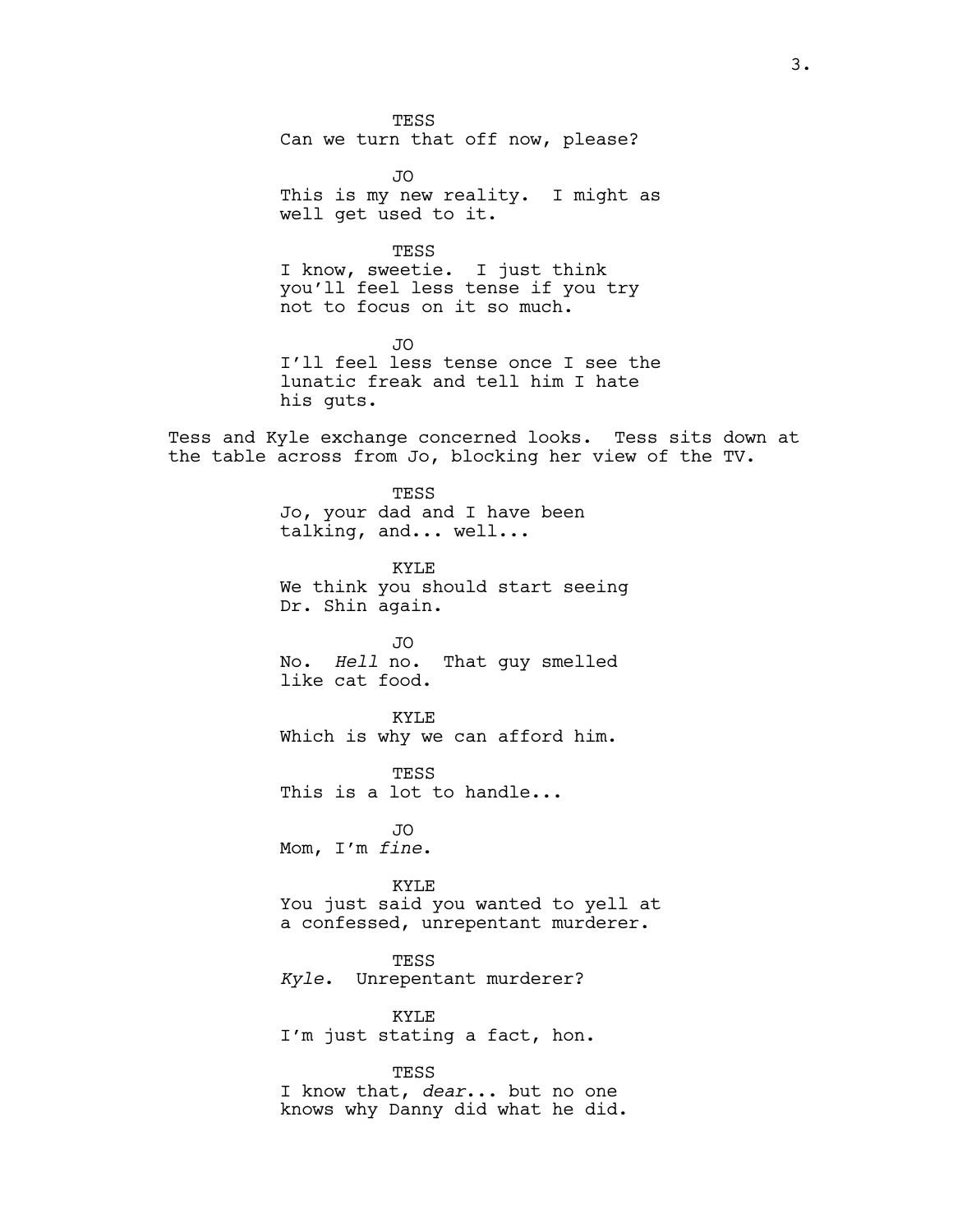KYLE Yeah, because he wouldn't explain it to me.

**TESS** He was a scared little kid. So now, what? He should be condemned for the rest of his life?

KYLE I never said that. I just want our daughter to be safe.

**TESS** And that's not what I want?

They stare each other down, tensely. Jo observes them.

JO

(wryly) Wow. Maybe you two are the ones who should go see Dr. Shin.

TESS This isn't about us. You need to talk to someone. (then, cautiously) How about Lacey? Have you tried reaching out to her?

JO Uh, no. Why would I do that?

TESS This is something only the two of you have in common.

JO We have nothing in common.

Jo's eyes wander back to the TV, as the ANCHOR recalls the tragedy that's befallen the Ryder family since Danny's crime. He talks over FOOTAGE of a Coast Guard ocean search:

> *NEWS ANCHOR (V.O.) It was just five months ago that Ryder's father, real estate developer Martin Ryder, fell off a company yacht while intoxicated. His body was never recovered...*

The news then abruptly CUTS TO FOOTAGE of a BMW pulling into a driveway outside of a big Colonial three-storey house.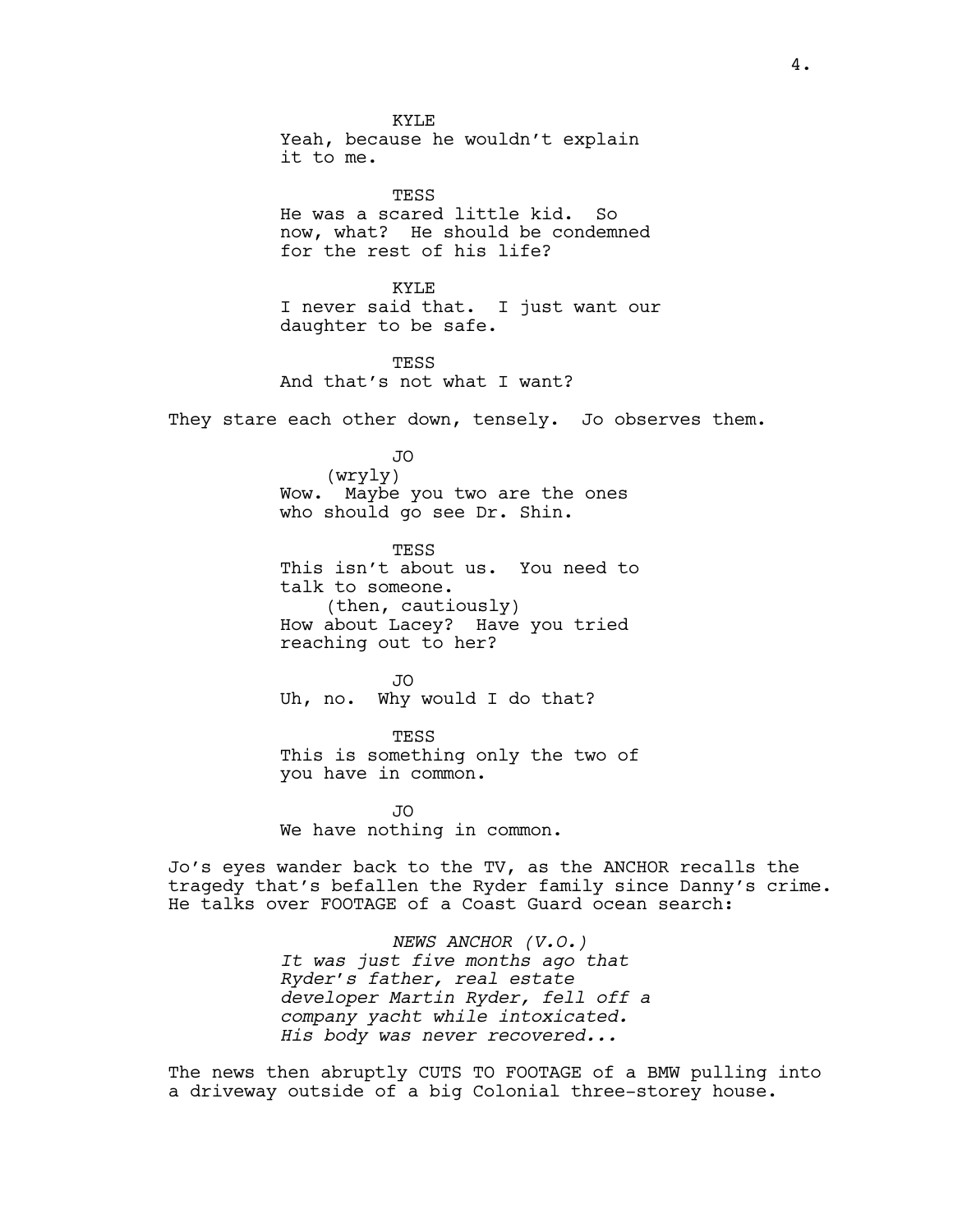A swarm of REPORTERS rush the car, as a harried KAREN RYDER (late forties), botoxed and dressed in her designer best, steps out of the driver's side, pushing past the MOB.

> *NEWS ANCHOR (V.O.) Widowed Karen Ryder returned home last night with her son...*

KYLE Karen never changes. Always ready for her close-up.

Tess stares at the TV. Unlike Kyle, she looks sympathetic as she watches Karen struggle to reach her front door.

Suddenly, the CAMERA jerks away from Karen to a SECOND PERSON emerging from the car, barely visible amongst the MOB. Jo tenses: *It must be him*. She leans toward the TV, struggling to catch a glimpse of Danny, but she can't get a good look.

She shoots her parents a reassuring smile, then turns back to the TV, anxiously: *What will it be like facing him again?* 

## ESTABLISHING - THE TOWN OF GREEN GROVE

A picturesque small town nestled in the FORESTS of upstate New York. It runs the socioeconomic spectrum with everything from towering, baroque HOUSES to quaint, one-storey COTTAGES lining the residential streets. A hilly MAIN STREET packed with shops, bars and restaurants winds through the classically Americana town center.

## EXT. GREEN GROVE HIGH SCHOOL - FRONT QUAD - MORNING

STUDENTS gossip outside the traditional red-brick public HIGH SCHOOL, abuzz over Danny's return. REPORTERS and CAMERA CREWS move through the crowd, talking to TEENS and PARENTS.

## INT. KYLE'S POLICE CRUISER - MORNING

Kyle and Jo pull up outside the school, taking in the CHAOS.

KYLE You gonna be okay?

JO Sure. I've gotten pretty good at ignoring reporters.

KYLE I'm not talking about reporters. (then, concerned) I hope you weren't serious about confronting him.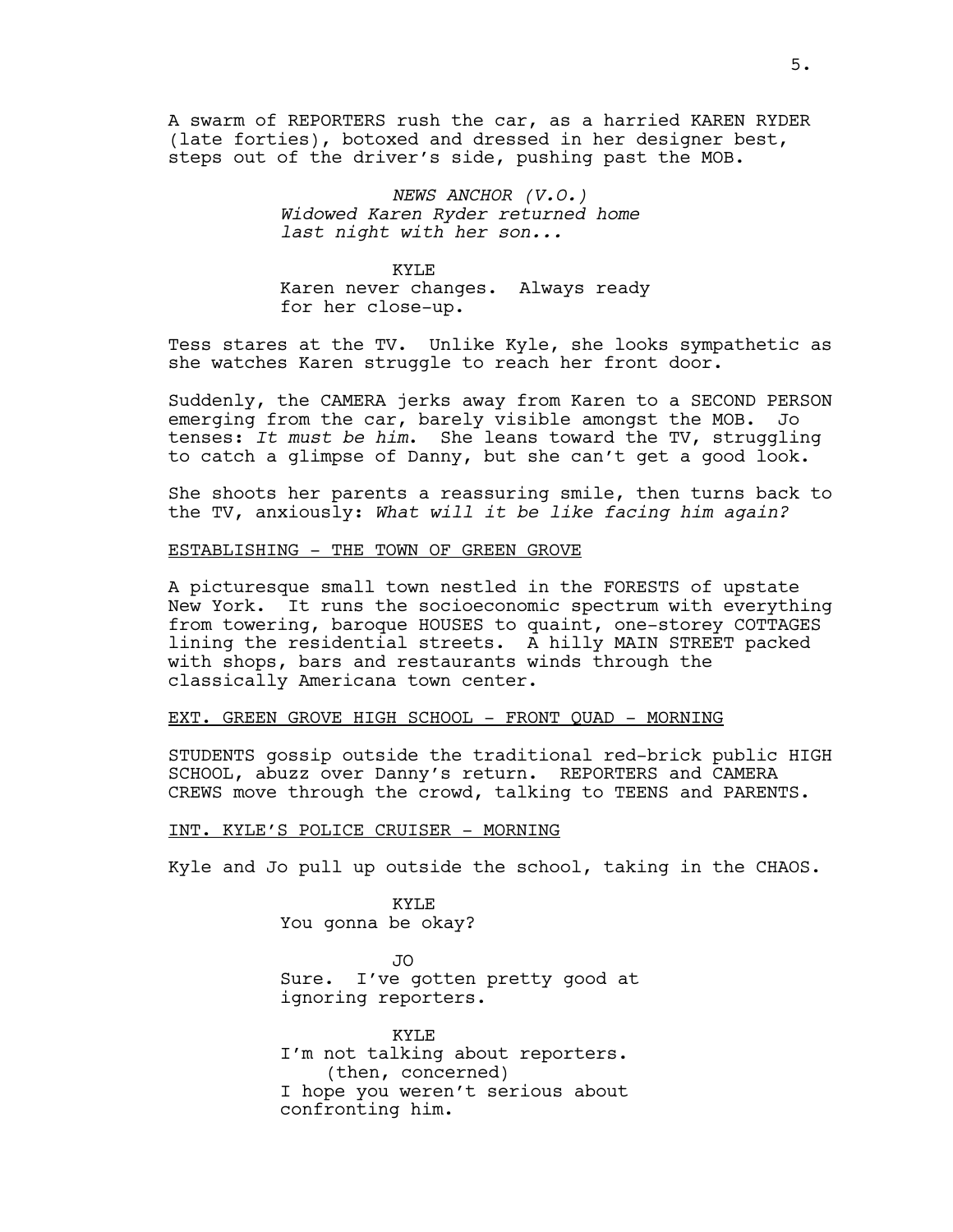JO It's not like I can just pretend he isn't here.

KYLE That's exactly what you should do.

Beat. Jo stares out her window at the frantic activity.

JO I can't believe he came back. I just wanted to get through the next three years and get the hell out of here, and now... it's like, suddenly I'm eleven again.

Kyle sighs, placing a comforting hand on her shoulder.

KYLE Call me if you need me, okay? I can be back here in five minutes.

JO Tone it down, dad. He's not gonna come at me with a battle axe.

She kisses him goodbye, takes a deep breath, and gets out of the car. Off Kyle, watching his baby enter the fray.

## EXT. GREEN GROVE HIGH SCHOOL - FRONT QUAD - MORNING

LACEY (now sixteen) stands before REPORTERS. She's grown from a tomboy into a beautiful, poised, confident teen -- the kind of cool, fun person that other people wanna be around.

> REPORTER #1 You were one of the two kids who discovered Judith Ryder's body. Tell us what that moment was like.

LACEY Oh, it was *fantastic*. What little girl doesn't dream of seeing a dead body before her twelfth birthday?

The reporters CHUCKLE. Lacey grins, but there's a hint of anxiousness beneath her snarky, playful demeanor.

> LACEY (CONT'D) Seriously, though... it was hard. It's still hard. I don't like being reminded of that night, but I guess now I have no choice.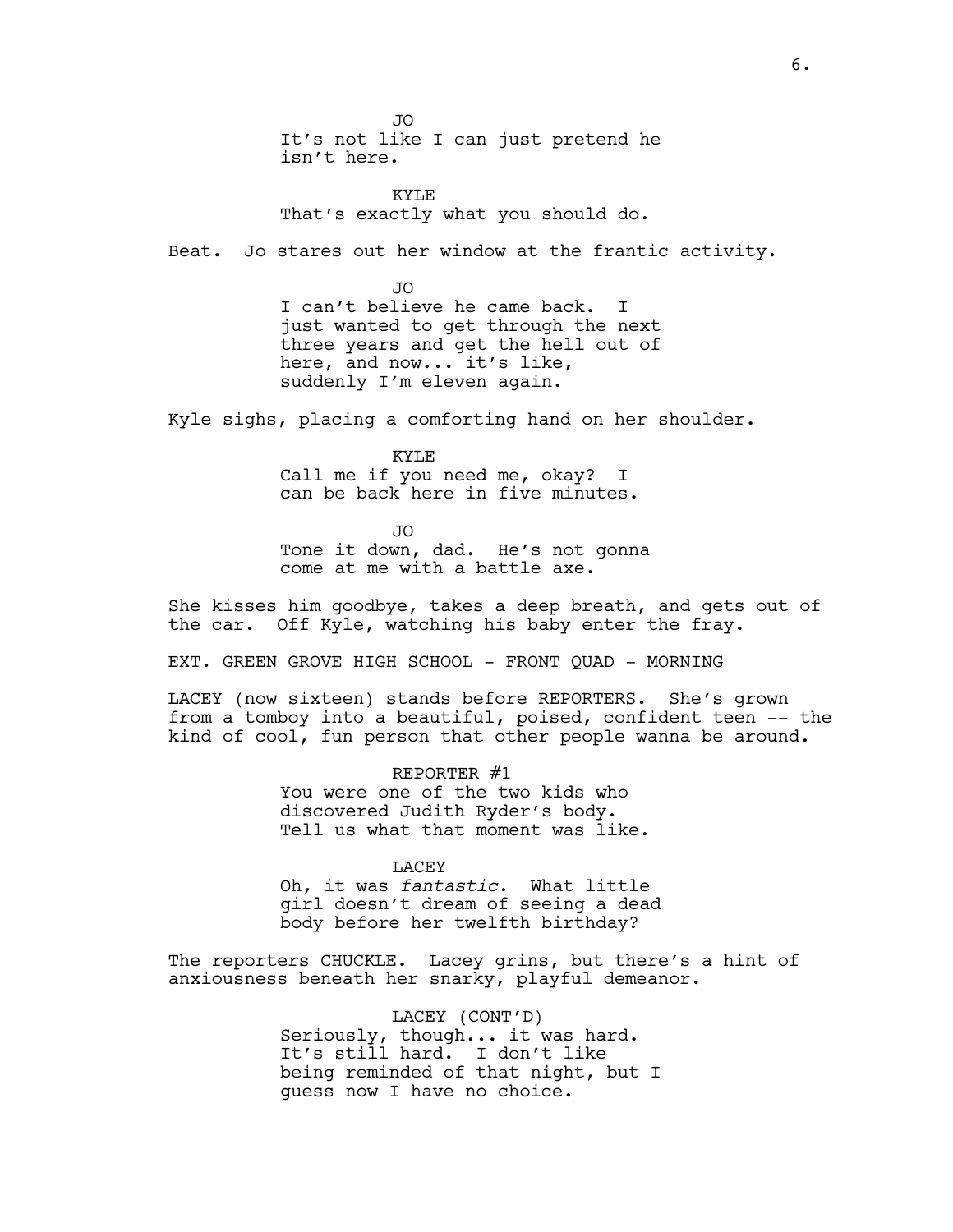## REPORTER #2 And if you did have a choice?

**LACEY** Are you kidding? I wouldn't let that socio anywhere near my school.

The reporters REACT, loving that sound-bite. Lacey notices Jo behind them, eavesdropping. Jo briefly locks eyes with her, then turns and walks off. Lacey sighs, watching her go.

EXT. GREEN GROVE HIGH SCHOOL - FRONT QUAD - MOMENTS LATER

Jo heads toward the school, avoiding eye contact with other STUDENTS, who whisper and point when they see her. Today's not a good day in her "keep to yourself" social strategy.

RICO (fifteen), her cute but nerdy, socially oblivious friendstudy buddy, rushes to catch up to her.

> RICO You ready for today? It's gonna be a tough one.

JO I'm well aware, Rico. Trust me.

RICO I prepped all night. My mom had to make me three espresso shots.

Jo stops. She turns and looks at him.

JO Okay, what are we talking about?

RICO Our pre-calculus quiz. What are you talking about?

JO Danny Ryder? (off his confusion) The murderer? The one who starts today at Green Grove High?

**RTCO** I'm not familiar.

JO Why did you think all these reporters were here?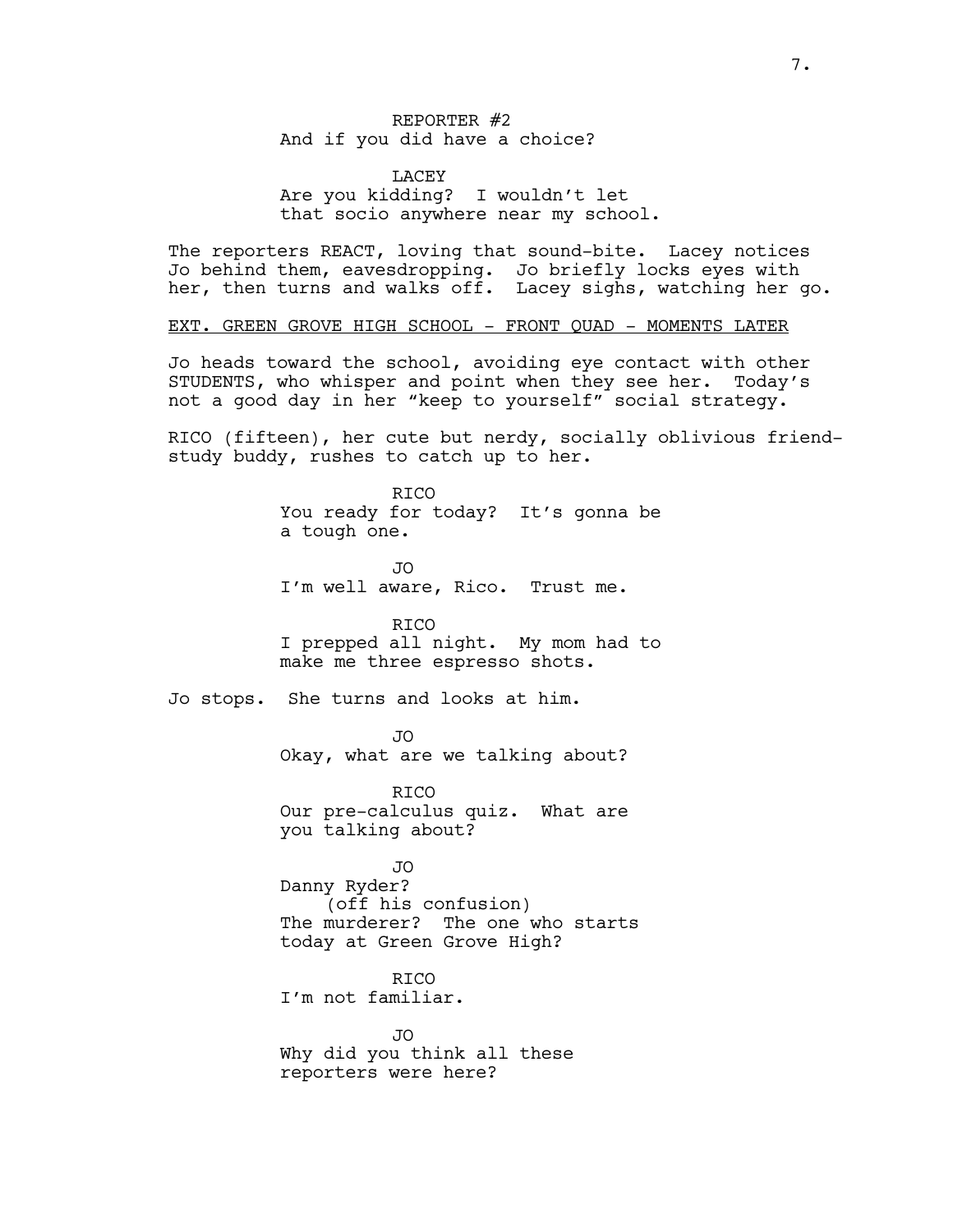**RTCO** 

Doesn't the debate team have that showdown today with Dayton Prep?

Jo smiles, rolling her eyes, as she and Rico head inside.

## INT. GREEN GROVE HIGH SCHOOL - HALLWAY - DAY

Lacey walks the hall with her best friends, gorgeous, energetic, outgoing REGINA, and petite, acerbic, tough-asnails SARITA. Regina smiles down at her I-PHONE.

> REGINA Ooh, look, Lace. Your "socio" line is trending on Twitter.

> LACEY Good. Maybe he'll get the hint and stay away from me.

#### SARITA

He better. He'll wanna run crying back to his padded cell if he tries to mess with our girl.

LACEY

Okay, let's maybe focus on not pissing off the psychotic killer.

SARITA

Whatever, he doesn't scare me. I'm a fourth German.

REGINA

And you know I've been really mean since I went off carbs. We have your back, Lace.

Lacey smiles, grateful for her supportive besties. ARCHIE, her hot, athletic boyfriend, strides up, nuzzling her ear.

#### ARCHIE

Saw you on the news. You're sexy when you're all traumatized.

LACEY (sarcastic but playful) Aww, thanks Arch. I'm glad my scarred psyche turns you on.

#### ARCHIE

Don't stress out. Fifty bucks says the freak transfers out once he realizes everyone here hates him.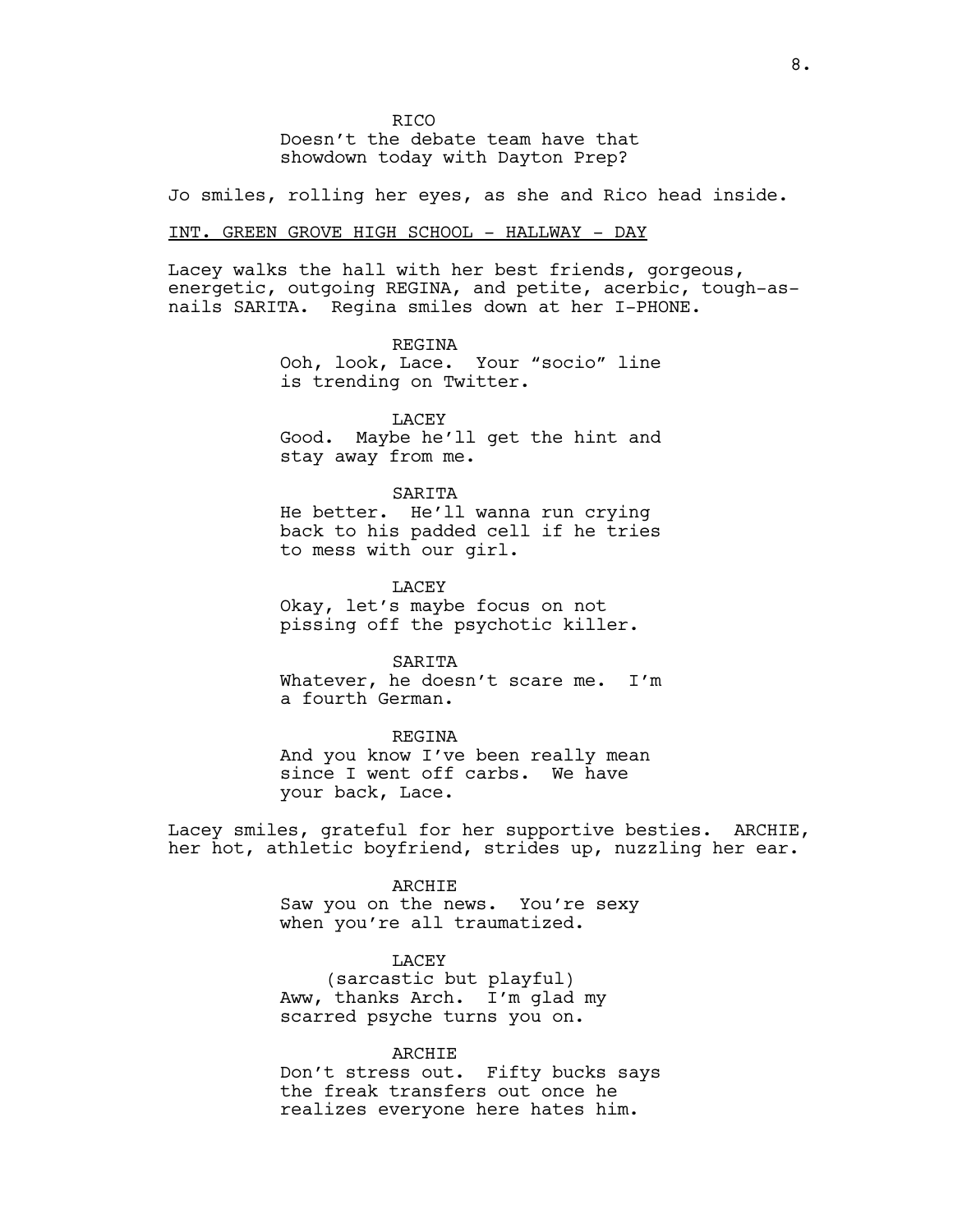**LACEY** 

I still can't believe they let him back in. "Fully reformed" my ass.

SARITA Yeah, like he'd really admit during a psychological profile that he wants to drown puppies.

ARCHIE Come on now, let's be fair... the guy's a strangler, not a drowner.

REGINA

I heard Danny's mom had to seduce Principal Mirel to get him back in. Like, a full-on, shut the blinds, clear the desk office hook-up.

LACEY Okay, that's disturbing. Why would she do that? This school isn't even that good.

**SARTTA** Weird, freaky people do weird, freaky things. (then, noticing someone) Speaking of weird and freaky...

REVERSE ON Jo, walking toward them. She hurries past Lacey and her friends, approaching her locker and opening it.

REGINA

Her hair makes me sad.

SARITA

I can't believe you used to be such good friends with her, Lace. What did you two even talk about?

LACEY

Yeah, like I even remember.

She's trying to act blase, but there's a tinge of regret in Lacey's tone. Archie kisses her goodbye.

> ARCHIE Gotta run, Mr. Kane is a lateness Nazi. See you at lunch.

He leaves. Lacey watches Jo, sorting through her locker. Regina and Sarita walk off to go greet some FRIENDS, as Lacey peels away from them, cautiously approaching Jo.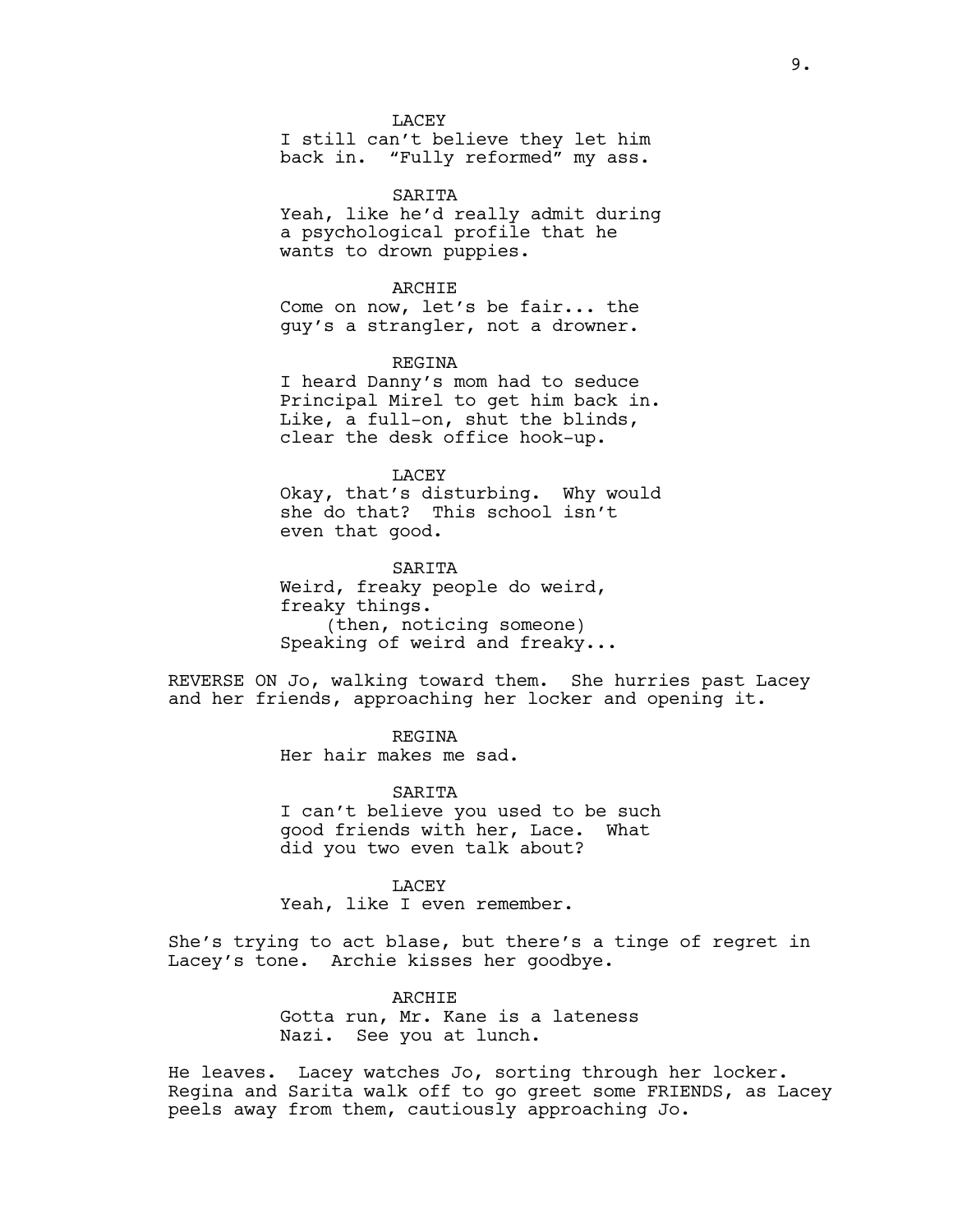**LACEY** Hey. How you holding up?

Jo reacts, surprised that Lacey's actually talking to her.

JO Okay, I guess. You?

#### LACEY

Okay. My mom's pissing me off. Danny coming back is the perfect excuse for her to bulldoze her way into my life, you know?

JO Yeah. My parents are trying to force me back into therapy.

LACEY Yikes. That's a bummer. (then) Have you... started having those dreams again?

JO (guarded) No. Not really.

LACEY

I have. He's always squeezing that yellow jump rope... like it's a part of him, or something.

JO Red. (off her look) It was a red jump rope. I think.

They share a brief moment of connection, before Jo breaks it, turning back to her locker. Lacey watches her, conflicted.

> LACEY Look, I know you probably won't even care, and it's not your scene, but me and my friends are having this party tonight...

Jo perks up, caught off guard by this social invite, especially from Lacey. But she quickly swallows her eager excitement, turning back to Lacey with casual disinterest.

> JO On a school night. You crazy kids.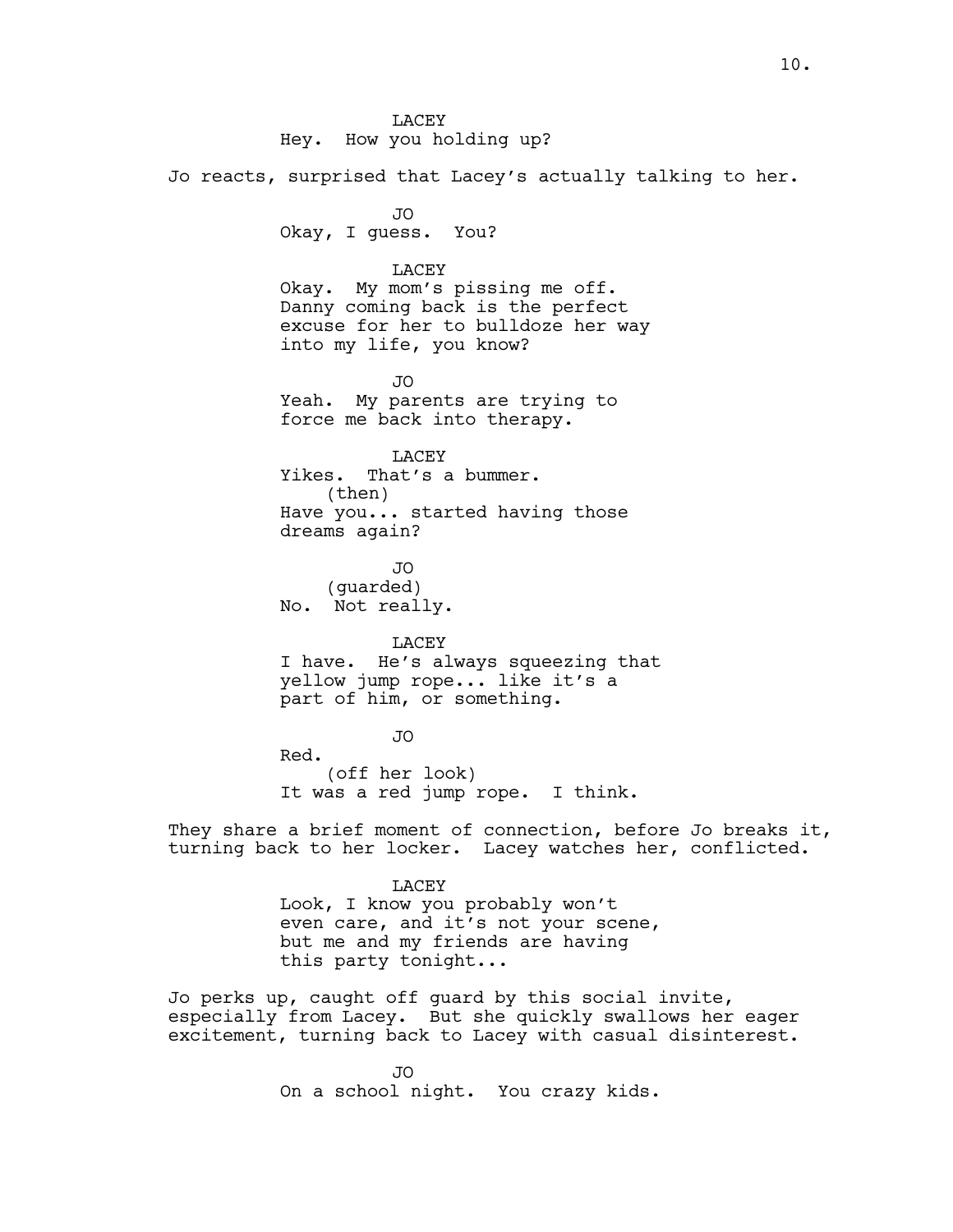**LACEY** Yeah, well... Regina's parents are out of town, so we thought we'd throw a little "Michael Myers goes to our school now, let's blow off some steam" kind of shindig... (off Jo's apparent lack of interest) Pretty much everyone's coming, so... whatever, I don't care. If you wanna come, you can. Jo deflates, hurt by what she now assumes is a pity invite. JO Don't do me any favors. LACEY That's not what I... JO It's not like I lie around wishing I could party with your lame, superficial friends, anyway. LACEY (turning cold) Fine. Then don't come.

Tense beat. Jo looks like she regrets her harsh reaction, but she doesn't say anything. They just stand there awkwardly, the wall back up between them. Suddenly, the hall goes SILENT. Jo and Lacey turn around, REACTING TO:

DANNY has arrived. He stands in the middle of the hall, emanating a brash, sexy charisma, his eyes lit from within with a magnetic glow. The air around him almost seems to buzz. STUDENTS gape at him, hateful, fearful, fascinated... some even lustful. Danny takes in the stares, coolly and confidently scanning the room, locking eyes with people, seemingly un-intimidated... unwilling to back down.

ANGLE ON Sarita and Regina, as Sarita leans in, whispering:

SARITA Paging Dr. Lecter. Your spawn is loose on aisle four.

REGINA I'd let him loose on my aisle. Who knew socio had sex appeal.

BACK TO Danny, as he notices Lacey and Jo. He starts to make his way toward them, every eye in the hallway following him.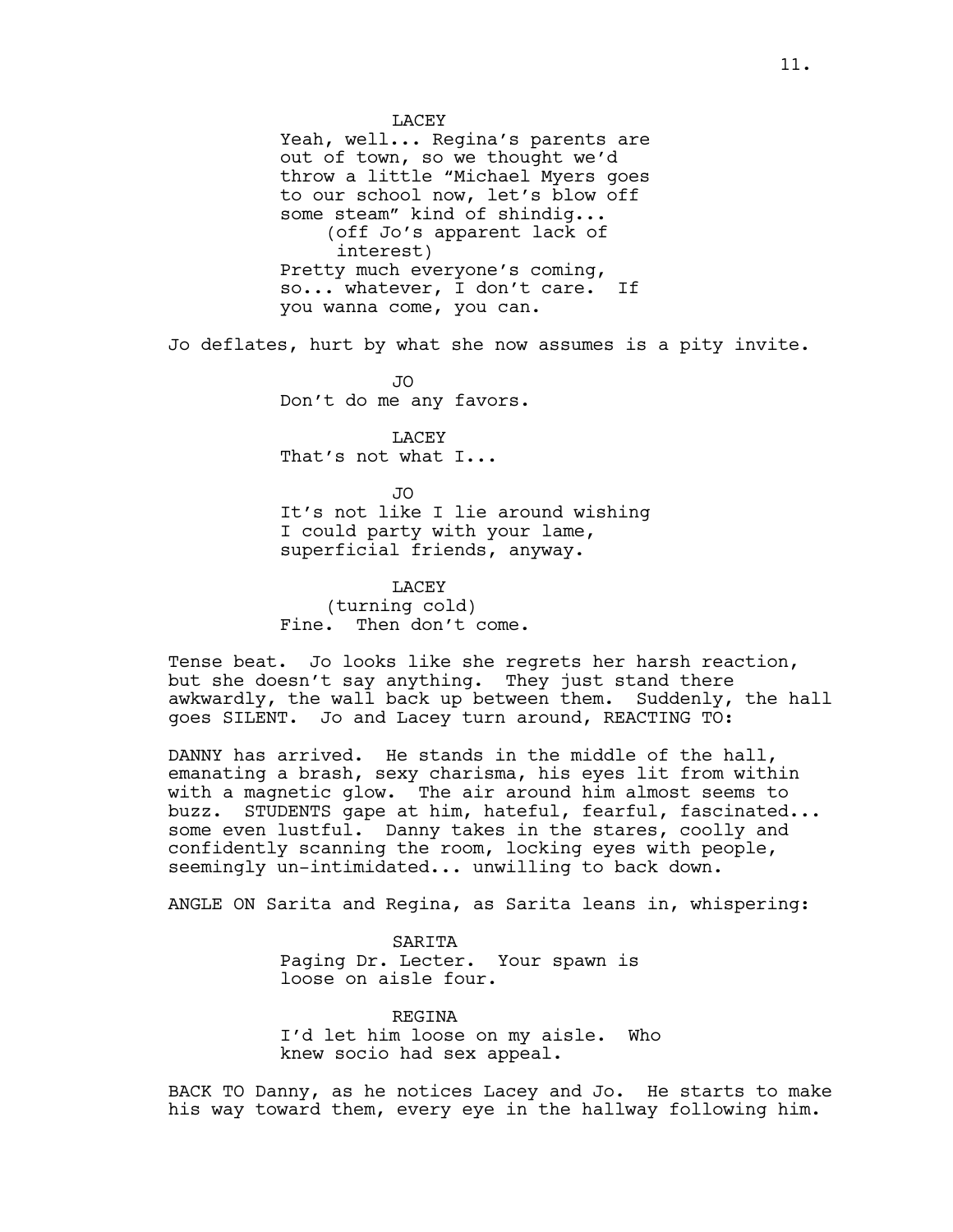Jo and Lacey watch him approach, frozen in place. When he finally reaches them, there's a tense SILENCE... until he breaks into a playful, charming, boy-next-door GRIN:

> DANNY Boo! (off their horror, quickly backpedaling) Kidding. Sorry. So, uh... how are you guys?

They continue to stare at him, too startled to respond. They get a reprieve when PRINCIPAL MARK MIREL (forties), polished with a hint of sleazy, walks up.

> PRINCIPAL MIREL Mr. Ryder. Come with me please.

Danny flashes them one more quick, friendly smile, before turning and walking off with the principal.

CLOSE ON Danny's FACE as he walks away, his confident smile dissolving into a nervous, worried expression: *Coming back here is gonna be much harder than he thought.* 

CLOSE ON Jo and Lacey, watching him walk away, both reeling from their first Danny encounter in five years...

END OF ACT ONE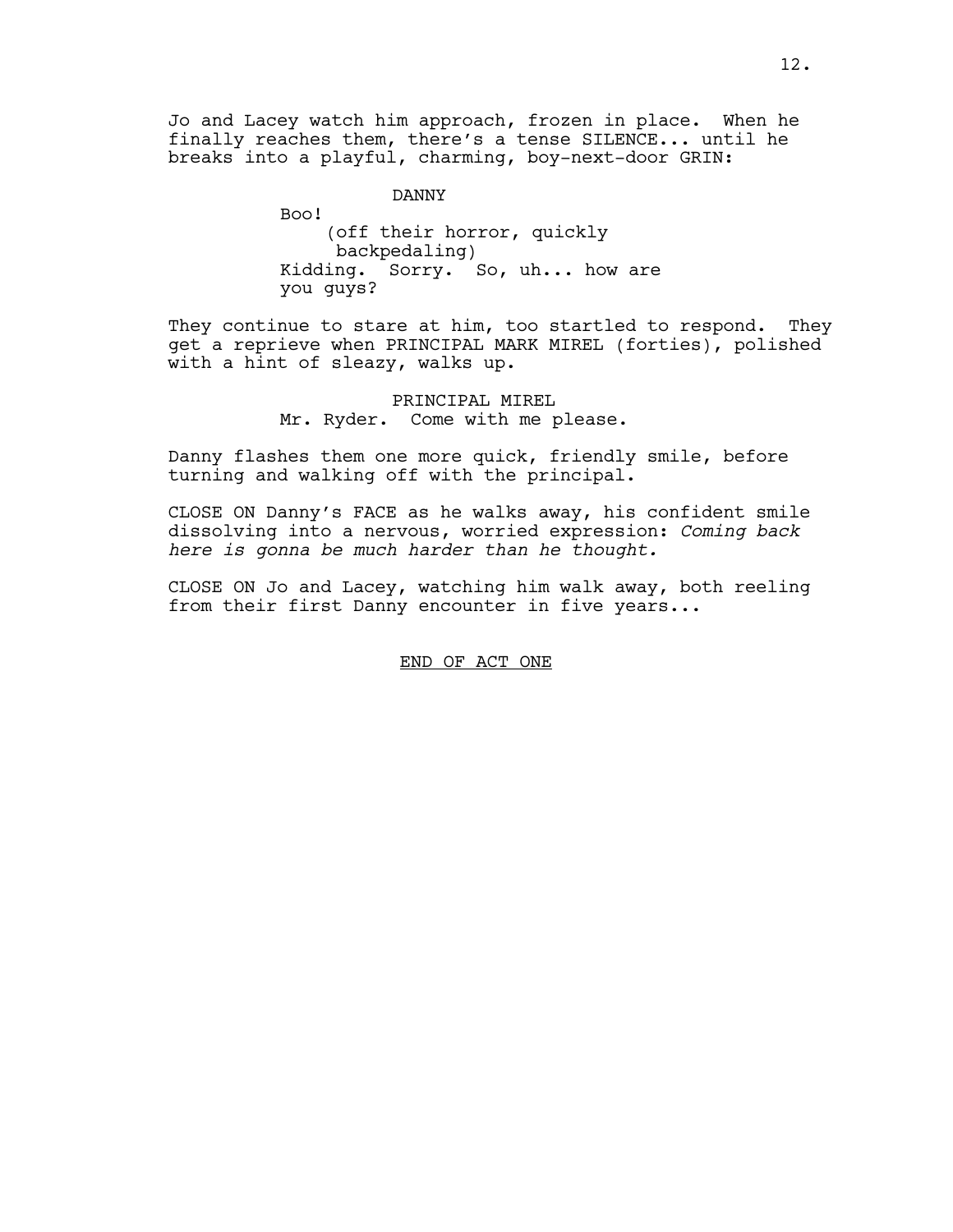## INT. GREEN GROVE HIGH SCHOOL - PRINCIPAL'S OFFICE - DAY

Danny and his mother KAREN sit opposite Principal Mirel.

## PRINCIPAL MIREL

Academically, I think you'll be fine. I see you passed all your entrance exams with flying colors.

## KAREN

I'm extremely proud of him.

## DANNY

(to Mirel, pleasantly) I had plenty of time to prepare. Five years of non-stop study hall.

## PRINCIPAL MIREL

Yes, yes... that's certainly true. (awkward beat) Socially, however... well, this isn't going to be easy. Even my faculty is a little skittish.

## KAREN

My Danny's a very social boy. Once everyone gets used to having him back, things will begin to return to normal. Right, sweetheart?

### DANNY

(tightly) Right, mother. I'm sure you'll be running the PTA again by Spring.

## KAREN

That's not what I meant. (turning back to Mirel) I've lived in this town, in the same *house,* for goodness sake, my entire life. As has Danny. I just think that's worth the struggle.

## DANNY

Yes. So many happy memories here.

## KAREN

(smiling tensely) Let's talk about this later.

SILENCE. The decision to stay in Green Grove is clearly a major source of tension between them. Mirel forces a smile.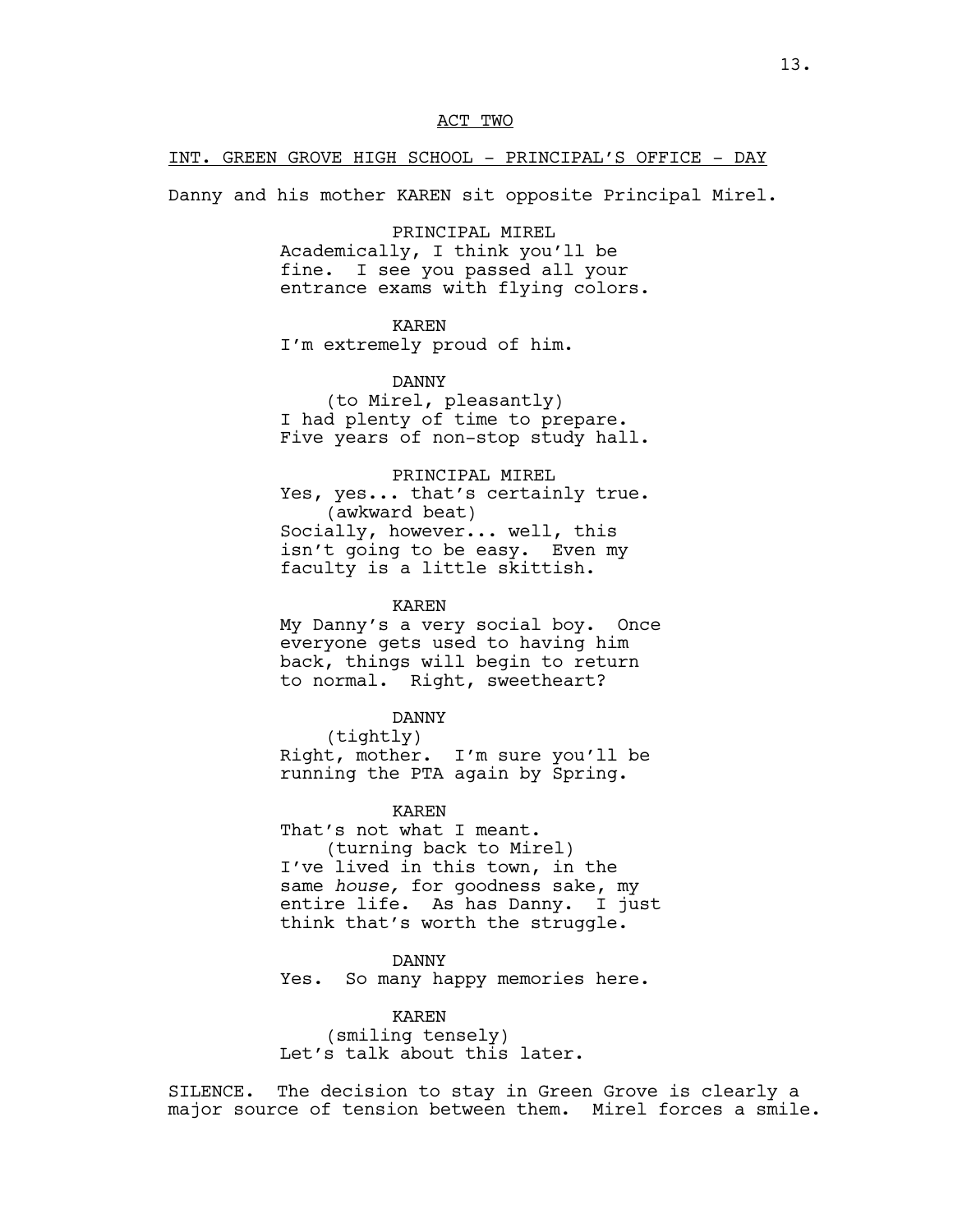PRINCIPAL MIREL Well, Danny, as I always like to say, the things that test us during adolescence turn us into the adults that we were always meant to be.

Danny stares at him. He smiles to mask his annoyance.

## DANNY

That's very wise, Principal Mirel.

PRINCIPAL MIREL And hey, it doesn't hurt to have such a beautiful, supportive mother guiding you. Am I right?

KAREN

Oh, Mark. Stop it.

They share a flirty laugh. Danny subtly rolls his eyes.

INT. GREEN GROVE HIGH SCHOOL - HALLWAY - DAY

Jo finishes gathering books from her locker, when she turns to see Danny approaching. She tenses, quickly shutting her locker. But before she can get away, he's reached her.

> DANNY Hey. Sorry I had to run off before. I had to meet with the principal to discuss my "adjustment." And yes, it was as painful as it sounds.

SILENCE. Danny clocks the tension, struggling to maintain his charming, easygoing smile. Jo stares at him, coldly.

> JO I have to get to class. So.

> DANNY Oh, okay. Sure. (then quickly, re: her locker) This yours? (smiling, playfully) Any pictures of me in there?

Jo maintains her icy glare. Danny smiles, weakly.

DANNY (CONT'D) Sorry, I'm a little nervous. Can't we just... chat? Just for a couple minutes?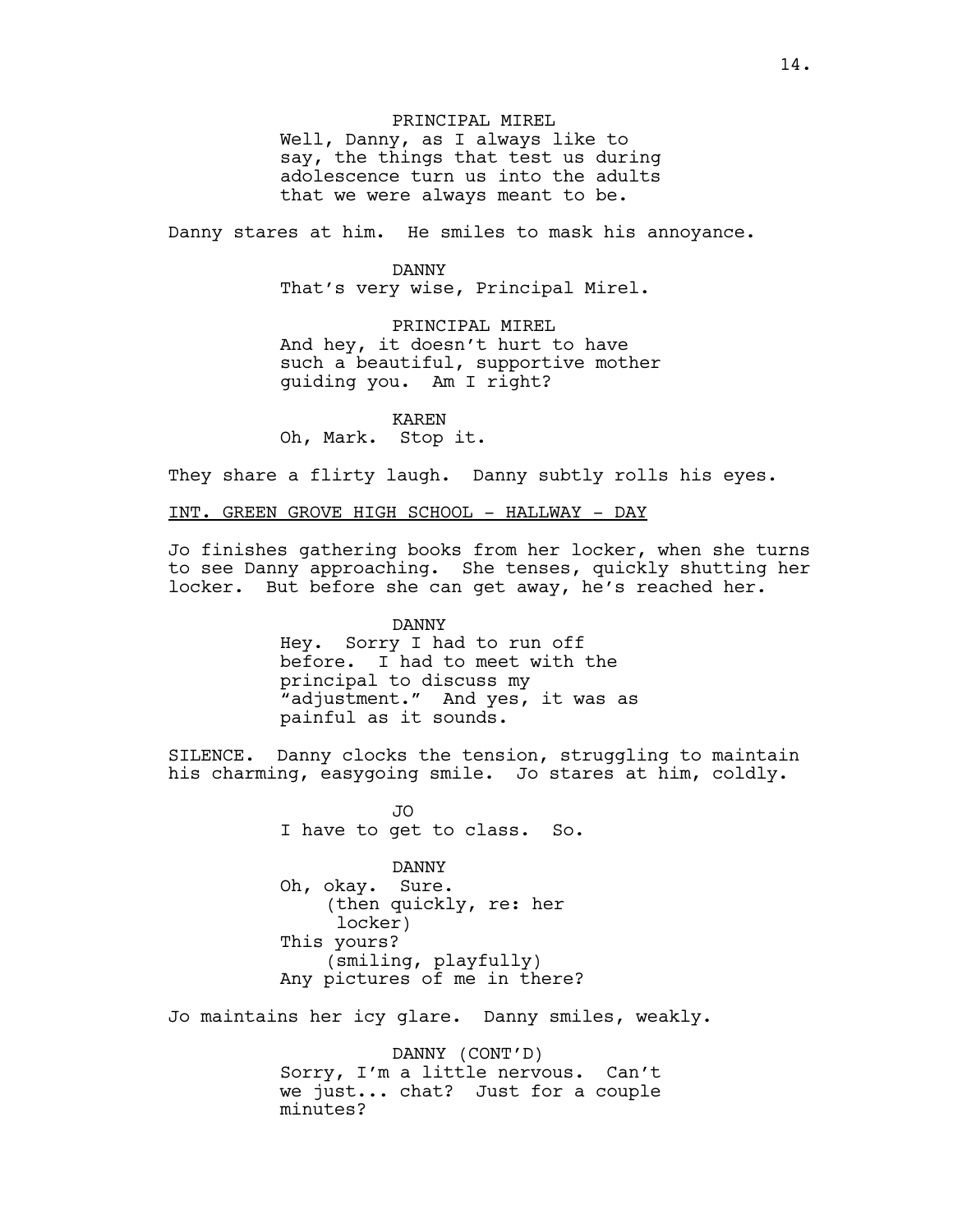JO

*Chat*? You wanna chat? Fine... let's chat. What should we chat about first? I know: How about my lost childhood? Ooh, or my journey into the wacky, delightful world of post-traumatic stress!

DANNY

I'm sure it's been rough. I can't even begin to imagine...

JO No, you can't. You weren't here.

DANNY I tried to stay in touch at first. Didn't you get any of my letters?

JO Yeah. They burned great.

Danny takes in her pain and anger. She starts to walk away, but he blocks her, looking down at her, almost pleadingly:

> DANNY Jo, please. It's *me*. I'm still the same boy you grew up with.

JO The boy I grew up with wouldn't have hurt a fly.

DANNY Look, it's not as if I just... I had a *reason*, okay?

JO What, the little voices in your head tell you to do it?

DANNY I'm not some psycho. Come on, Jo, you know me. Better than anyone.

Beat. Jo studies him, skeptically.

JO

I know you were never a big Aunt Judith fan. So, what? She do something to you? Say something? (off his reluctance) If you had an actual reason, why didn't you tell it to the police?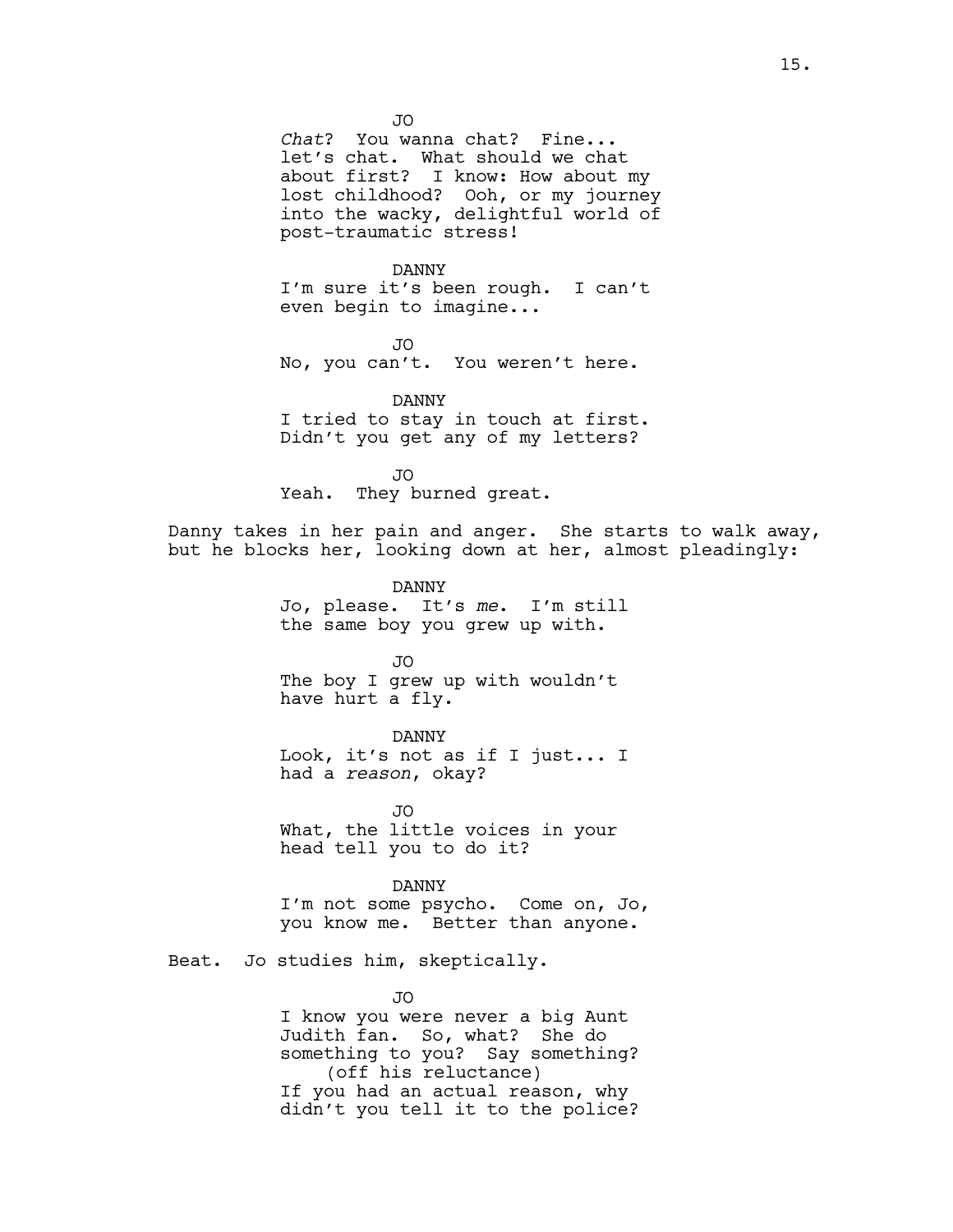DANNY (sad, haunted) Because... *I couldn't*. I still can't. I can't tell anyone that. Ever.

Jo takes this in, confused, uneasy... and maybe even a little intrigued. The bell RINGS, signaling the start of class.

> DANNY (CONT'D) Can you at least just show me how to get to my next class? This place is like a giant maze.

He hands her his SCHEDULE. Her face goes pale.

JO Psychology with Mrs. Fisk. That's my next class, too.

DANNY Oh. Well. Lead the way then.

Off Jo, heading to Psych with her potentially psychopathic former best friend. So much for avoiding him.

INT. GREEN GROVE HIGH SCHOOL - CLASSROOM - DAY

Eccentric, charismatic ROWENA FISK (forties) weaves through the room, leading her CLASS-- including Jo, Danny, and Lacey's boyfriend ARCHIE-- in a discussion of memory.

MRS. FISK

Semantic refers to stored facts and episodic to sequences of memories, but what is the deeper difference?

SILENCE. Fisk scans her distracted class, realizing they're all nervously eyeing one person. She faces Danny.

> MRS. FISK (CONT'D) Danny Ryder.

> > DANNY

Yes, uh... ma'am? Sorry, I'm not caught up on all the reading.

MRS. FISK I'm sure you're not. You've been in my class ten minutes, and you already appear to be the most interesting thing about it.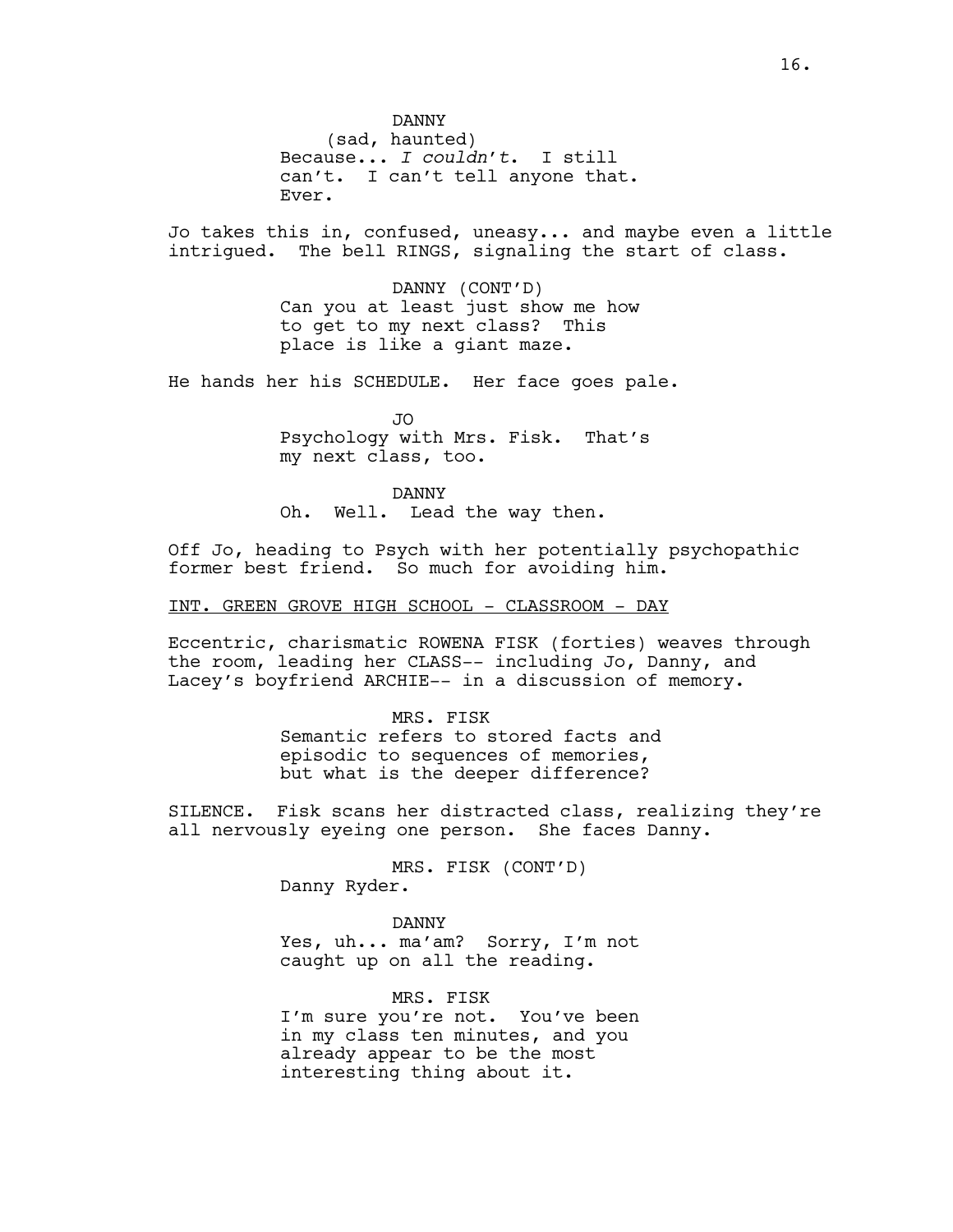Sorry, Mrs. Fisk. None of us have seen a real psycho up close before.

Tense beat. Jo observes Danny's reaction, but he takes the moment in stride, calmly glancing at a grinning Archie. Fisk ignores Archie, staring intently at Danny.

## MRS. FISK

Your nickname on Twitter is "the socio," correct, Mr. Ryder?

## DANNY

(covering his hurt) Is it? Huh. I guess I should get into this whole Twitter thing.

## MRS. FISK

Oh, you should, it's a delightful waste of time... and since, as you all know, I'm such a *huge* champion of wasted class time, I guess we have no choice but to switch gears and discuss what's on everyone's minds. So! What is the definition of a "socio," or its more common scientific synonym, socio-*path*?

#### ARCHIE

A person who wakes up every morning in a pool of someone else's blood?

A few people CHUCKLE. Archie shoots Danny another malevolent smirk, but Danny ignores him, maintaining a stoic expression.

> MRS. FISK Actually, no... the majority of sociopaths do not have violent urges. Anyone else?

JO A sociopath has no conscience. No guilt or remorse. No ability to feel empathy for other people.

Jo glances at a surprised Danny. She quickly looks away.

MRS. FISK Good, Jo. Who else has a...

JO Mrs. Fisk? How can you... tell? If someone's a sociopath. I mean, you can't read a person's mind.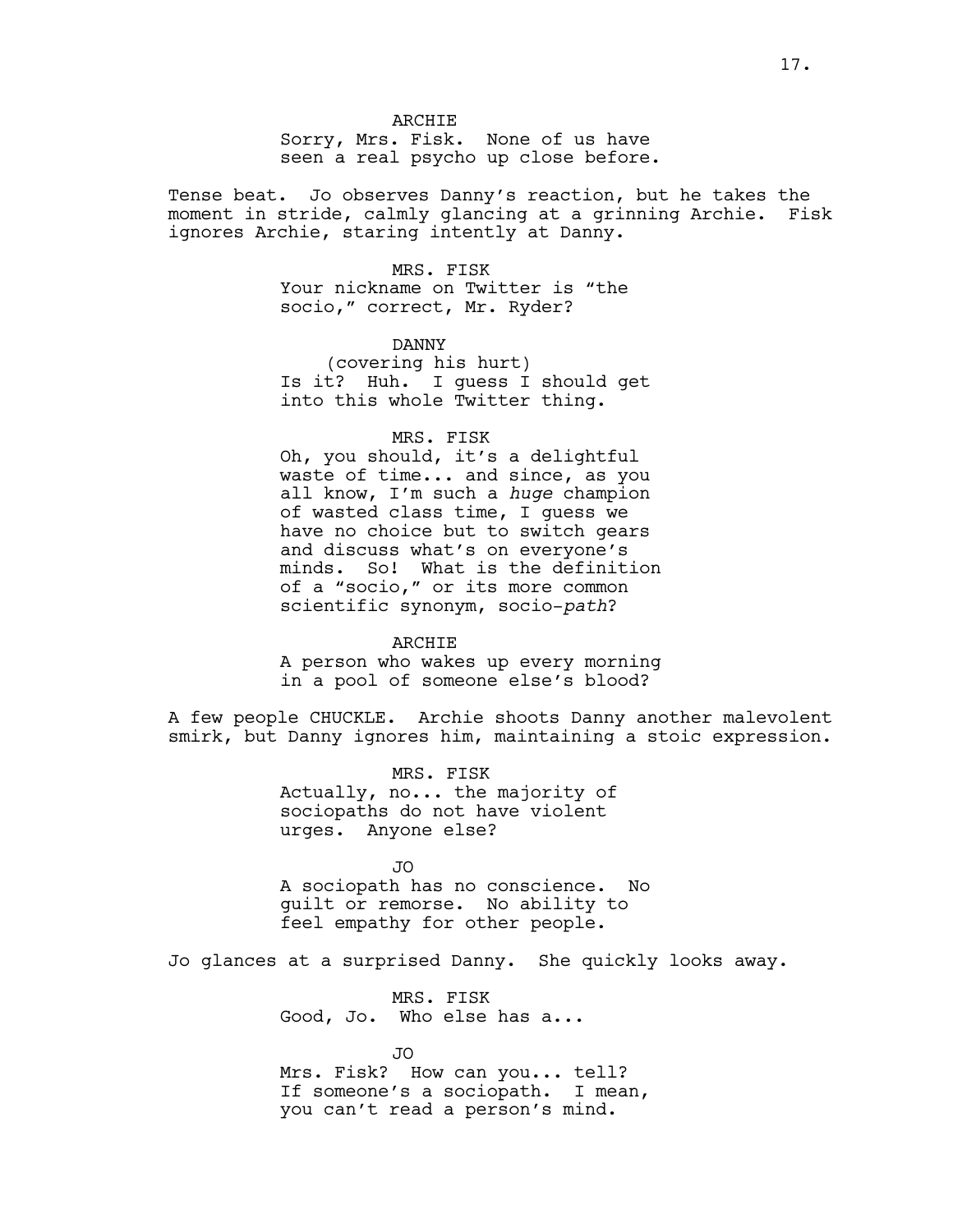MRS. FISK

True, the human mind is essentially unknowable. And while sociopaths may lack human emotions... they're damn clever at mimicking them.

The class studies Danny with anxious, suspicious faces. An increasingly isolated Danny can only smile, weakly: *Could this get any worse*? Only Jo watches him uncertainly, wishing she could read his mind: *Is he a sociopath, or isn't he?*

> LACEY (PRE-LAP) Please tell me you don't *actually* wanna have sex with a killer.

INT. GREEN GROVE HIGH SCHOOL - STUDENT LOUNGE - DAY

STUDENTS mingle between classes. Lacey, Regina and Sarita hold court at a prime table in the center of the room.

REGINA

I'm sorry, I know you're still all traumatized, but he was only *eleven*  when he did that. I mean, nothing really counts before you're like, thirteen or fourteen. I did ballet when I was eleven, but that doesn't make me a ballet dancer. Although I did look great in that tutu.

LACEY Are these words really coming out of your mouth right now?

SARITA Chill, Lace. She's all talk.

REGINA

Um, excuse me?

SARITA

(teasingly) Oh, come on. If you actually hooked up with a fraction of the guys you thought were hot, you'd be in the slut section of the Guinness Book of World Records by now.

Regina glares at her, annoyed. They notice people whispering and gossiping, and turn to see:

Danny has walked in. He heads toward the VENDING MACHINE, ignoring the whispering and staring. Regina turns back to Lacey and Sarita with a determined look.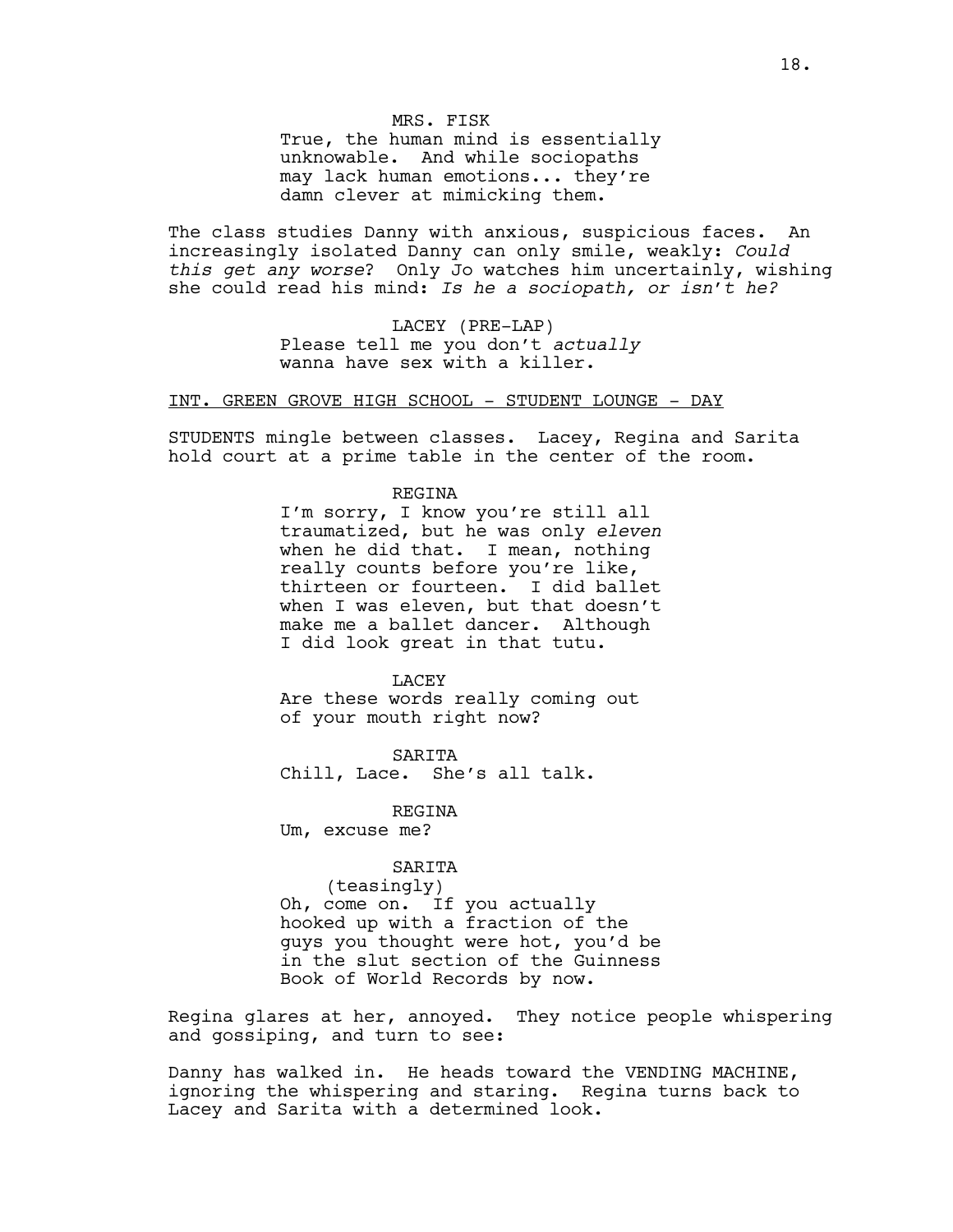REGINA All talk, huh? (then, calling out to him) Socio! Come over here!

A mortified Lacey covers her face. The whole room REACTS, shocked that a popular girl has engaged with the socio. Danny pauses, then tentatively approaches Regina, smiling.

> DANNY I'm not sure I should start responding to that nickname... (noticing Lacey) Lacey. I've been looking all over for you.

Lacey doesn't respond. Regina jumps up to greet him.

REGINA I'm Regina, Lacey's BFF, but we're more like sisters. Right, Lace?

LACEY Right, Reg. Will you girls excuse me? I have Bio in ten.

She gathers her stuff and leaves, avoiding eye contact with Danny. He watches her walk away, sad and disappointed.

## REGINA

She's super sensitive, but she'll come around. Everyone will. This school is actually very friendly.

DANNY Clearly. I feel like I'm in an episode of Glee, and everyone's about to break into song.

REGINA They let you watch Glee in prison?!

DANNY It was part of our punishment.

Regina giggles. Danny briefly locks eyes with Sarita, who stares up at him with a dark, hateful intensity.

> REGINA So listen, I'm throwing a little party at my house tonight. You in?

SARITA *Regina*. What are you doing?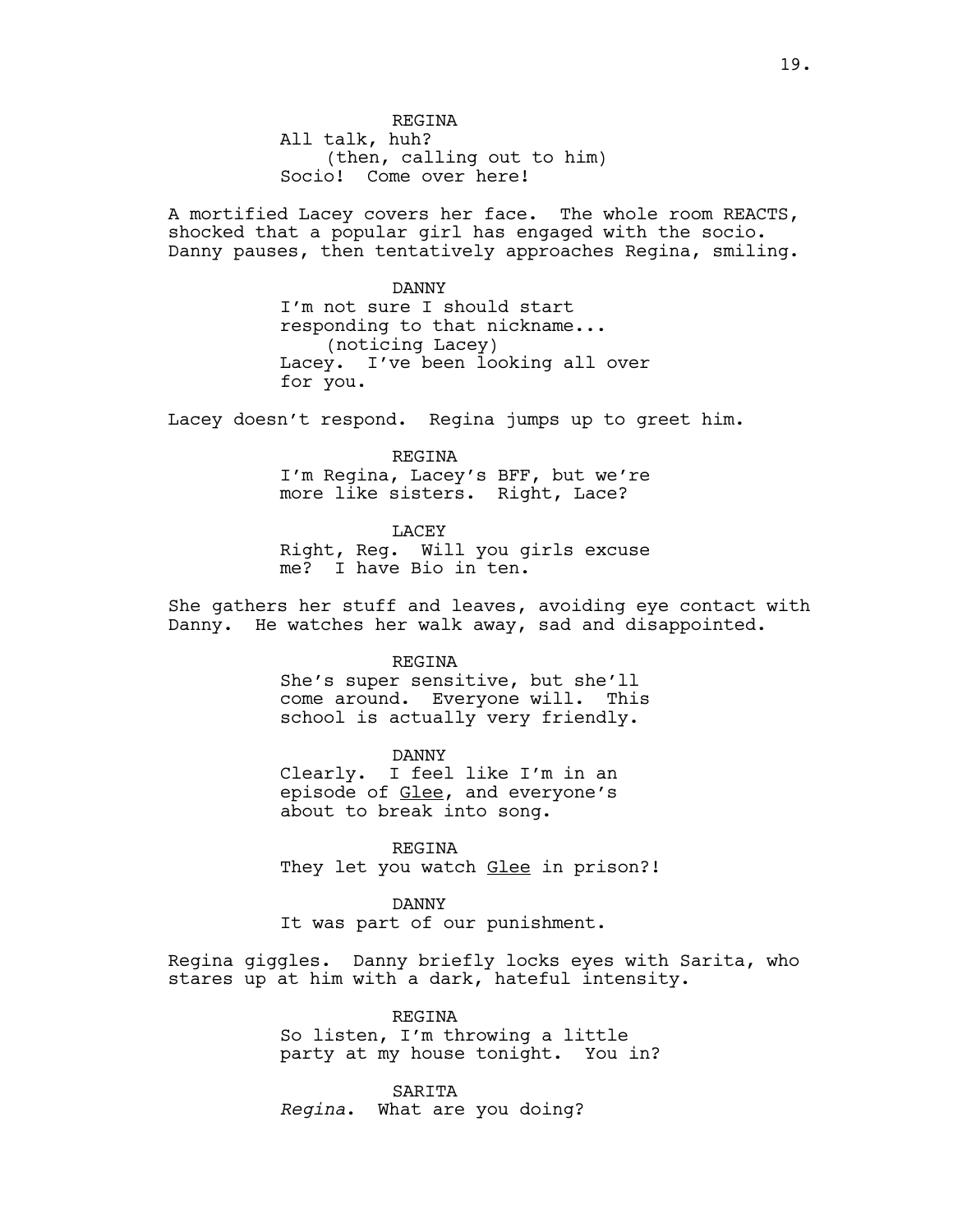(to Danny, flirtatious) Ignore Sarita, she's frigid. So? What do you say?

Danny considers, smiling... when suddenly, he notices the RED-AND-GOLD NECKLACE Regina has on. His face shifts to serious.

> DANNY Where did you get that necklace?

REGINA I don't know, I think it was a gift. Why? You like it?

Danny doesn't respond, staring at the necklace, lost in an odd, distracted daze. Sarita observes him uneasily. After a few seconds, he snaps out of it, forcing a weak smile.

> DANNY Thanks for the invite. I'll try to stop by.

With that, he turns and walks away. Sarita stares at Regina.

SARITA Are you high on hormones?

REGINA (ribbing her, playfully) I hope he's that intense in bed.

EXT. MASTERSON HOUSE - FRONT STOOP - DAY

A sweaty, post-gym Tess opens the door, startled to find:

Karen, on her stoop, immaculately made up and put together.

KAREN Tess. I catch you at a bad time?

TESS

Uh, no... of course not. Come in.

Karen walks past her inside. An anxious Tess shuts the door.

INT. MASTERSON HOUSE - LIVING ROOM - MOMENTS LATER

Tess hands Karen a coffee and sits across from her on the couch. They sip their coffees. The SILENCE grows awkward.

> KAREN I love what you've done with this room. Very... minimalist chic.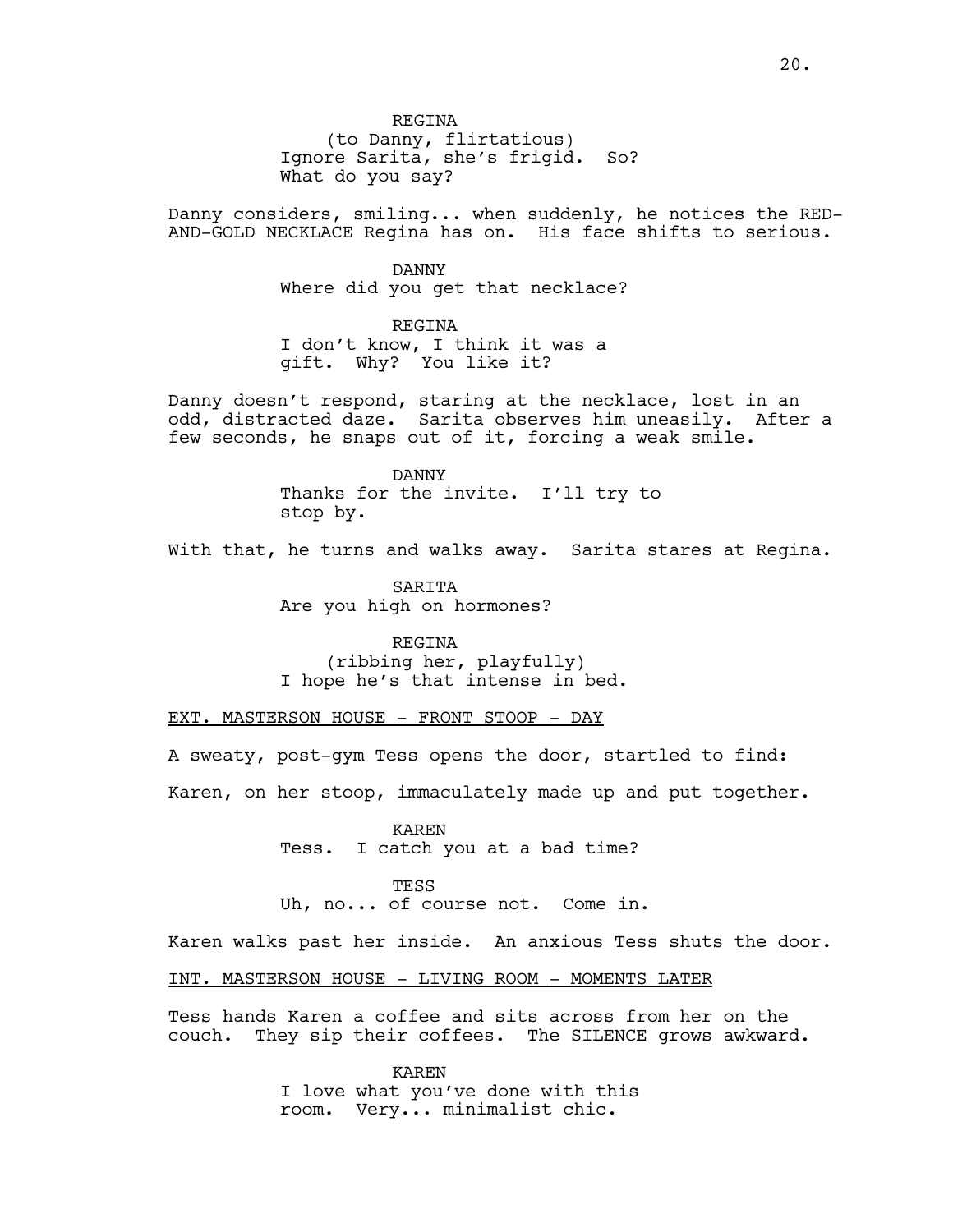**TESS** Oh, well... thanks. (then, sadly) Karen, I'm so sorry about Martin. I can't even begin to imagine what you've been going through.

KAREN (restrained but emotional) Yes. It has been difficult.

**TESS** I wanted to call, but, you know...

KAREN Your flowers were lovely, Tess.

Another SILENCE. Tess breaks it this time, forcing a smile.

TESS Congrats on Danny's return. You must be thrilled to have him home.

KAREN Actually, that's why I'm here. I wanted to invite you and your family over for dinner this Friday.

Tess visibly tenses. Karen notices, but she forges ahead:

KAREN (CONT'D) I thought it might be nice for Danny and Jo to start to get to know each other again. She *is* his best friend...

TESS

Was.

(then, quickly) I don't think now is a good time.

KAREN I understand your reluctance, I really do. But Danny's a good boy, and he's facing a very difficult transition. Jo embodies Green Grove for him. I just think if they had a chance to...

TESS Karen, I'm sorry. It's just not a good idea right now.

Karen's face hardens... any warmth instantly dissipates.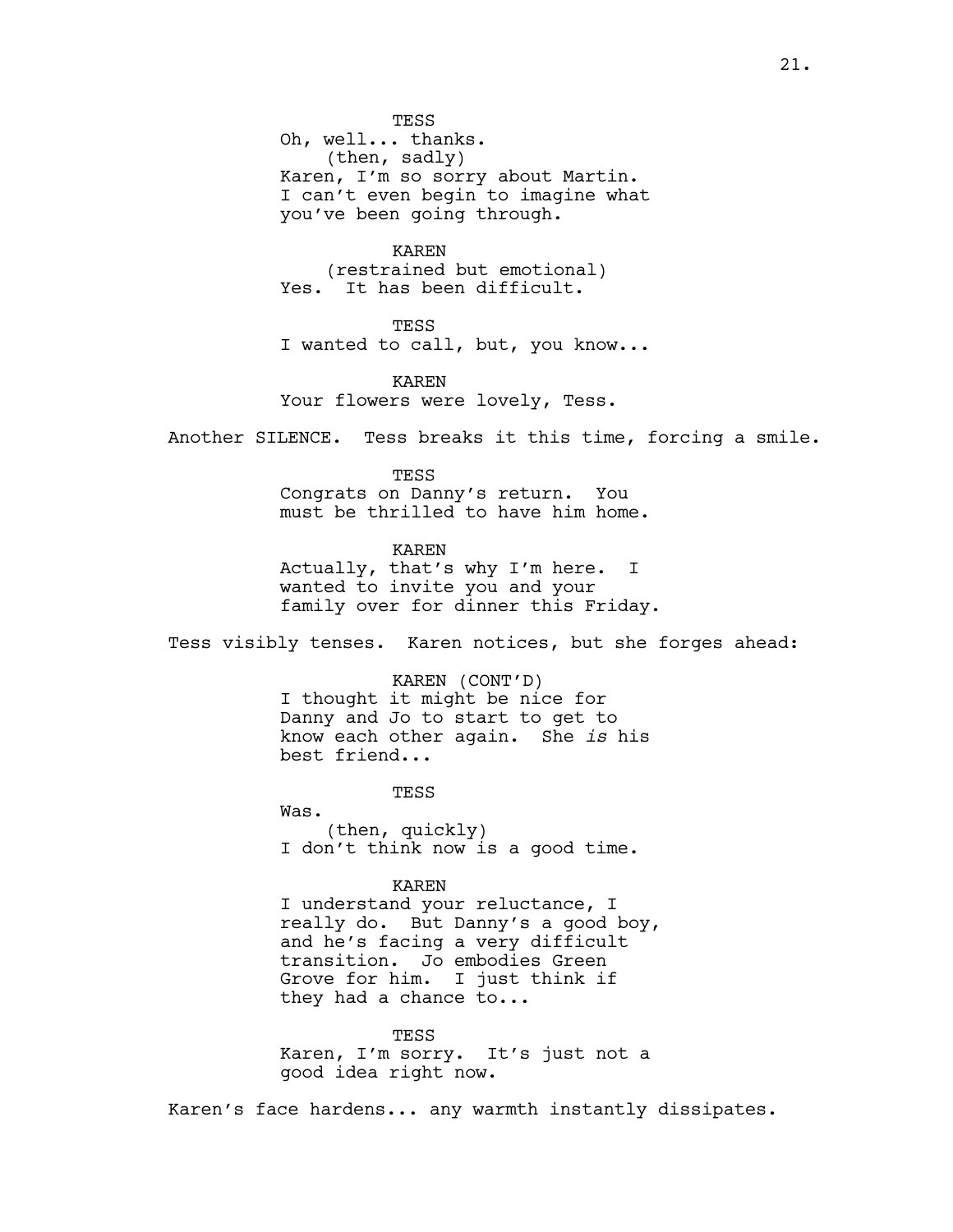Fine.

TESS But please, if you ever want to grab lunch or something... if you need someone to talk to...

KAREN (smiling ruefully) Spare me your pity, Tess. I'll be just fine.

And with that, she stands and walks out. A sad, guilty Tess exhales heavily, watching her go.

INT. FAMOUS GREEN GROVE DINER - EVENING

Jo and Rico sit at a booth, working on a problem set, physics TEXTBOOKS open. Jo looks like her mind is elsewhere.

> RICO So then, if we multiply that by the rate of acceleration, we get... (off Jo's distraction) Someone who's apparently okay with an A *minus* on this problem set.

JO What could he have meant?

RICO Are you still thinking about your crazy psycho murderer friend?

JO

No. And he's not my friend. It's just... let's say you killed your aunt, but you believed you had a reason for doing it. Wouldn't you wanna explain it to people? Or, at least, tell it to the police?

## RICO

(uncomfortable) Uh, I don't know. I like my aunt. She buys me presents and makes yummy apple cinnamon pancakes. Why are you obsessing about this?

JO When he said he couldn't tell, it was like he was... sad, or scared, or something. It was so weird.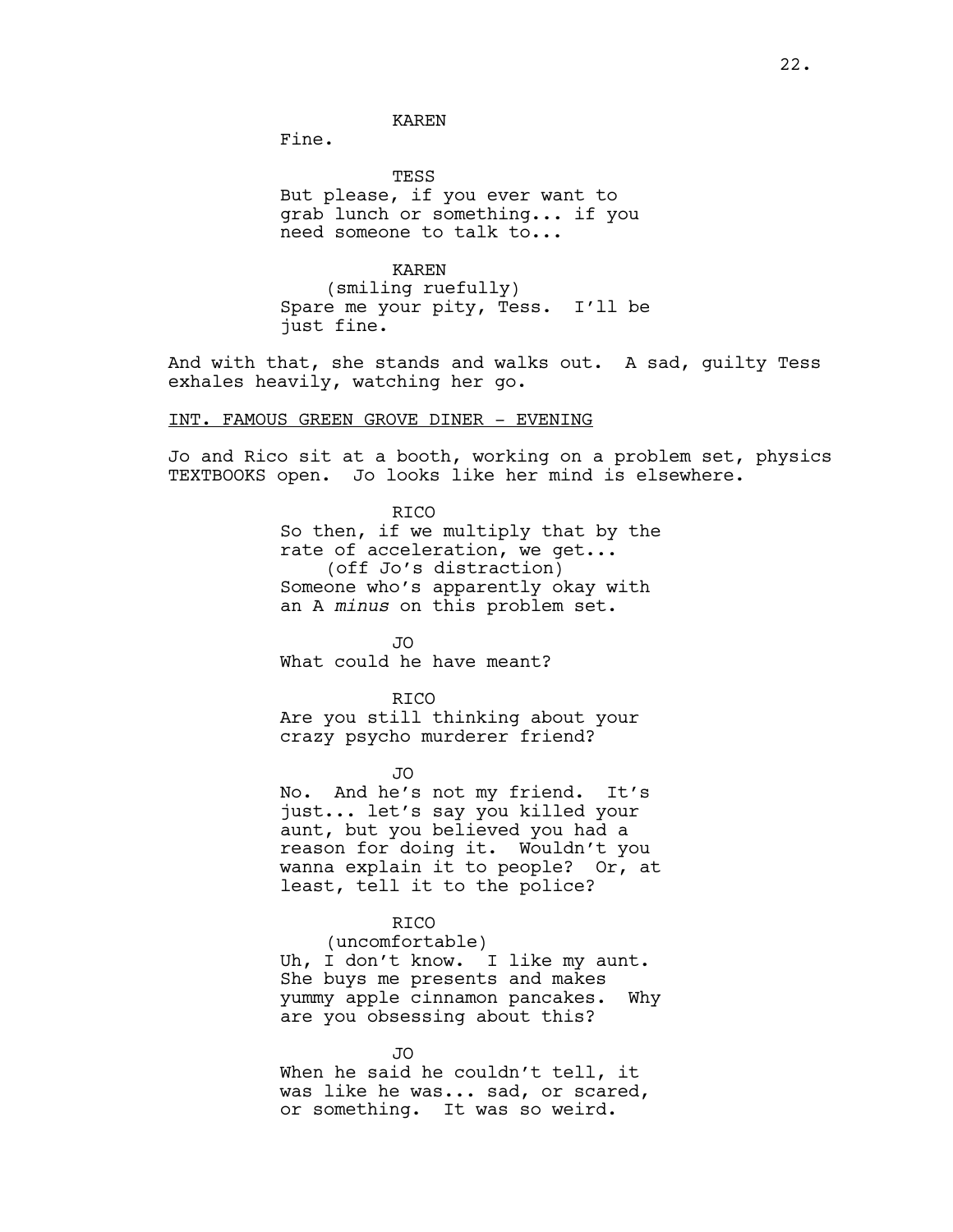**RTCO** Maybe it was just an act. Maybe there is no reason. Maybe he invented the whole reason thing just to make you feel bad for him. Jo considers this theory. She looks uncertain. JO You're right. I'm sure you're right. He was just trying to manipulate me. RICO Exactly. Now, as our generation might say, let's quit this here *chillaxing* and get all up in this *dope* problem set. (off her baffled look) "Chillaxing" is an artificial word combining "chill" with "relax"... JO (amused) Yeah, I got it. Please never do that again. (forcing herself to focus) Okay... where were we? Mass times acceleration... ANGLE ON the ENTRANCE, as Danny walks in and approaches the COUNTER. SAM, a grizzled employee, tenses when he sees him. DANNY Sam! Wow, you haven't aged a day. You have work done? Chemical peel? Cheek implants? (off Sam's icy silence) Skipping the banter today, I see. Can I get a piece of that best-onthe-planet key lime pie? SAM You're making the other customers uncomfortable. Danny turns to see ANXIOUS CUSTOMERS starting to recognize him. He turns back to Sam, forcing a friendly smile.

DANNY

I guess I'll have that pie to go.

Sam goes to get the pie. Danny sits at the counter, defeated and isolated. Suddenly, his eyes light up as he notices: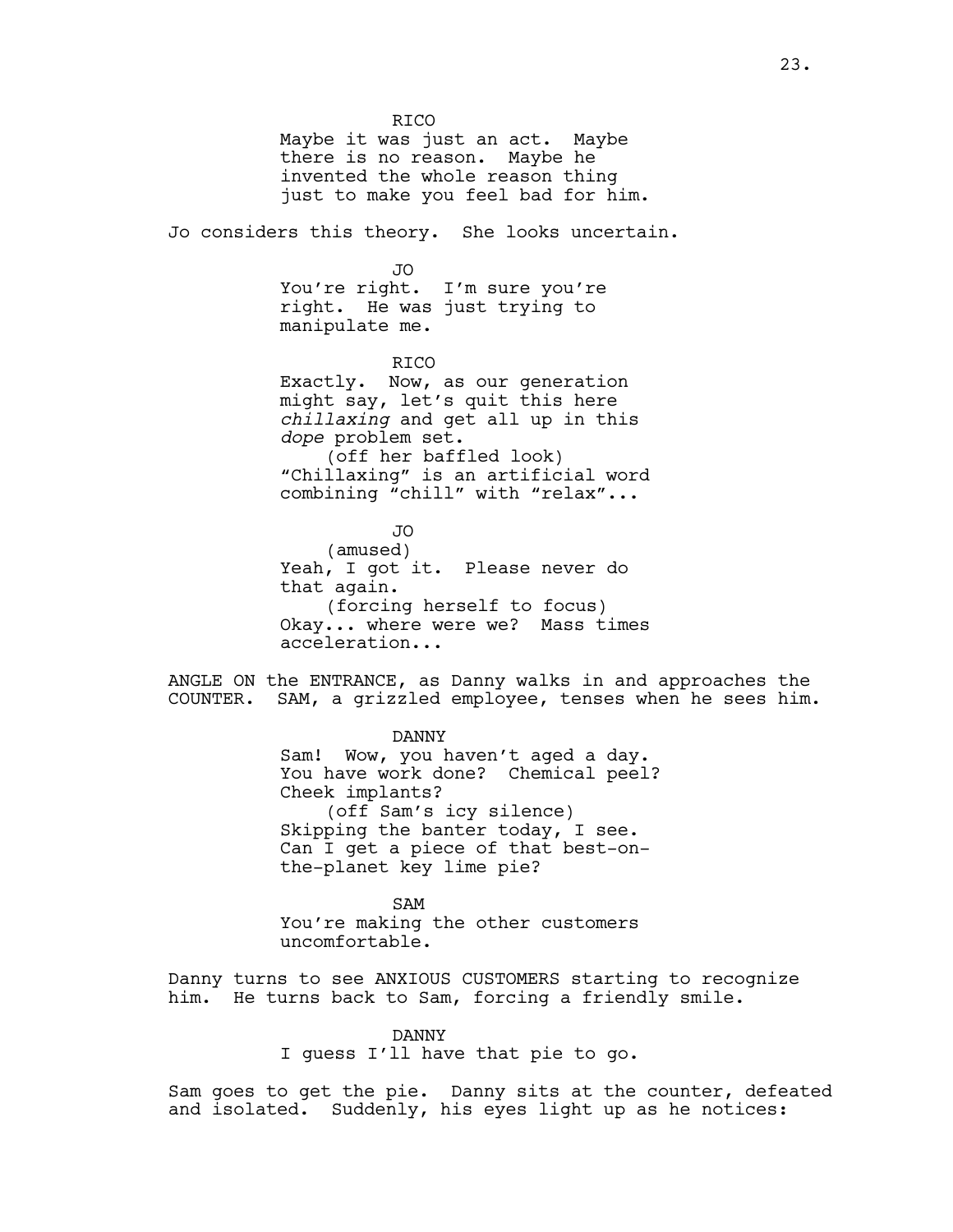ANGLE ON the BOOTH: Rico looks up and sees Danny.

**RTCO** Okay, Jo, whatever you do... don't turn around and then look up.

Jo turns and looks up at: Danny. He smiles tentatively, tossing her a quick wave. She whips her head back around.

> JO Any chance he didn't see me?

Danny pays for his PIE. He starts to leave, then stops. He considers, before slowly turning and approaching their booth.

> DANNY Hey. You're still a regular here, I see.

JO Yup. A fact you obviously didn't forget.

DANNY I promise I'm not stalking you. (holding up the to-go bag) I came for the pie.

Jo tries to ignore him, looking down at her textbook. Danny absorbs her continued coldness. He turns to Rico, smiling.

> DANNY (CONT'D) Danny Ryder. Nice to meet you.

RICO (quickly, nervously) Hi, I'm Rico, I'm extraordinarily uncomfortable right now.

DANNY (grinning) Hey, you and me both, Rico.

Sam approaches them, staring pointedly at Danny.

SAM

People are starting to *leave*.

ANGLE ON the ENTRANCE, as anxious customers migrate out.

BACK TO THE BOOTH: Danny nods at Sam, relenting. He glances at Jo, and she quickly looks away... but beneath her coldness, there's conflicted emotion. Danny catches it. He leans in toward her, boldly.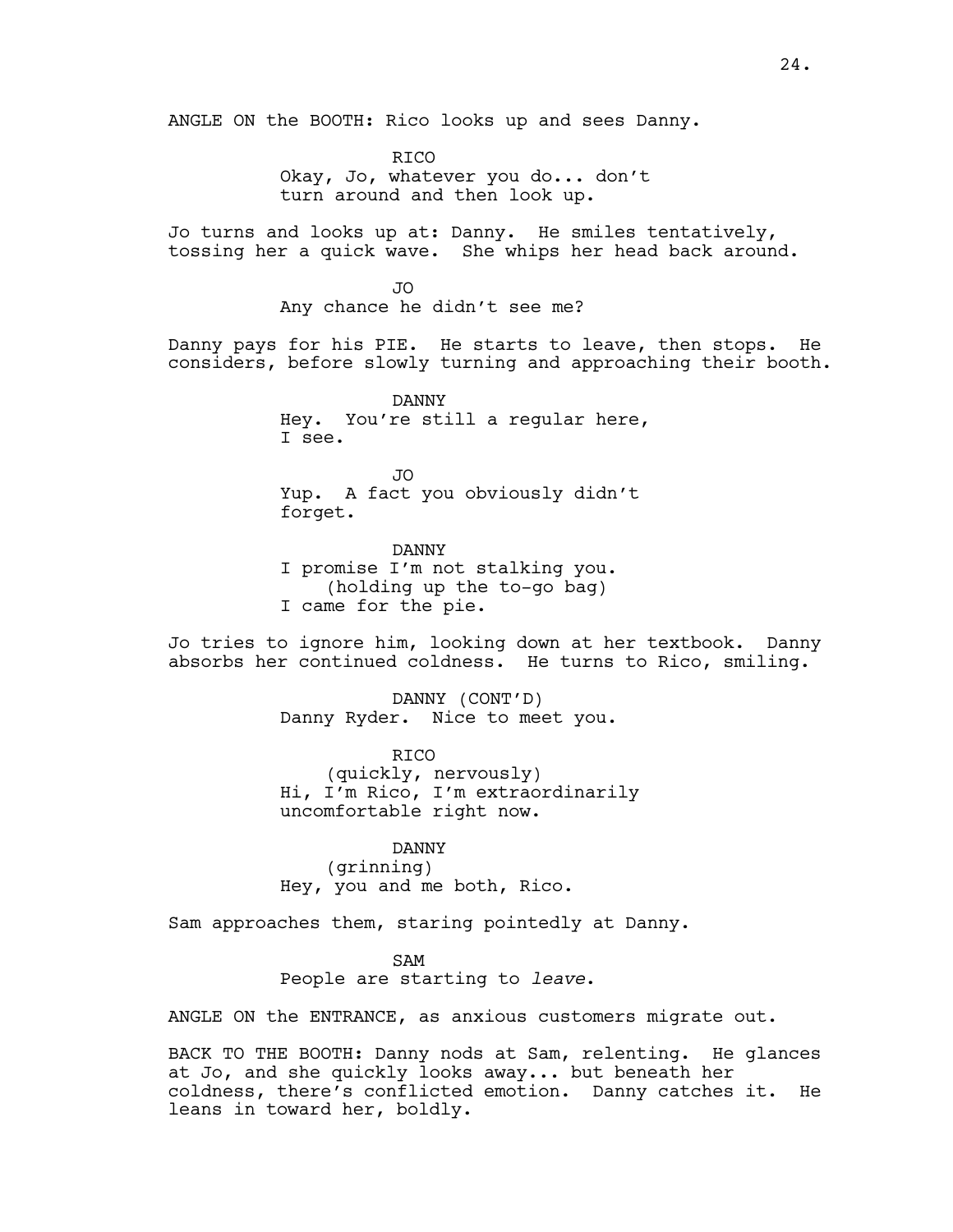DANNY

If I had my choice, wanna know where I'd be right now? Anywhere in the entire world but here. But it's not my choice, it's my mom's choice... so here I am.

JO Okay. Fine. Am I supposed to feel bad for you?

DANNY

No. You have every reason to hate me. I guess somehow I still thought you'd be the one person who'd give me half a chance.

Jo holds his look, trying to maintain her steely resolve. Danny notices Sam's increasingly hostile glare. He shoots Jo one more pointed look, then turns and walks out with his head held high, ignoring the stares of the other customers.

Rico exhales, relieved.

**RTCO** Wow. I feel like I just lived through a Hitchcock movie.

Jo ignores him, turning to watch Danny disappear out the front entrance, a glint of sympathy flashing across her eyes.

END OF ACT TWO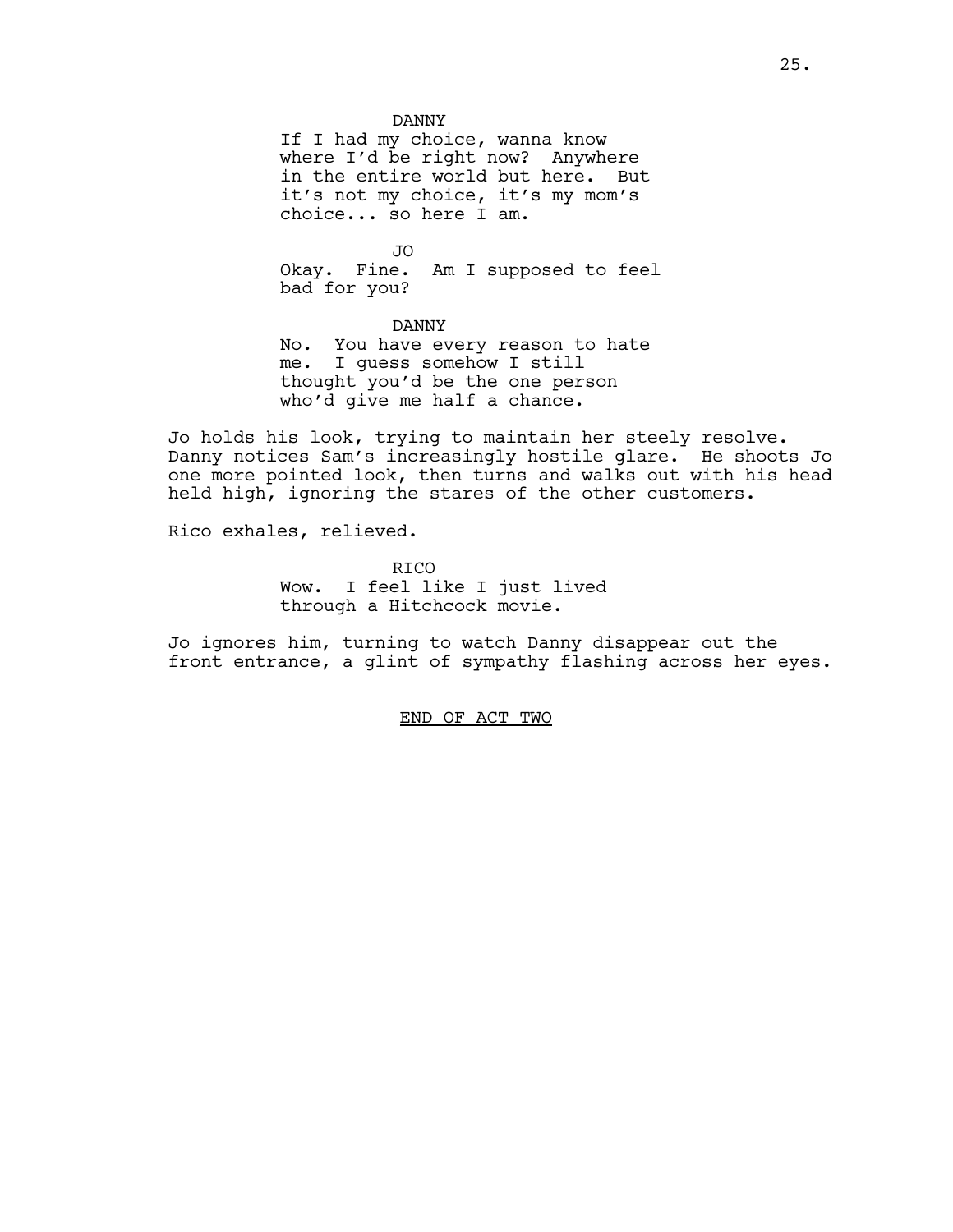## EXT. GREEN GROVE - MAIN STREET - EVENING

Danny moves quickly down the street, when a VOICE stops him:

JO (O.S.) Danny! Wait!

He turns to see Jo rushing after him. He smiles, hopefully.

DANNY

Hey. Sam kick you out, too, for cavorting with the enemy?

JO

Look, I know this must be hard for you. But you can't keep coming up to me, at school, or the diner, or wherever. It's hard for me, too. (off his sad silence) You want things to magically go back to the way they were, but they can't. Everything's different. I'm different.

DANNY Fair enough. I promise I'll leave you alone.

JO Okay. Thank you. (beat) You're gonna be alright.

DANNY That's what my mom keeps saying. (then, bitterly) Suddenly, she's this fountain of parental warmth and wisdom.

Jo considers his tough relationship with Karen. She softens.

JO I'm sorry about your dad. He was always really nice to me.

DANNY Yeah. He was a definite Jo fan.

Jo watches Danny control his emotions: *But is it real*? Danny reads her skeptical expression. He can't help but grin.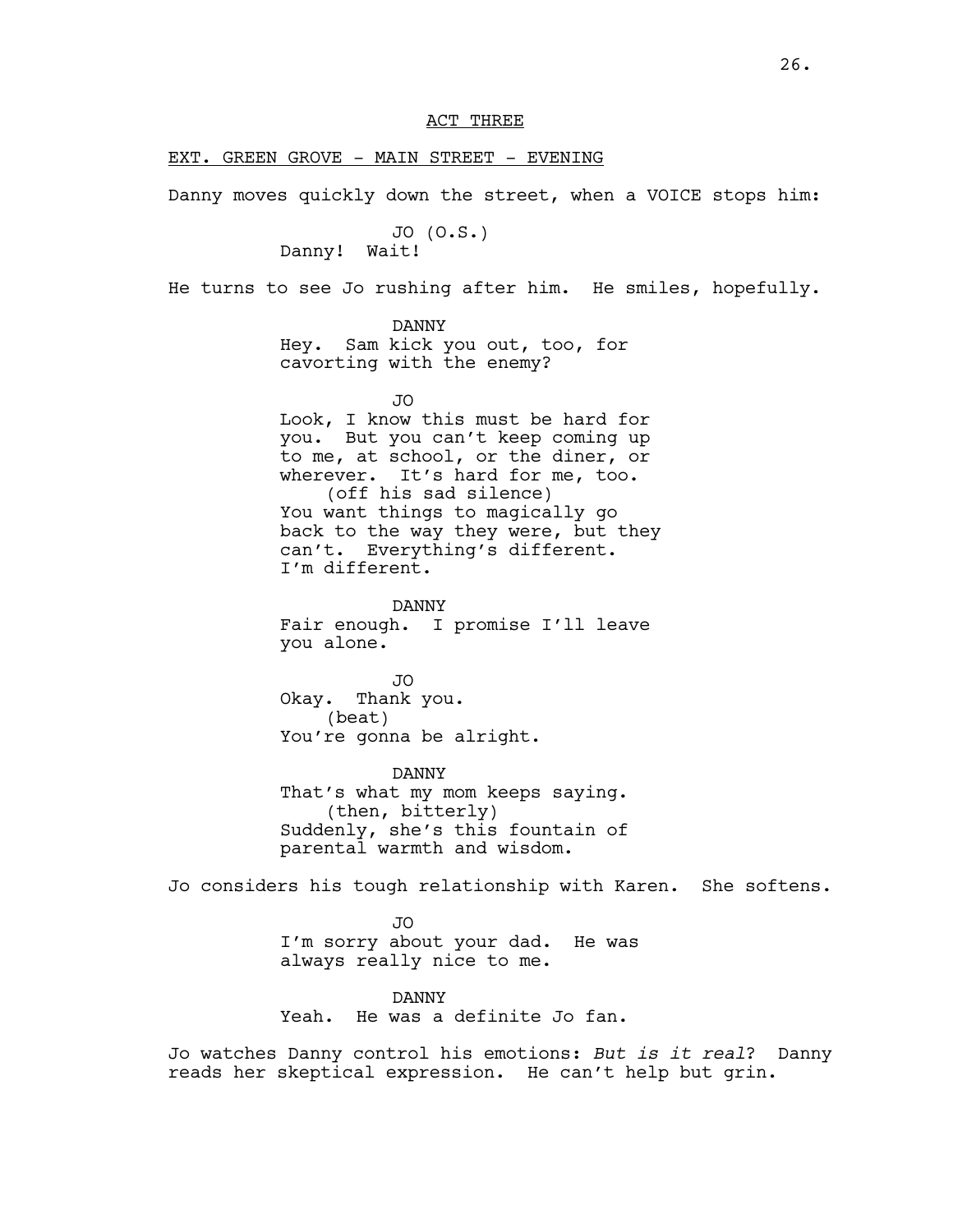DANNY (CONT'D) You're wondering if I'm mimicking human emotion, aren't you? JO What? No I'm not. DANNY Don't worry about it. After that crazy class, I'm assuming pretty much everyone I see is a sociopath. Jo allows a smile. Encouraged, Danny steps toward her. DANNY (CONT'D) Okay, I know we just had this whole "leaving you alone" convo... but there's this party... JO Danny, *no*. I can't deal with... (stops, realizing) Wait. Are you talking about Regina Crane's party? DANNY Yeah, that's the one. JO How do *you* know about that party? DANNY Because I was invited to it. JO You? Invited? By an actual human? DANNY By the hostess herself, actually. She's a very... friendly person. JO And you're going? DANNY Sure. Why wouldn't I? JO Oh, I don't know... maybe because most of the people who'll be there think you're a deranged psychotic homicidal monster?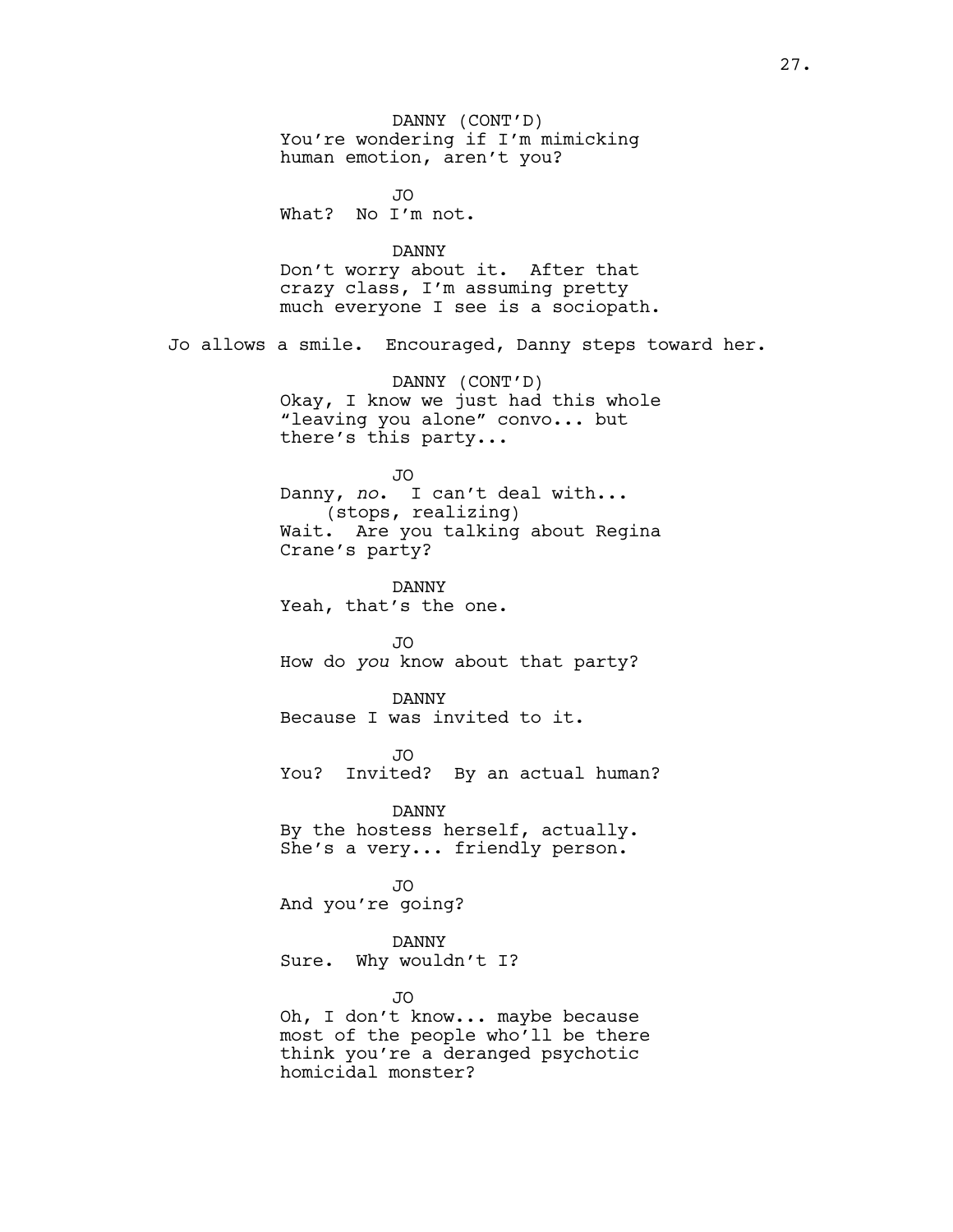DANNY Everyone's entitled to their opinion. You can either isolate yourself and bury your head in the sand, or face the haters head on. Jo takes this in, impressed by his social boldness. DANNY (CONT'D) Of course, it'd be easier to show up there with someone else. Might take some of the edge off. Jo pauses, conflicted... before uneasily making a decision: JO This wouldn't make us friends. DANNY You don't even have to talk to me. I wanna be free to play the friend field, anyway. JO Friend field? Good luck with that. DANNY Hey, the night is young. Off an anxious Jo: *Is she really about to do this?*  KYLE (PRE-LAP) A party? Really? Our daughter? INT. MASTERSON HOUSE - TESS' ART STUDIO - NIGHT An uneasy Kyle watches Tess work on a PAINTING. TESS I know. It's a miracle. KYLE Uh-huh... who's she going with? TESS She didn't say. A school friend? KYLE Who? *Rico*? Yeah, that one's a real social butterfly. (off her look) I just think the timing is... odd. The day Danny gets back, she goes to her first high school party?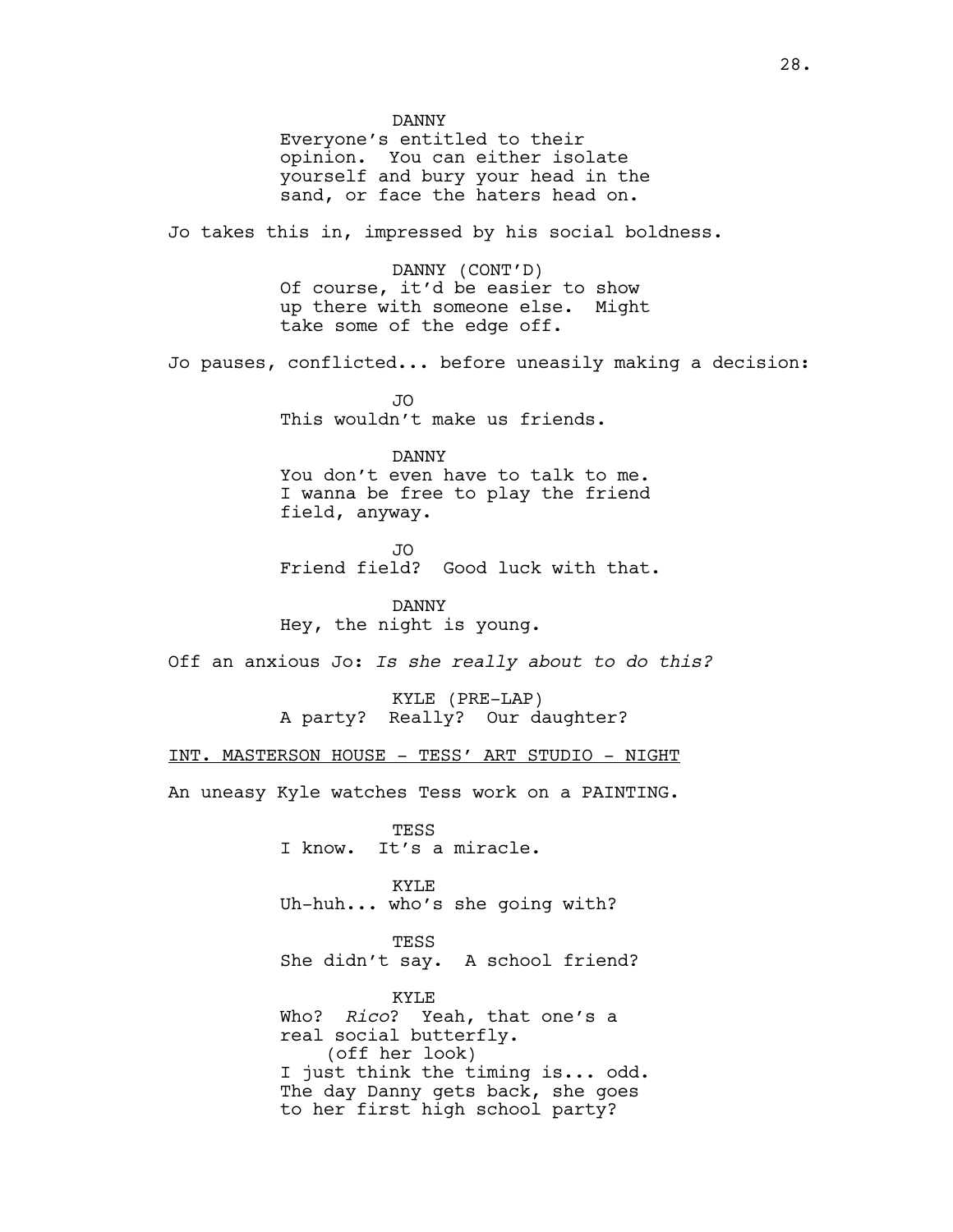**TESS** 

Will you please stop being such a paranoid cop. You heard her, she "hates his guts." Besides, she told me she barely saw him today. (tentative beat) Speaking of which... Karen Ryder stopped by to see me. She invited all of us over for dinner.

#### KYLE

Oh God. You didn't...

TESS

Calm down, I said no.

## KYLE

Good. I can't believe she even asked. Was she on drugs?

#### TESS

Stop it. Show some sympathy. She must be having a hard time.

KYLE

Okay, defending the kid was one thing, but Karen Ryder? Really? After everything she said to you? Everything she *did*...

#### TESS

Her son had just killed her sisterin-law, Kyle, she wasn't in the best emotional place. Besides, I said some awful things to her, too. (then, guiltily)

I told her she was a bad mother.

## KYLE

She provoked you. What she was asking of us was insane.

#### TESS

Was it? All she wanted was for Jo to be a character witness at Danny's sentencing. Maybe we should've just let her...

## KYLE

No, absolutely not. We did the right thing for our daughter.

TESS

I wonder if Jo would agree.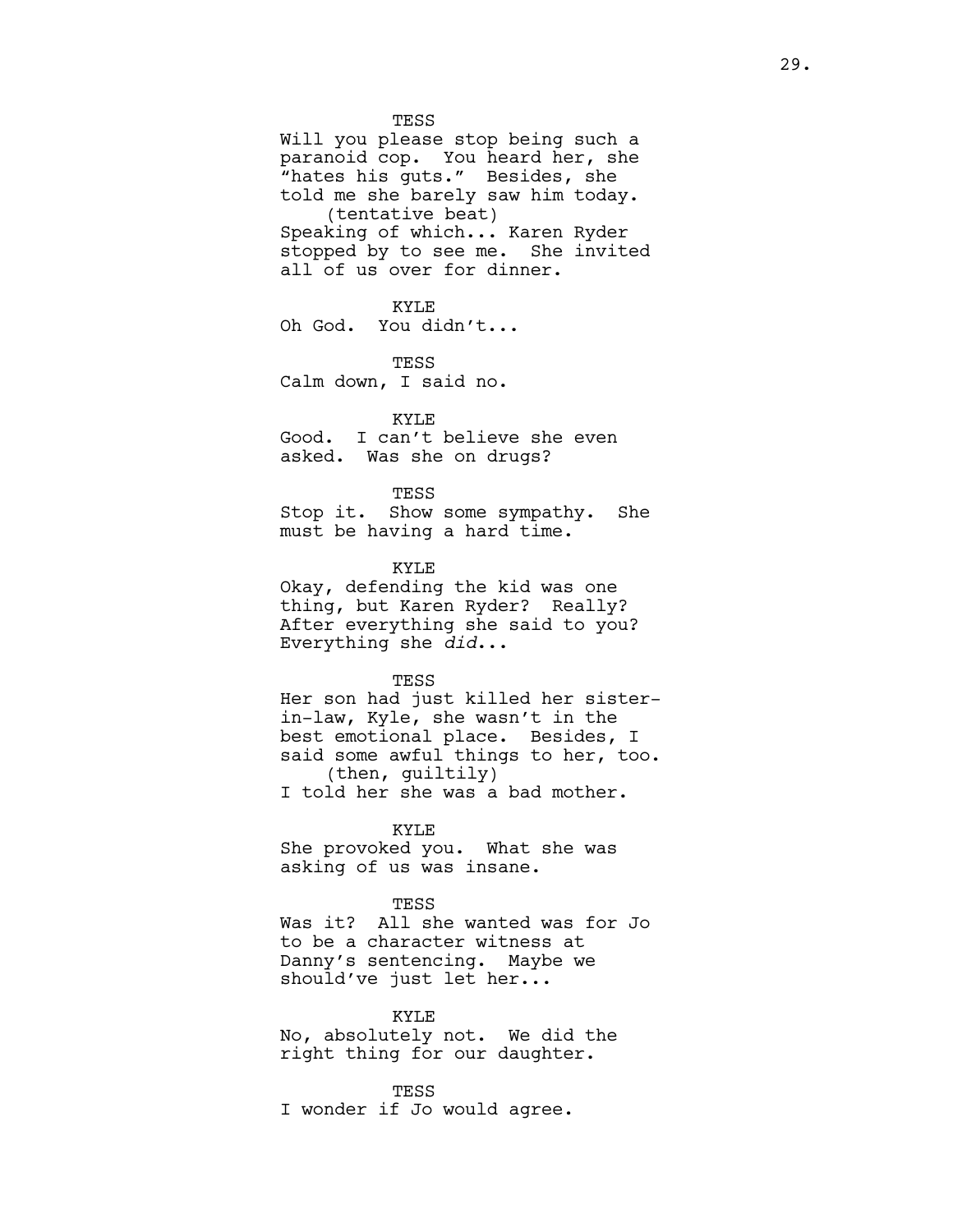## KYLE Of course she would.

Off an anxious Tess, hoping that's true...

## INT. REGINA'S HOUSE - FRONT HALL/LIVING ROOM - NIGHT

CLOSE ON an anxious Jo (now wearing a cuter outfit-- jeans that fit and a yellow sweater), as she and Danny venture into the loud, jam-packed party. TEENS dance in a sweaty THRONG to Lady Gaga's "Born This Way." They gradually stop as they notice the two unexpected interlopers.

ANGLE ON Archie and a few of his athletic MALE FRIENDS across the room, glaring at Danny with threatening expressions.

ANGLE ON the ADJACENT ROOM, where Sarita stands with Lacey and a few other POPULAR GIRLS. Sarita nudges Lacey.

SARITA

Look what the crazy dragged in.

Lacey reacts, stunned to see Jo and Danny arriving together.

BACK TO the FRONT HALL, as the music CUTS OUT. The TEENS drift away from them. Jo exhales. Danny smiles.

> DANNY Don't take it personally. That may've been more about me than you.

JO You're very perceptive.

DANNY You can ditch me now, by the way, I won't be hurt. Go, drink. Mingle.

Jo nods, but remains frozen in place. She catches Danny observing her, grinning. She turns defensive.

> JO I don't drink.

DANNY Okay. That's cool. This is your first high school party, isn't it? (off her silence) What a coincidence! Mine, too.

Jo shoots him an amused eye roll.

JO

Cute.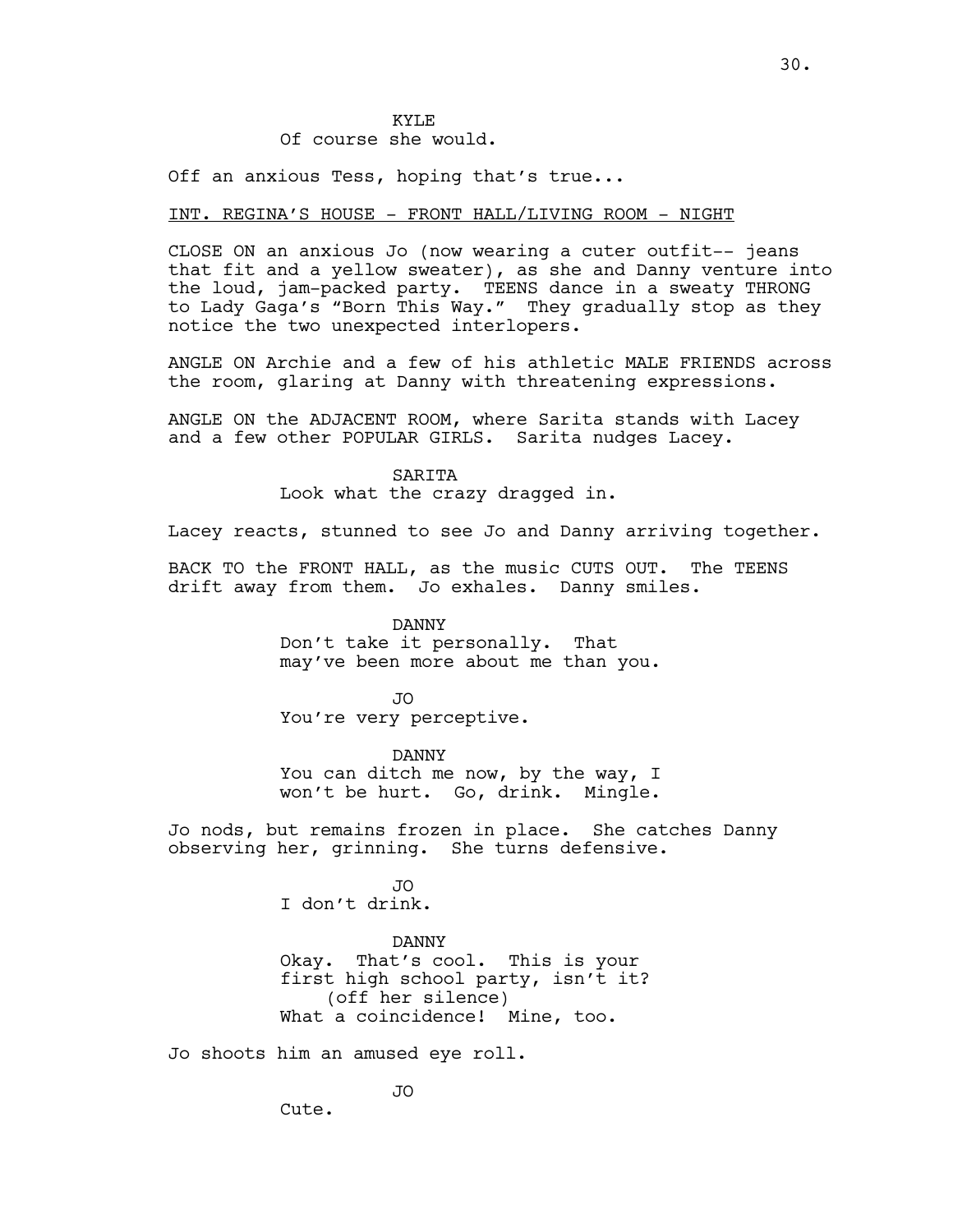DANNY

I thought so. Want some advice, one party virgin to another? I'd try a bit harder to hide some of that fear. People can smell it.

JO What, you learn that in prison?

DANNY *Juvi*, actually, but yeah... not the most welcoming crowd. I had to learn fast that if you act like you belong, people will assume you do.

Jo softens a little, absorbing all that Danny's had to face the past five years... before quickly hardening again.

JO

Yeah, well... I'm not interested in belonging with these people.

DANNY Then why'd you come here?

JO (pointedly) Hey, gotta tell my grand-kids I did something stupid in high school.

DANNY Good point. And *God forbid* they think you weren't the most popular girl in the class. (then, noticing someone) Speaking of...

REVERSE ON Lacey in the next room, laughing with her friends. She catches Danny shooting her a friendly wave. She ignores him and locks eyes with Jo, who also waves at her, weakly. An uncomfortable Lacey waves back, then returns to her group.

Danny watches Jo, who's sadly watching Lacey.

DANNY (CONT'D) So... what happened with you two?

JO I don't know. I guess we outgrew each other. Or, she outgrew me. (off his sympathetic look) Hey, being friend-less has its perks. I won't be one of those lame-o's weeping at graduation.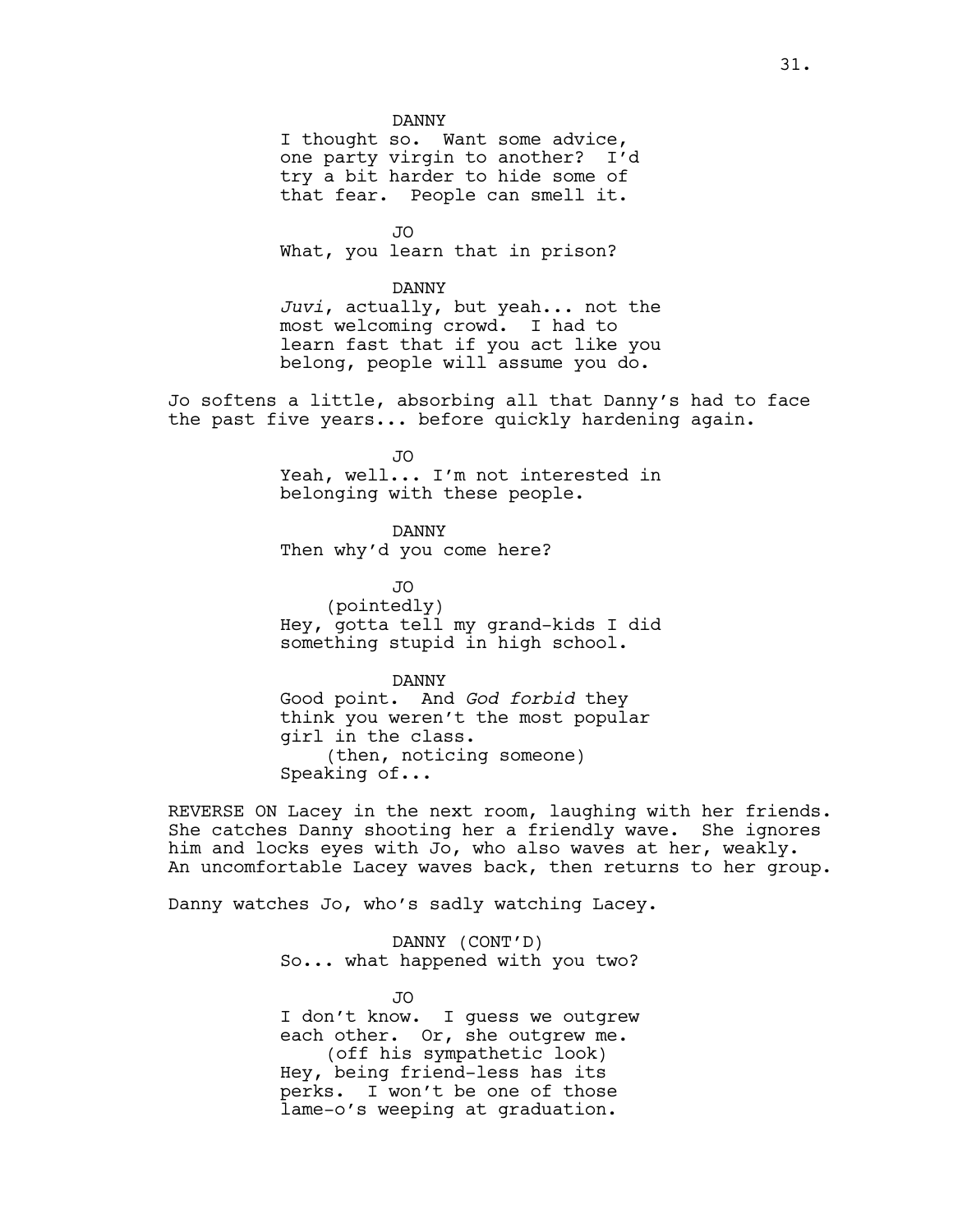DANNY You and that Rico guy seem *chummy*.

JO I think he just wants to keep me close so I don't sneak past him for Valedictorian.

DANNY That's how it always starts.

Jo laughs. It's an unexpectedly nice bonding moment.

ANGLE ON the LIVING ROOM: Lacey watches Danny and Jo have their nice moment. She's not sure what to make of it.

BACK TO the HALL: A tipsy Regina skips over to Danny.

REGINA Socio! You came... ! (smiling tensely at Jo) ... And look who you *brought*!

JO Lacey invited me, actually.

REGINA Oh. Okay. Well, I'm... so glad you made it, yay! Come on, I'll introduce you to people.

Regina drags Jo away. Danny turns back to Lacey, laughing in her group. Off Danny, gathering his courage...

INT. REGINA'S HOUSE - DEN - CONTINUOUS

The DANCING TEENS have regrouped here. Regina leads Jo in, before turning and sizing her up with a competitive grin.

> REGINA So! What's up with you and Danny?

JO Up? There's nothing up.

REGINA Don't play dumb with me. You want him, don't you?

JO Uh, *no*. Do you want him, Regina?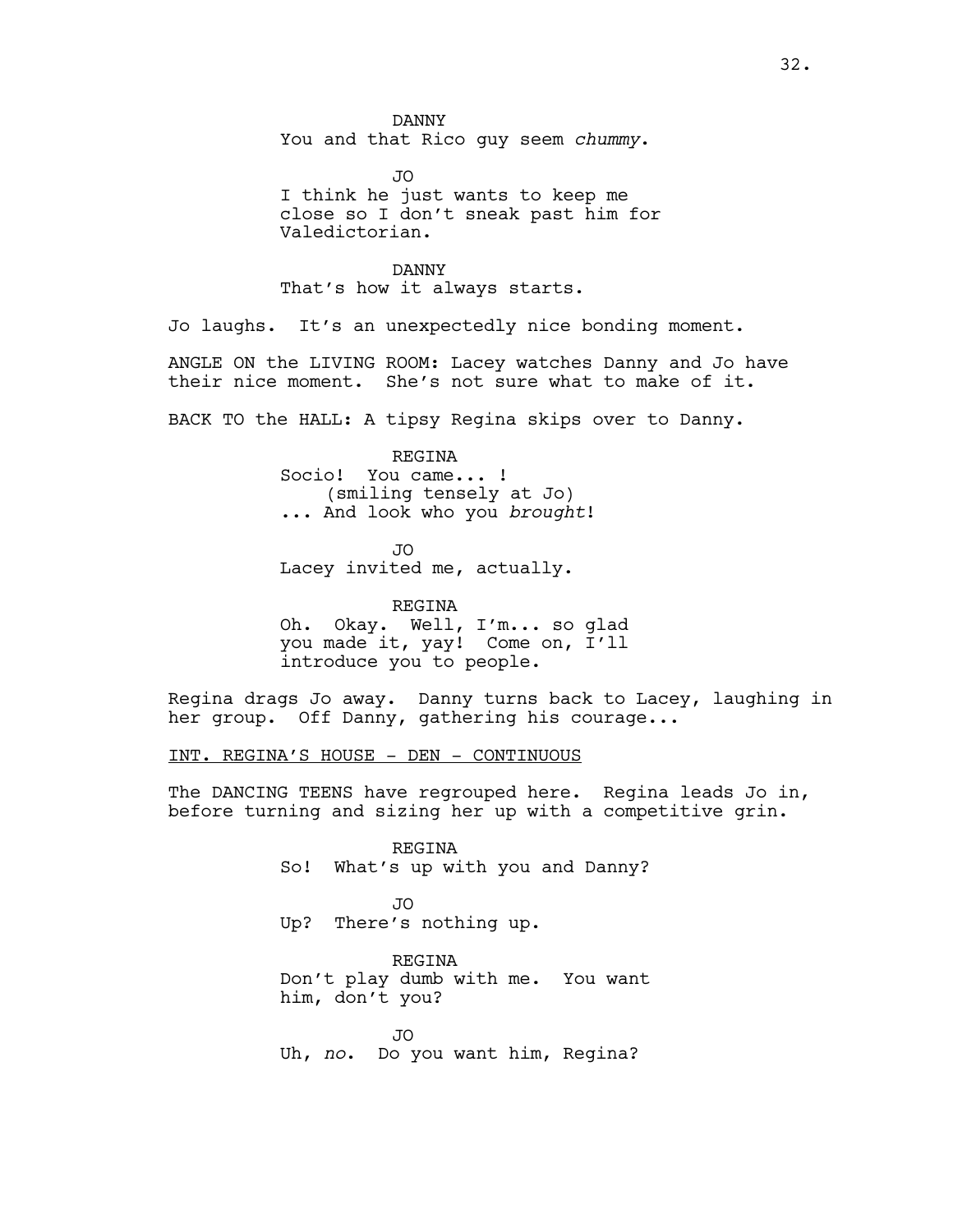JO (horrified) That's okay! He's all yours.

REGINA Aw, Jo! You're so cool. Everyone is so wrong about you.

Jo reacts, vaguely insulted. She studies Regina, curiously.

JO So, you're really not worried about getting too close to him, huh?

REGINA We'll use protection.

JO That's not... I meant, because of his past. You know, that whole murdered his aunt, "socio" thing?

REGINA I guess I believe in my nation's criminal justice system. Besides, he's here and he's clearly not going anywhere. What are we all gonna do, hate him forever?

This lands for Jo. A TEEN passes by with a TRAY OF SHOTS. Regina grabs one and smiles at Jo, holding it up for a toast. Jo takes in this gesture of friendship from popular Regina. She grabs a shot. They CLINK and drink, and Jo immediately starts hacking and coughing. Regina watches her, giggling.

INT. REGINA'S HOUSE - LIVING ROOM - NIGHT

Lacey and Sarita are pouring themselves fresh drinks, when Danny suddenly walks up to Lacey with a confident grin.

> DANNY One gin-and-tonic, bartender. Easy on the gin, heavy on the tonic. My tolerance isn't what it used to be.

Lacey stares up at him dismissively, then immediately looks back down to finish pouring her drink. A protective Sarita takes a couple menacing steps toward him.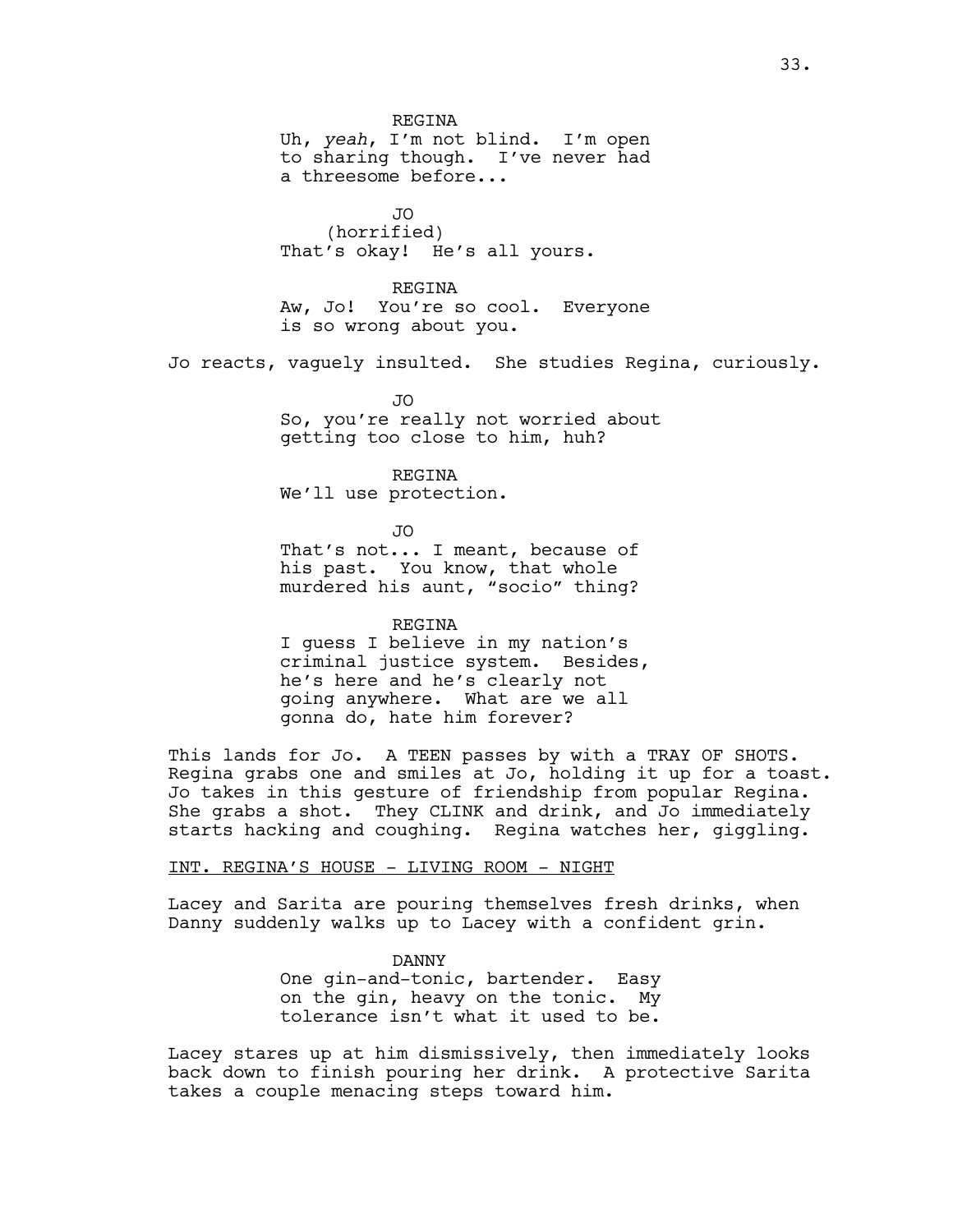**SARTTA** Hey, creep. You trying to add "stalker" to your criminal record?

DANNY (beat, smiling) Sarita, right? I remember you now. You were the one with that facial hair problem in fifth grade.

Sarita's tough exterior wavers: This is clearly a troubled period in her adolescence, one she prefers not to remember.

> **SARTTA** I think you're mistaken. *Freak*.

## DANNY

No... it was definitely you. You had to leave school for a week to have an electrolysis procedure only approved in Germany or something. (then, studying her face) Looks like it worked okay. I can still see the faint outline of a mustache. But nothing too bad.

Sarita storms away, furious. Lacey glares at him.

LACEY

I see you're winning over the student body, one charming remark at a time. Great strategy.

## DANNY

It got you to say something to me.

Danny flashes a roguish grin, but Lacey remains ice-cold.

LACEY Congrats. What an accomplishment.

## DANNY

Wow, *two* something's. I'm on a roll.

This time, she cracks a slight smile. Danny looks pleased.

ACROSS THE ROOM: Archie laughs and drinks with a bunch of his GUY FRIENDS... until he notices Lacey and Danny talking. His smile vanishes. He quickly makes his way toward them.

BACK TO Danny and Lacey. She still has her guard up, but she's loosened up enough to be a little playful with him.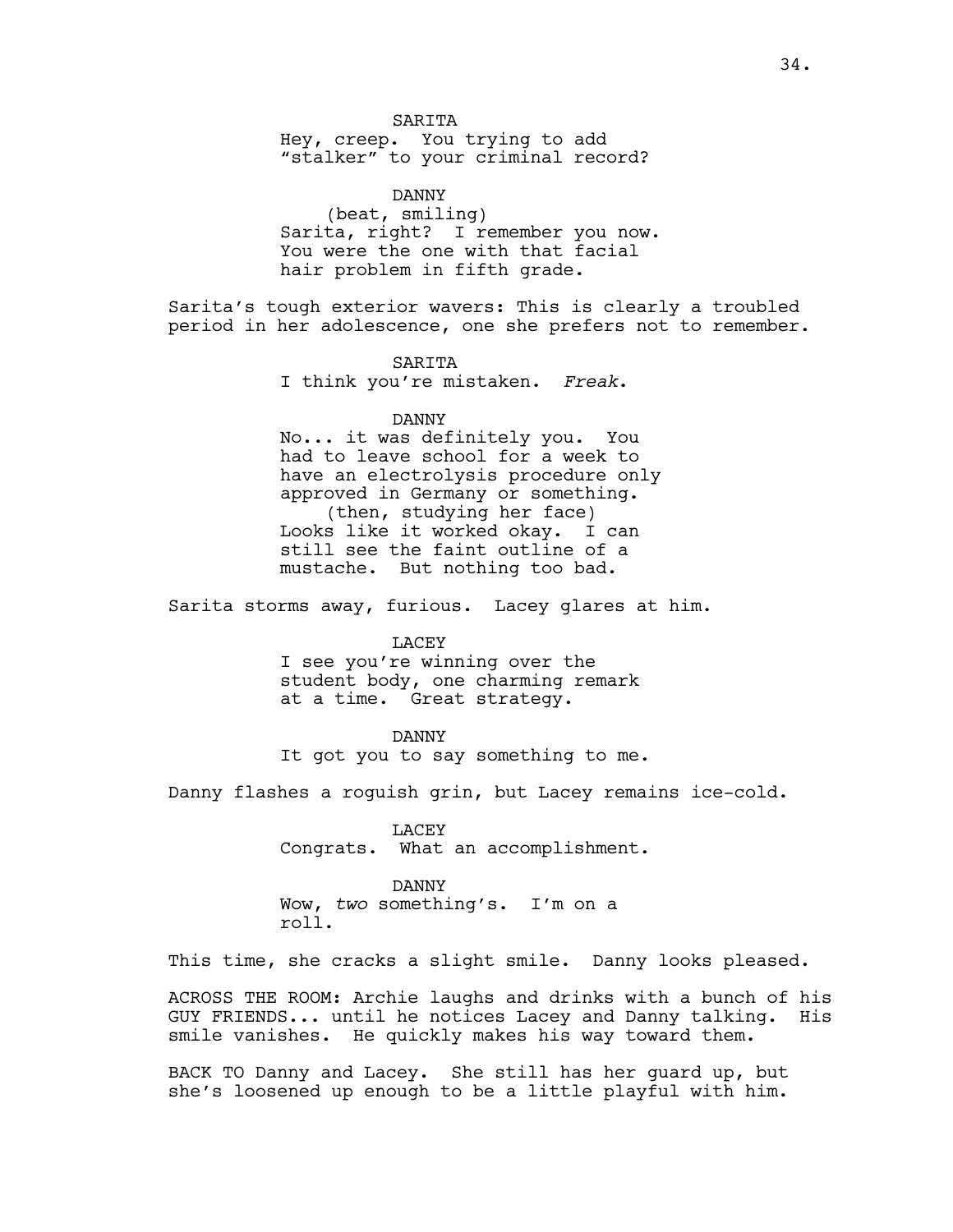**LACEY** 

I see you got Jo to follow you around like a puppy dog again in under a day. Impressive.

DANNY

Puppy dog? Wow. That's harsh.

LACEY

Didn't you hear? I'm a bitch now.

Danny smiles. But his smile quickly fades when Archie walks up, kissing Lacey and wrapping an arm around her.

> ARCHIE Hi, babe. Oh, psycho boy! Hey, buddy. Good to see you again.

> > LACEY

You two've met?

## ARCHIE

We have Psych together. Spent the whole period debating whether this nut-bag is a sociopath or not. You know, Lace, because of your nickname for him... the socio.

Danny looks at Lacey, surprised and hurt that she was the one who stuck him with that dark label. Lacey's face reddens, embarrassed, while Archie just stares Danny down with an arrogant smirk. Danny smiles at Lacey, rescuing the moment:

DANNY

Hey, don't worry about it. I think it's kind of a catchy.

Lacey responds with an appreciative smile, quickly dropping it when she notices Archie watching her, tensely. He squeezes her tighter. Danny observes them, amused.

> DANNY (CONT'D) Anyway... I should find Jo before she starts having actual fun. Good to see you Lacey. Archie.

He turns and leaves. Archie smiles at Lacey, exhaling.

**ARCHTE** You're welcome.

LACEY For what? Embarrassing me? Or holding me like a possession?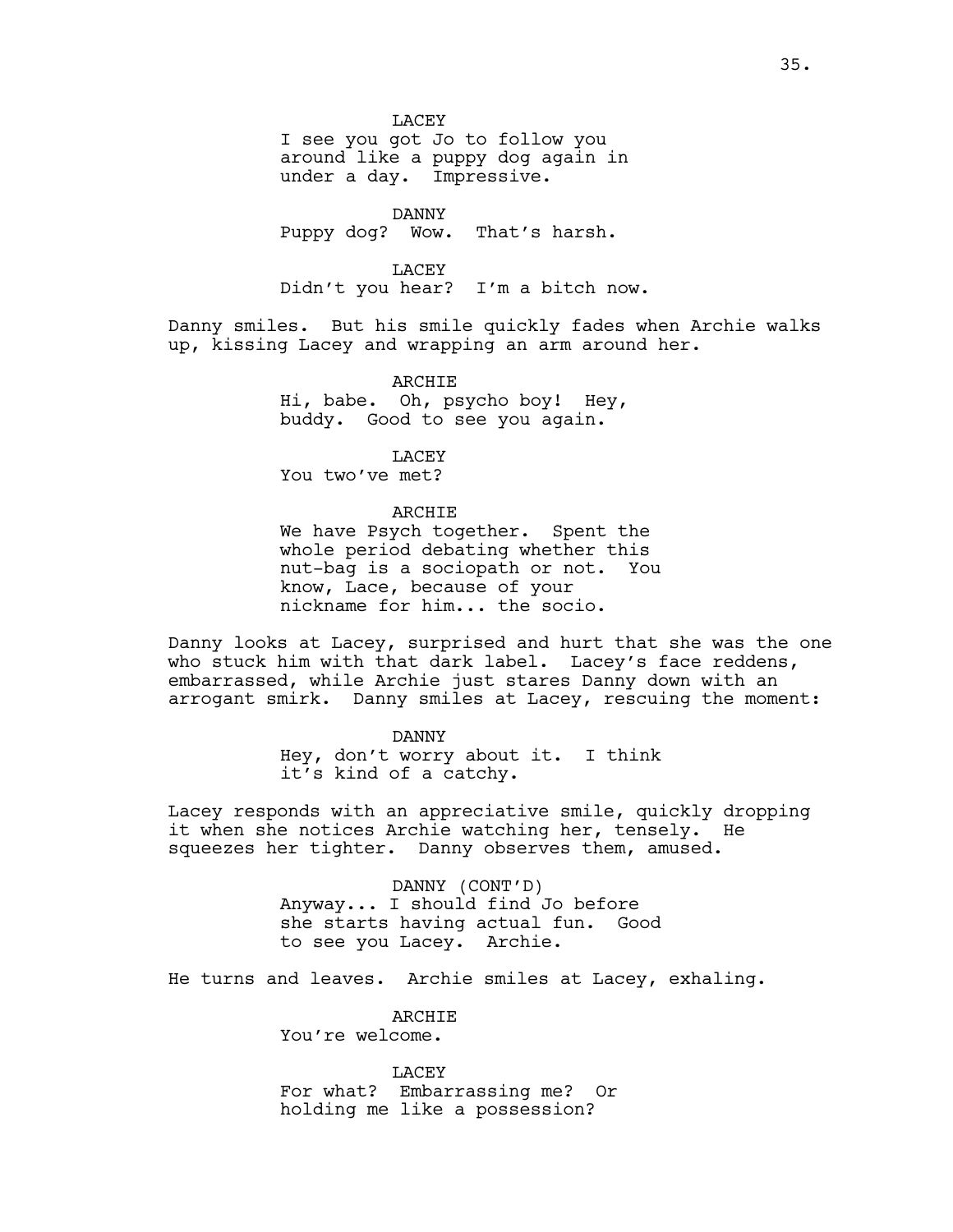I was rescuing you! The guy had you cornered.

LACEY I can handle him, okay?

She walks off to go greet some friends. Archie chugs his drink, threatened and emasculated.

INT. REGINA'S HOUSE - FRONT HALL - NIGHT

A tipsy Jo weaves through the CROWD, sipping alcohol from a SHOT GLASS. She bumps into a grumpy Sarita.

> **SARTTA** Hey! Watch where you're swinging those fat meaty ape arms.

> > JO

Okay, my arms are *not* fat. Yes, they're disproportionate to the rest of my body *at the moment* in a somewhat simian-like way, but the Internet says that's normal.

A darkly amused Sarita takes in Jo's drunkenness.

SARITA Wow. Someone's having some fun.

JO I *am* having fun, and I wanna have even *more* fun, so... *deal with it*.

Jo finishes her shot. Sarita eyes her, a predator eyeing its prey. SCOTT, a blandly hot jock (one of Archie's athlete friends from before) stumbles past them. Sarita grabs him.

#### SARITA

Scott, meet Jo. She wants to have more fun. Take your shirt off.

Scott shrugs, pulling off his SHIRT in one quick motion. Nearby PARTYGOERS cheer his abs. Jo reacts, horrified.

> JO You know, I think I'm actually having the appropriate level of fun. You can get dressed now.

Sarita grabs a SHOT off a passing tray. She hands it to Jo.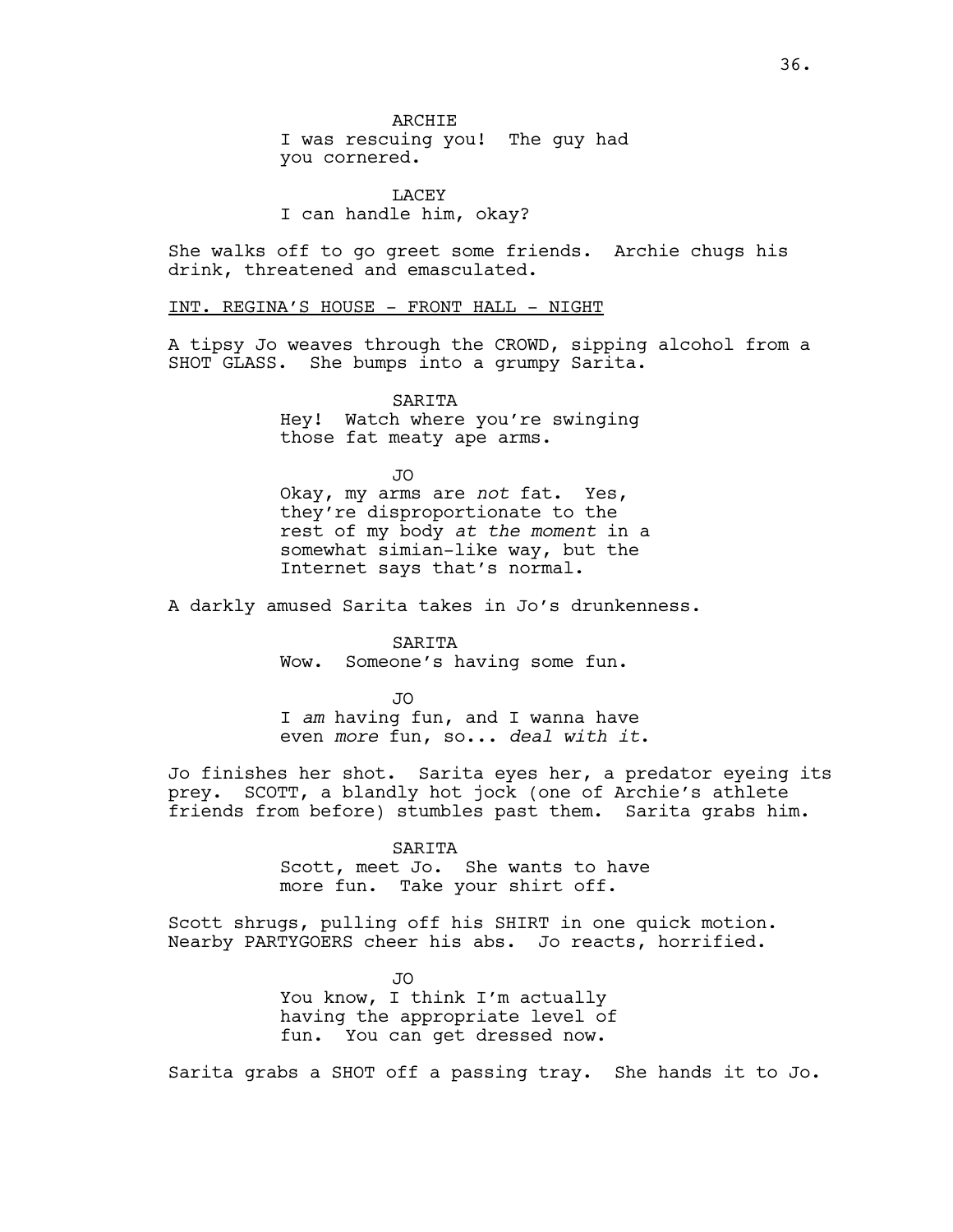**SARTTA** (like a drill sergeant) Pour this on him and lick it off.

JO Off of *him*?! Uh, I don't think...

SARITA Do it, do it, do it...

PARTYGOERS Do it! Do it! Do it... !

Jo sighs, giving in to the crowd. She takes a deep breath, pours the shot on Scott's TORSO, and then licks it up from his stomach to his chest. The crowd CHEERS.

#### INT. REGINA'S HOUSE - LIVING ROOM - SAME TIME

Danny pushes his way through the mob, searching for Jo. He runs into Regina, who immediately throws herself at him.

> REGINA *So-ci-o*! There you are. There's something I wanna show you. (leaning in, whispering) Wanna hint? *It's my bed*.

DANNY Um, not now... have you seen Jo?

JO (O.S.) Wait, stop! *Get the hell off me!*

Danny rushes toward the sound of Jo's distressed voice--

INT. REGINA'S HOUSE - FRONT HALL - CONTINUOUS

He shoves his way through the CROWD, coming upon Scott and Sarita, trying to force Jo to take her shirt off.

> SARITA Come on, Jo. Tit for tit. That's Green Grove High law.

JO Well, it's a dumb, gross law.

SCOTT It's not a dumb law! We need laws to create order. Without order, we're *in chaos*.

Danny steps in, inserting himself between Scott and Jo.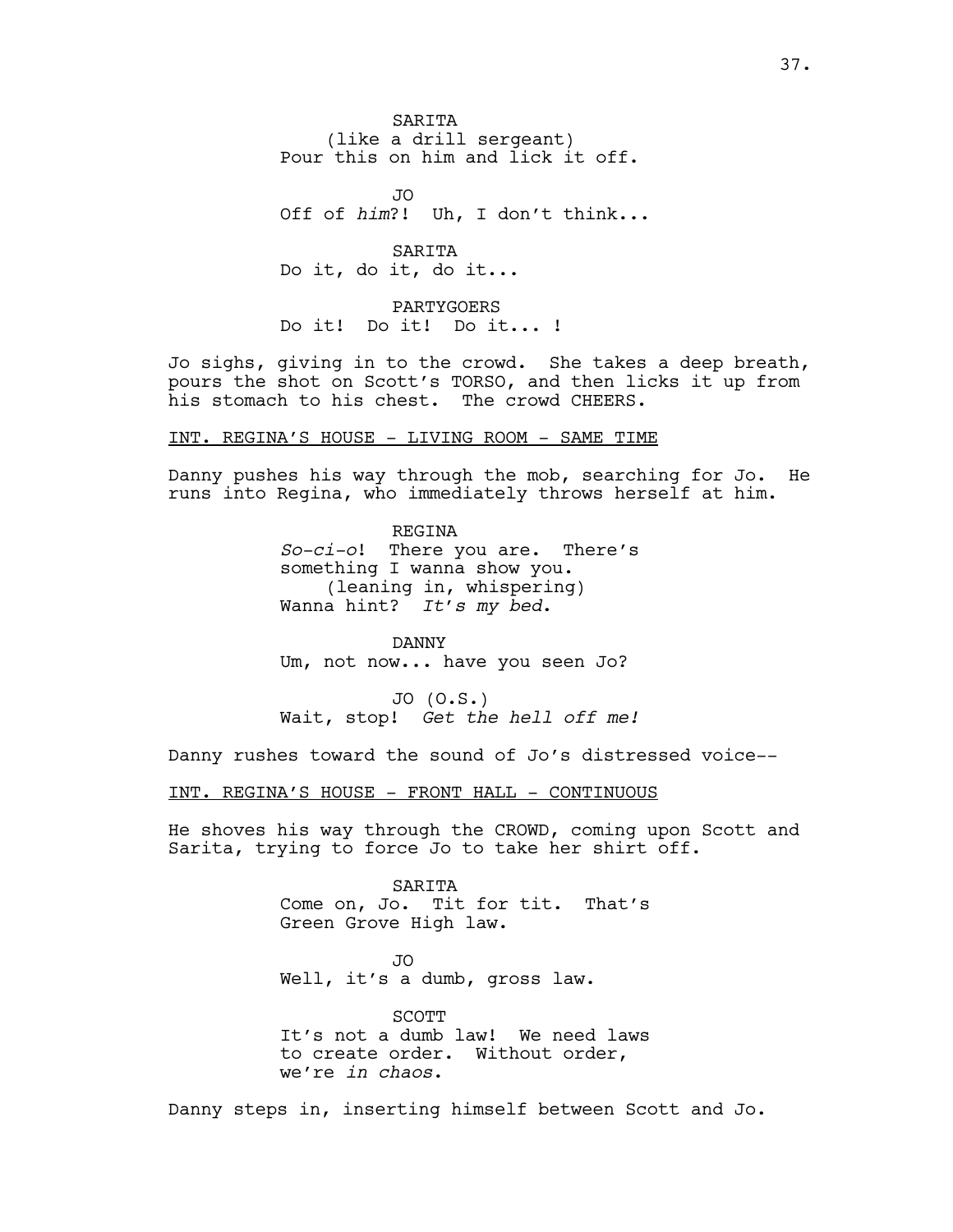DANNY Hey, looks like *someone* was paying attention in Poli-sci.

Jo reacts, surprised and moved to find Danny coming to back her up... like an actual friend.

> SCOTT Mind your own business, freak.

DANNY "Freak"? Really? That's so... generic. That the best you can do?

SCOTT How about *Rope Boy*?

Danny tenses. The crowd CHEERS Scott's boldness, egging him on. Sarita enjoys the spectacle, while Jo watches nervously as the situation begins to spiral out of control. PARTYGOERS from other rooms, including Regina, Lacey, and Archie, push in to watch the mounting confrontation.

> DANNY Okay, that was more pointed. But why don't we just settle down...

Suddenly, Scott SHOVES Danny, hard. The crowd GASPS.

JO Stop! Leave him alone!

Scott grabs Danny's shirt and pulls him in, winding up to punch him. But before he can, Danny quickly leans in and whispers in Scott's ear:

> DANNY *Back off*. I've killed before, and I can do it again. *It'll be fun*.

Startled, Scott FREEZES. He lets go of Danny and backs away, turning and bolting out of the room. Danny watches him go with an innocent, non-threatening expression.

SILENCE. Partygoers exchange baffled looks: *What just happened?* Danny collects himself, grabs Jo's hand, and leads her out the front door. Regina watches, jealous and pissed.

Off Lacey, impressed by Danny's gallantry, and maybe even a little wistful watching her two childhood best friends walk away from the party together.

END OF ACT THREE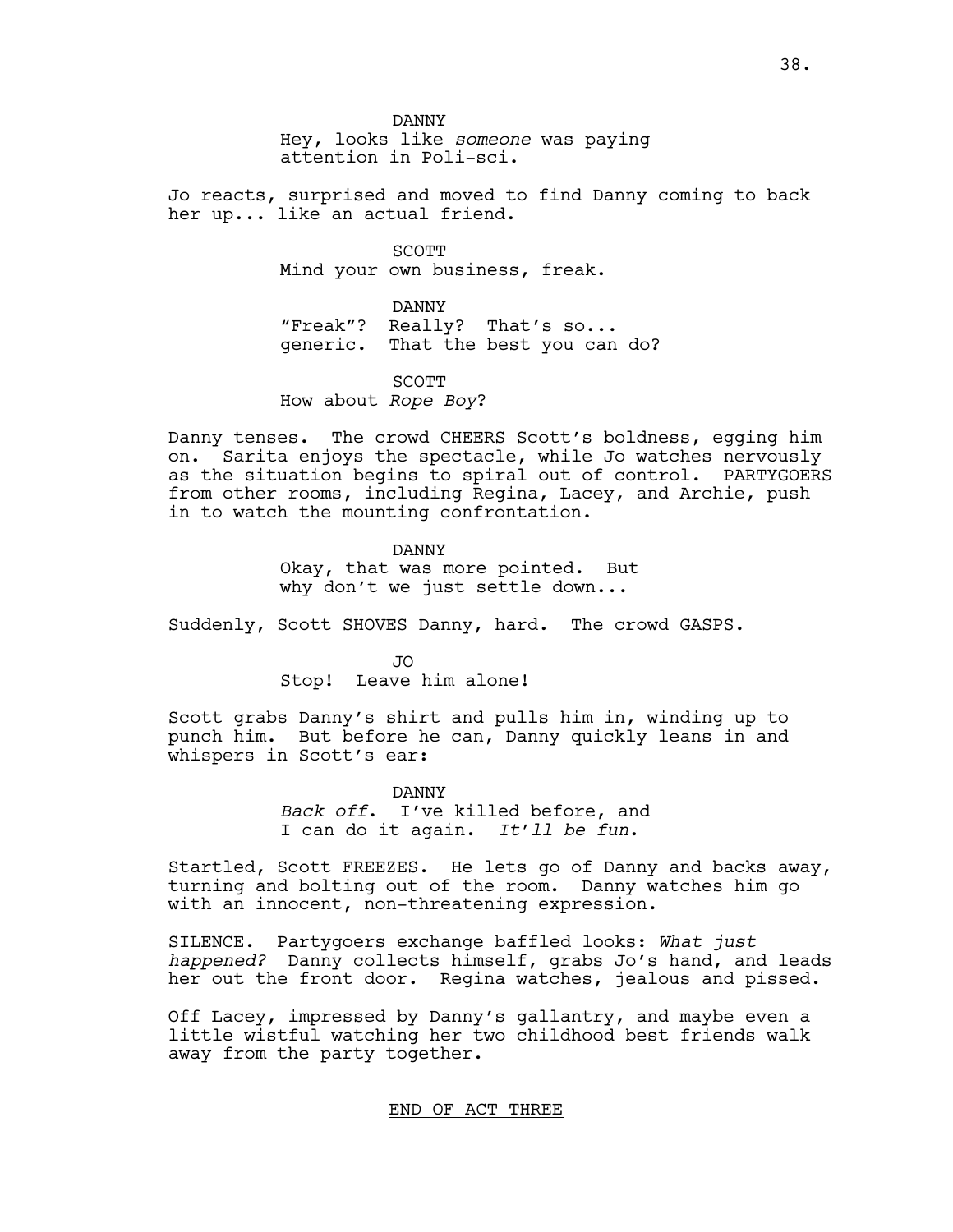## ACT FOUR

## EXT. GREEN GROVE - SUBURBAN STREET - NIGHT

Danny leads Jo down the dark, empty road. That last body shot pushed her over the edge from "drunk" to "wasted."

> JO That was *amazing*! What the hell did you whisper to him, anyway?

> > DANNY

I don't know... something about suing him for assault and winning.

Jo erupts in uncharacteristic GIGGLES. Danny watches her, amused. A dingy HONDA pulls over next to them. The window comes down... REVEALING an equally amused Lacey.

> LACEY Thought so. They didn't teach you to drive in prison, huh?

JO Lacey! Danny, it's Lacey! Lacey, Danny... Danny, Lacey...

Lacey jumps out and helps Danny guide Jo into the backseat.

DANNY

(to Lacey) I thought you were a bitch now?

Danny grins at her. She glares back with a hint of a smile.

INT./EXT. MASTERSON HOUSE - FRONT ENTRANCE/STOOP - NIGHT

Kyle and Tess pull open the door, shocked to find Danny standing on their stoop, propping up their drunk daughter.

> JO Mom! Dad! You came! Welcome!

Danny passes Jo off to Kyle, who guides her into a chair.

KYLE (furious, to Tess) Some *friend* from school, huh?

TESS Just stay calm. (off his lack of calm) Fine, or don't. I'm gonna go get Jo some water.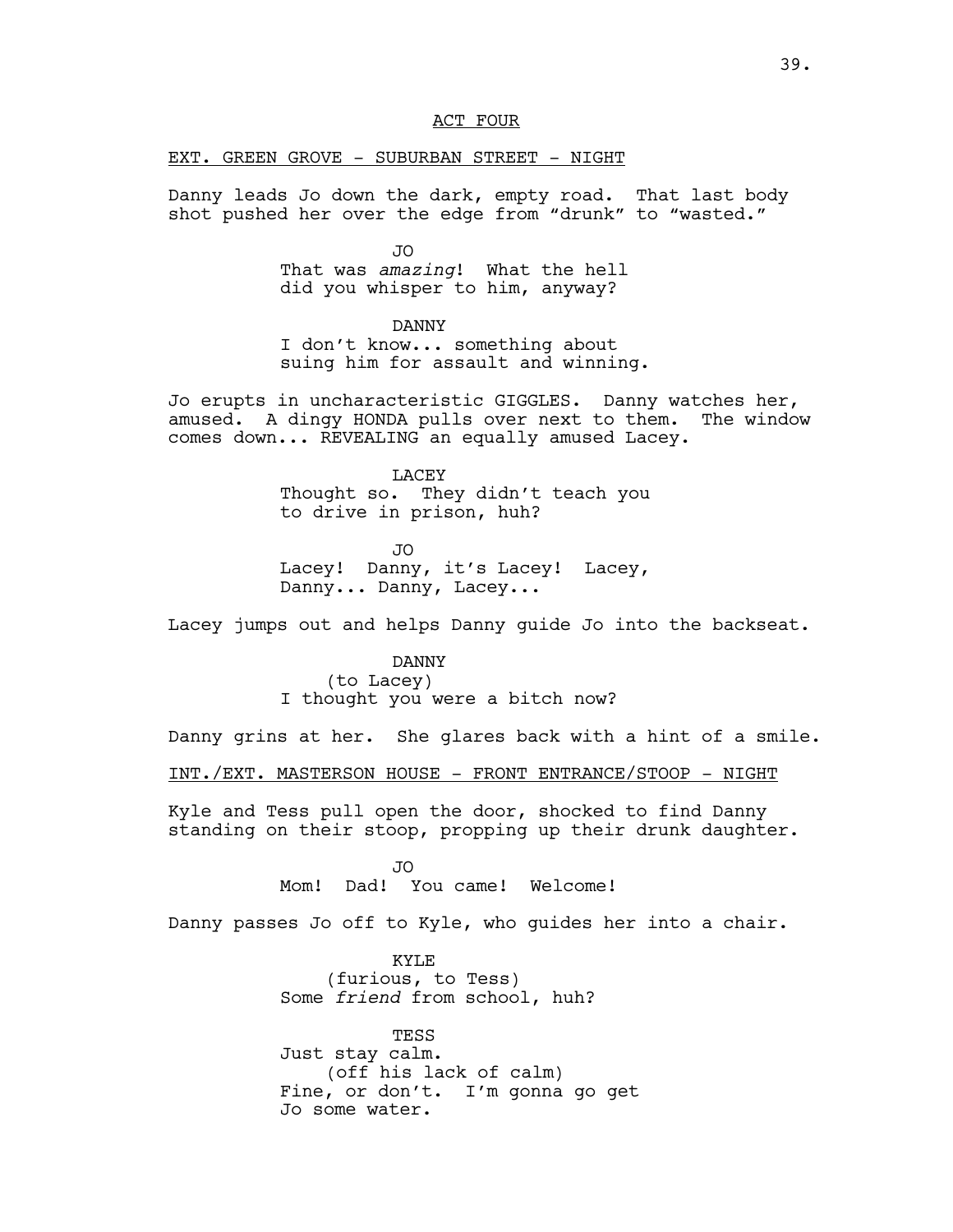She disappears into the kitchen. An intimidating Kyle faces Danny on the stoop. Danny smiles up at him, nervously.

> DANNY Sheriff. Good to see you again. (off his anger) Don't be too hard on her, sir. This is what you do in High School, right? Go to parties? Get drunk?

KYLE And how would you know? You read about that in the prison library?

DANNY *Juvi*, actually. *Sir*.

They stare each other down. Tess returns with water for Jo.

JO (energized and babbling) Mom, the party was awesome. This dude was like, "take your shirt off, I wanna lick you" and Danny was all, "get away from her, you suck" and then the dude was all, "*blah*, I'm gonna push you now." And Regina and I totally bonded. She was like, "I want Danny," and I said, "you can have him," and she was all, "I'll pass him to you after, sharing is caring!"

A horrified Kyle and Tess turn and stare at Danny.

DANNY Yeah, I should probably...

Kyle SLAMS the door in his face. He and Tess watch Jo gulp her water. They share a look, relieved she's home safe, but troubled by her sudden re-connection with Danny.

INT. LACEY'S CAR - NIGHT

Lacey drives Danny home. They enter the more affluent side of town, passing an increasingly impressive series of HOUSES. Lacey talks on her phone, speaking into a HEADSET.

> LACEY Yeah, Arch, I'm just gonna take Pepto and go to bed... I'll call you tomorrow... me, too... bye.

She hangs up. Danny smiles at her.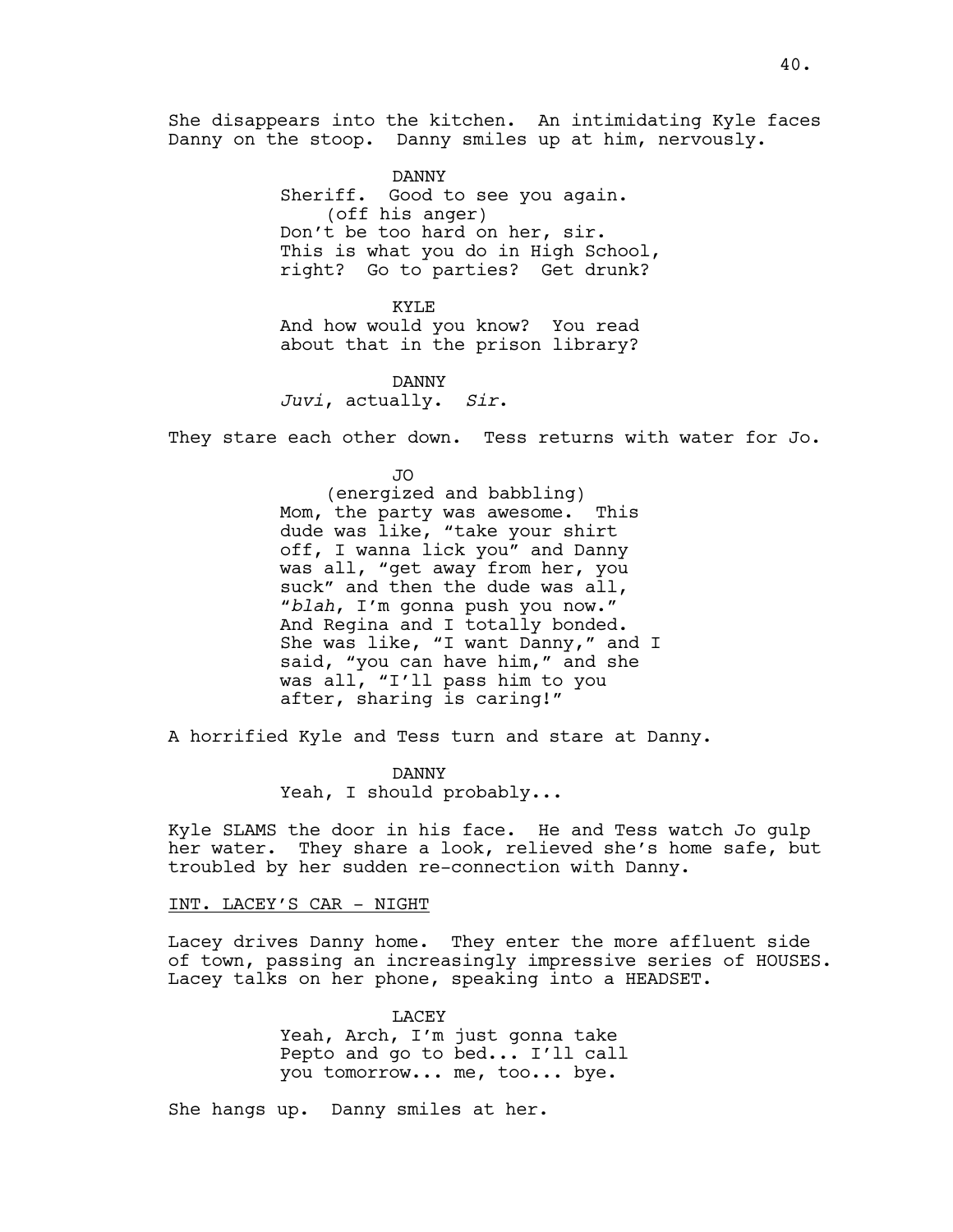DANNY Stomach ache, huh?

LACEY Archie wouldn't have understood.

DANNY Understood what, exactly?

LACEY Maybe I didn't wanna leave Jo alone on a dark road with an ex-convict.

DANNY Well, whatever your reason, thank you. You saved me at least an hour of tedious drunk walking.

LACEY Don't mention it. (then, pointedly) Seriously, to anyone. *Ever*.

DANNY Got it. Oh, stop up here, mine is the house at the end of the...

## LACEY

I remember.

Danny nods, flustered: *Of course she does*. She pulls up outside a big, dark HOUSE at the end of the block: *Danny's house, the scene of the crime*. She stares up at it, anxiously... then exhales, refusing to let the fear in.

> DANNY So... wanna come in and hang out?

Lacey gapes at him. She laughs. Danny smiles, weakly.

DANNY (CONT'D) Or not. I just thought it'd be nice to catch up. We haven't had a chance to talk since I got back.

LACEY Okay, you realize that's intentional, right?

Lacey laughs again. There's a long SILENCE. Her eyes dart over to Danny, quickly looking away: A part of her *does* want to go hang out with him... to get to know this person she once knew so well. Danny can tell that she's conflicted.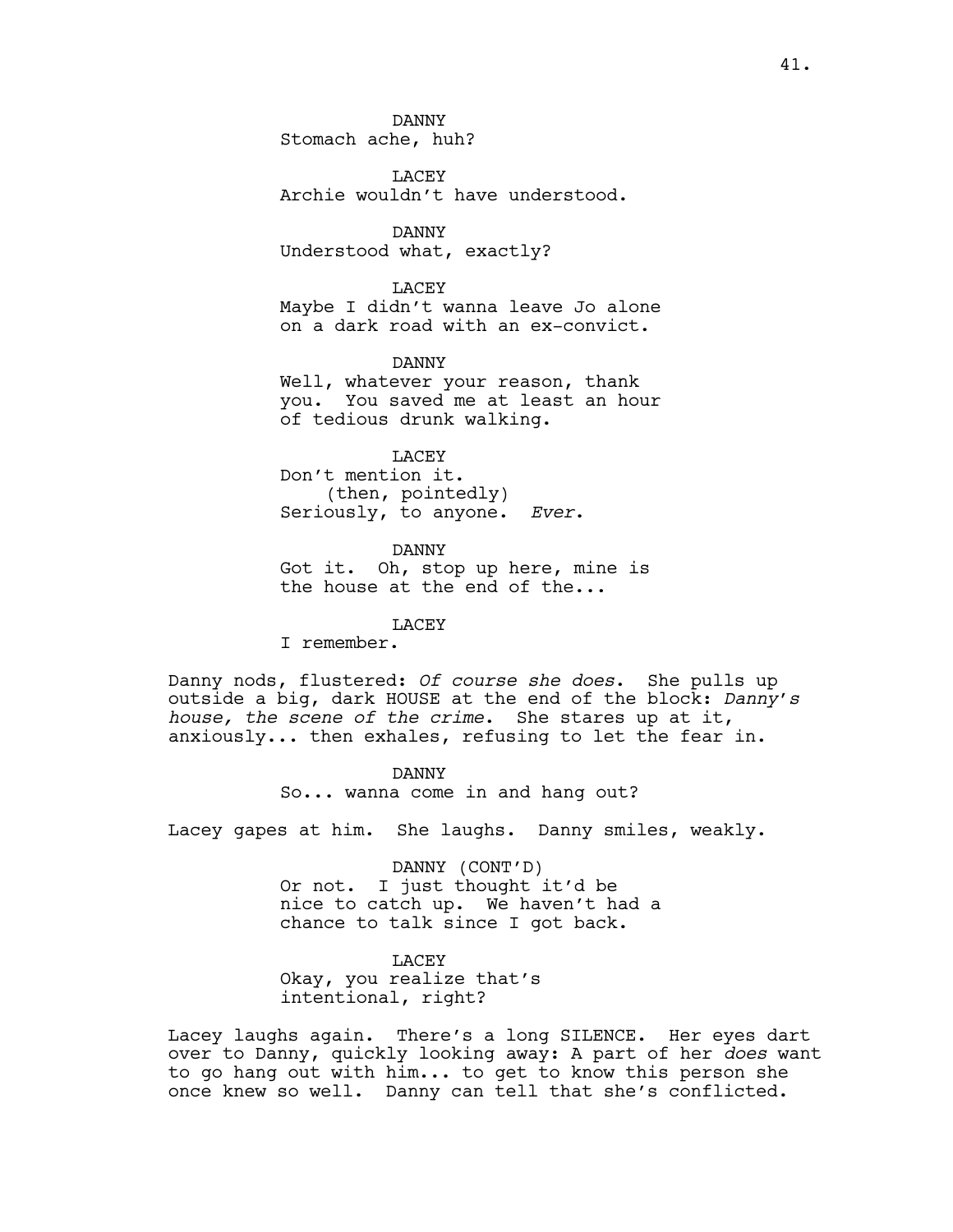DANNY I have Cool Ranch Doritos. Your favorite.

LACEY How do you remember that?

DANNY You used to inhale them by the bucket. You don't forget a mental image that traumatizing.

She slaps him on the arm. Danny blocks her, laughing.

INT. RYDER HOUSE - DANNY'S BEDROOM - NIGHT

Danny and Lacey sit on the floor, eating Doritos.

LACEY

I can't believe I'm here right now.

I must be completely crazy.

DANNY

I don't think you're crazy.

LACEY You wouldn't. Crazy is relative. (mouth full of Doritos) *Oh, so good right now*. I haven't eaten these in years.

DANNY Me neither. Remember when we dared Jo to eat a bag of every flavor?

LACEY Uh-huh. She made it to Spicy Nacho before she vomited all over my dad's favorite New York Yankees throw rug. He never got over that.

Danny grabs the bag, takes a handful.

DANNY

Poor Jo.

LACEY Why? My dad blamed me, not her.

DANNY I mean now. She's having a hard time in high school. Unlike you.

Lacey rolls her eyes, swiping the Doritos back.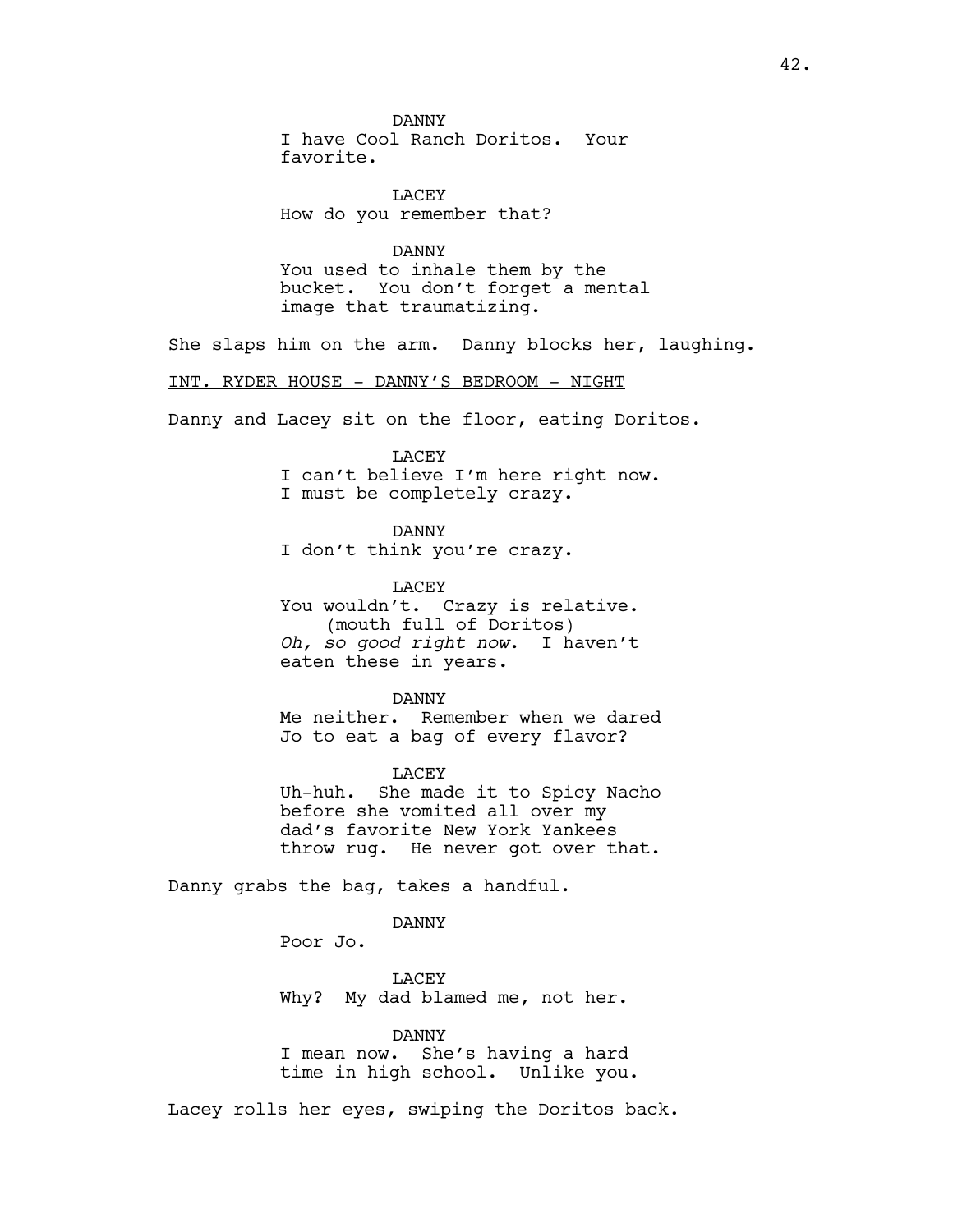LACEY Okay, what did she say? That I ditched her? Abandoned her?

DANNY Of course not. (then, fishing for info) Why? That's *not* what happened?

Beat. Lacey's smile fades. She turns defensive.

LACEY

Do you think it was easy, being the best friends of the child murderer?

DANNY (softening, guilty) No. No, I'm sure it wasn't...

## LACEY

Yeah. *It wasn't*. Forget the fact that you turned our childhoods into Children of the Corn. We were both ostracized, associated with the psycho freak. Middle School is rough enough without all that crap, so excuse me for doing everything I had to do to survive... to *move on*.

DANNY

You're right. And I'm sorry. I never meant to hurt you and Jo.

Lacey studies him. She pauses, then abruptly blurts out:

**LACEY** You sure meant to hurt someone.

Danny reacts, thrown by her directness. Lacey looks like she wishes she hadn't said that, but she pushes her fear away.

> LACEY (CONT'D) Do you... regret it?

DANNY The past is in the past. (considering, sadly) I wish I hadn't affected other people's lives. That I do regret.

Lacey doesn't say anything. Danny takes back the Doritos.

DANNY (CONT'D) Wanna know what I *really* regret?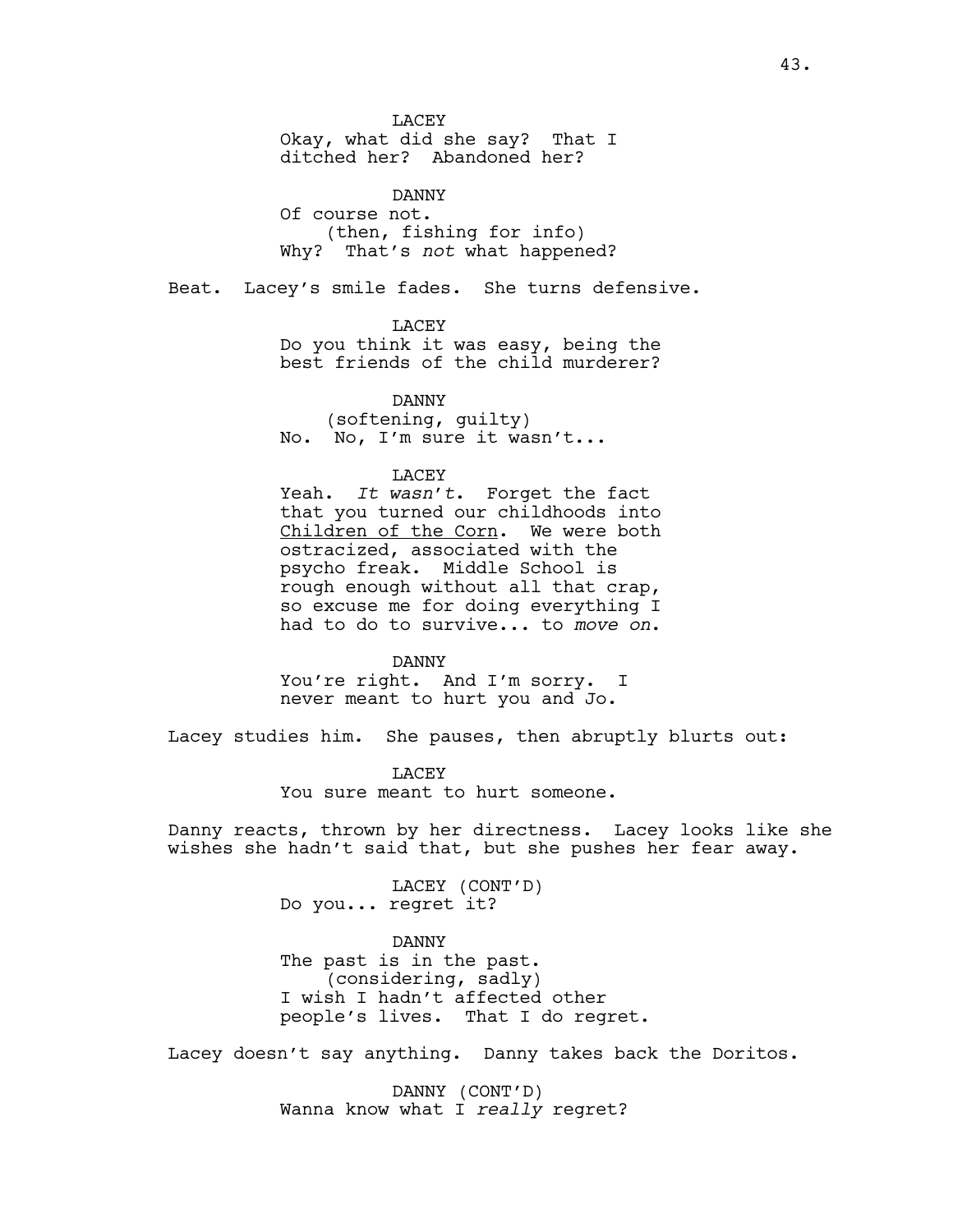**LACEY** Not if it's creepy.

DANNY I regret not growing up with you and Jo. Ruining what we had. (smiling, softly) We had some fun, didn't we?

A flash of wistfulness crosses Lacey's face. She suppresses it, but not before Danny notices. He leans in closer.

> DANNY (CONT'D) I miss it. (eyes locked on her) I think you miss it, too.

Lacey stares back at him, steadily. Then, she leans in, too.

LACEY I thought the past was in the past?

## DANNY

Touche.

Their faces almost touch. There's a long, tense SILENCE, which turns into a charged, intimate, slightly sexual moment. It's unexpected, new... exciting. Their faces linger an inch apart: *Are they about to kiss?* But instead, Lacey grabs the Doritos out of his hand, before retreating, leaning back.

**LACEY** 

Quit hogging the Cool Ranch.

Danny smiles. Lacey smiles back, taking a big bite of chips.

INT. RYDER HOUSE - DANNY'S ROOM - LATER THAT NIGHT

Lacey lies asleep on the floor, arms wrapped around the bag of DORITOS. Danny grabs a BLANKET and drapes it over her, sweetly. His cell phone BUZZES. He pulls it out and reads:

A TEXT MESSAGE: *Hey, hot stuff. It's Regina. Party's over. Wanna come back for an after party of two*?

Danny rolls his eyes. He quickly types back: *Thanks, but I'll pass. How'd you get my number?*

Beat. Then, another TEXT: *Whatev, got it from someone. Please come over?! Socio + me = yes please!*

Danny cringes, embarrassed by the way she's throwing herself at him. He TEXTS back: *No thanks. Not tonight.*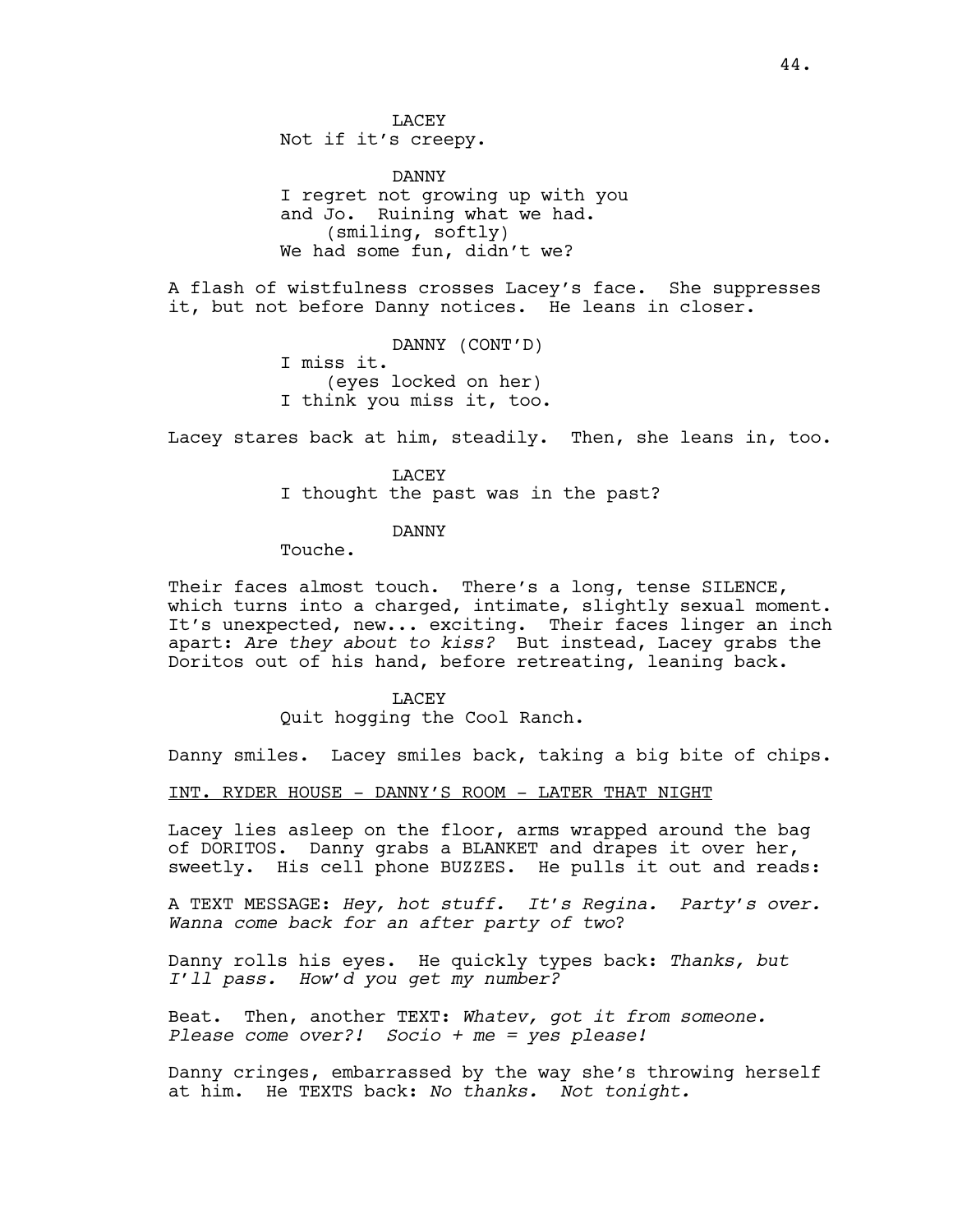Danny hopes that did it. But as he puts his phone away, another TEXT pops up-- with a much less playful tone: *Come over now. We have to talk. I know why you killed your aunt.*

Off a stunned Danny, staring at his phone, as we SMASH TO:

## INT. RYDER HOUSE - DANNY'S BEDROOM - MORNING

Lacey opens her eyes. She reacts to the DORITOS still in her arms, disgusted. She sits up, noticing Danny, lying asleep on the floor beside her. She covers her face with her hands, horrified that she spent the night. She quickly leaps up, grabs her PURSE, and tip-toes out of the room...

#### INT. RYDER HOUSE - FRONT HALL - MOMENTS LATER

Lacey rushes down the stairs, as we REVERSE ON:

Karen, exiting the KITCHEN, wearing a bathrobe. She STOPS SHORT when she sees Lacey bolting out the front door.

Karen reacts, surprised. She looks up the stairs at Danny's bedroom, smiling hopefully to herself: Could this sleepover be a sign that their lives *are* starting to return to normal?

## INT. MASTERSON HOUSE - JO'S BEDROOM - MORNING

Jo wakes up, emitting a low, hungover MOAN. She grabs her water and CHUGS it. She puts the glass down. She smiles, recalling the events of last night.

She drags herself out of bed and goes to her CLOSET. She sorts through BOXES, finally pulling out:

A FRAMED PHOTO of herself, Lacey and Danny as kids, around age ten or eleven. They're laughing together, happily.

Jo wipes the dust off, placing it on her bedside table. She looks at it, confused, uncertain... and maybe a little happy?

## INT. REGINA'S HOUSE - LIVING ROOM - MORNING

A plump, middle-aged MAID enters, taking in the post-party MESS. She angrily mumbles to herself in SPANISH as she makes her way into the room... when suddenly, she TRIPS over something. She turns, looks down, and starts to SCREAM.

REVERSE ON Regina, sprawled out on the floor on her back, head bloody, face white, eyes wide open. *She's dead*.

## END OF ACT FOUR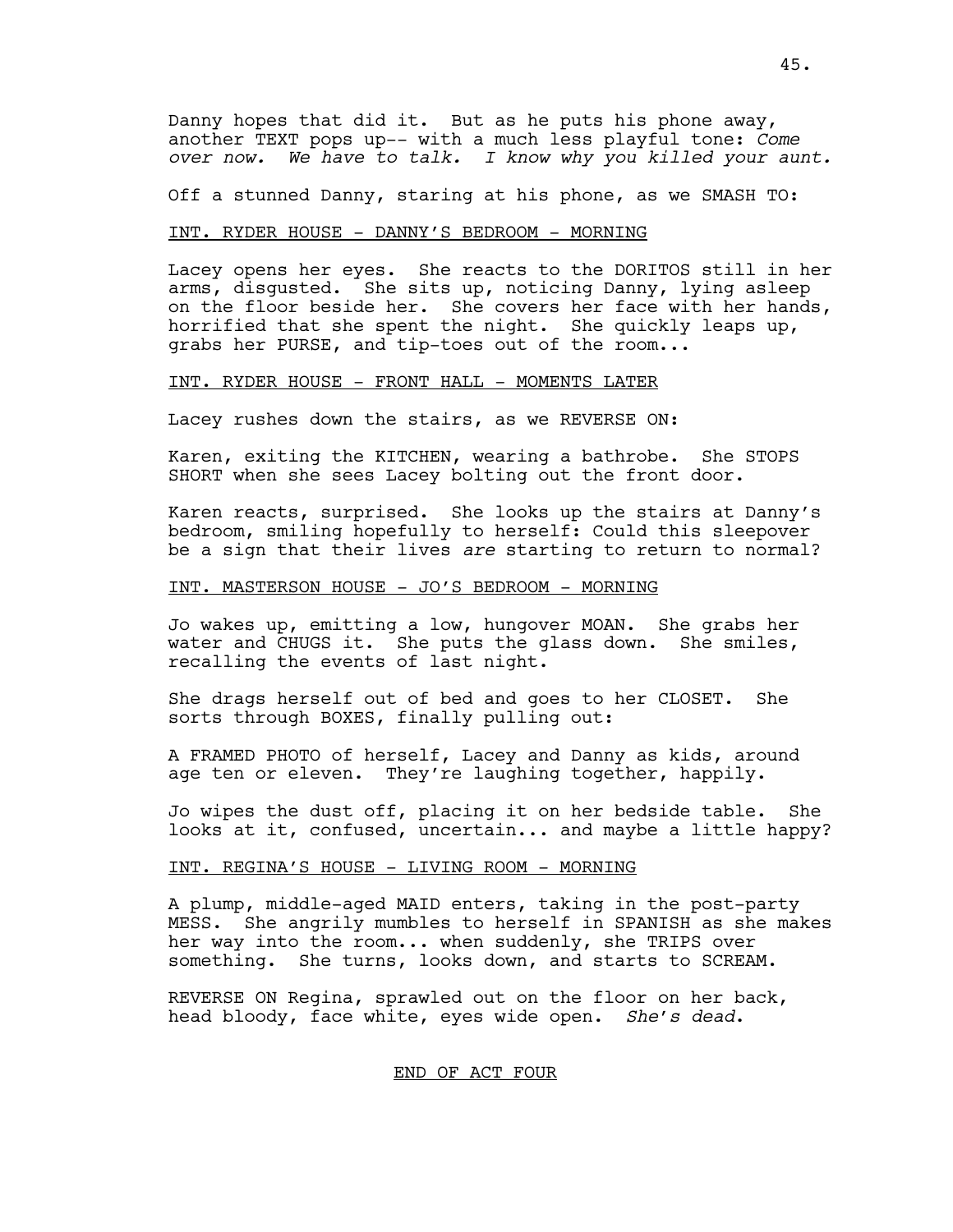## ACT FIVE

## EXT./INT. RYDER HOUSE - FRONT PORCH/FRONT HALL - MORNING

Jo approaches the house. Halfway up the path, she pauses, gripped by the same fear that Lacey experienced. She pushes past it, striding up to the porch and ringing the BELL.

Danny opens the door in boxers and a t-shirt, surprised and pleased to find Jo smiling up at him, nervously.

> JO Hey. Sorry, did I wake you?

DANNY No, no, I was already up.

JO

Oh, okay. Good. I just wanted to thank you for getting me home last night. And for standing up for me to that wannabe rapist jock prick.

DANNY I think that may actually be his full legal name.

He smiles, motioning for her to come in. She steps inside.

DANNY (CONT'D) So. How's the punishment? Daddy Dearest didn't seem too pleased when I brought you home.

JO We'll see. He'd already gone into work when I woke up, and my mom was still asleep when I left.

DANNY Maybe they'll go easy on you. First time offense.

Jo smiles grimly, doubtful. Karen passes through. She notices Jo and reacts, pulling her into a big hug.

> KAREN Jo! Look at you, you're so big... not in a fat way, just in a grown up way. It's so good to see you.

JO Good to see you too, Mrs. Ryder.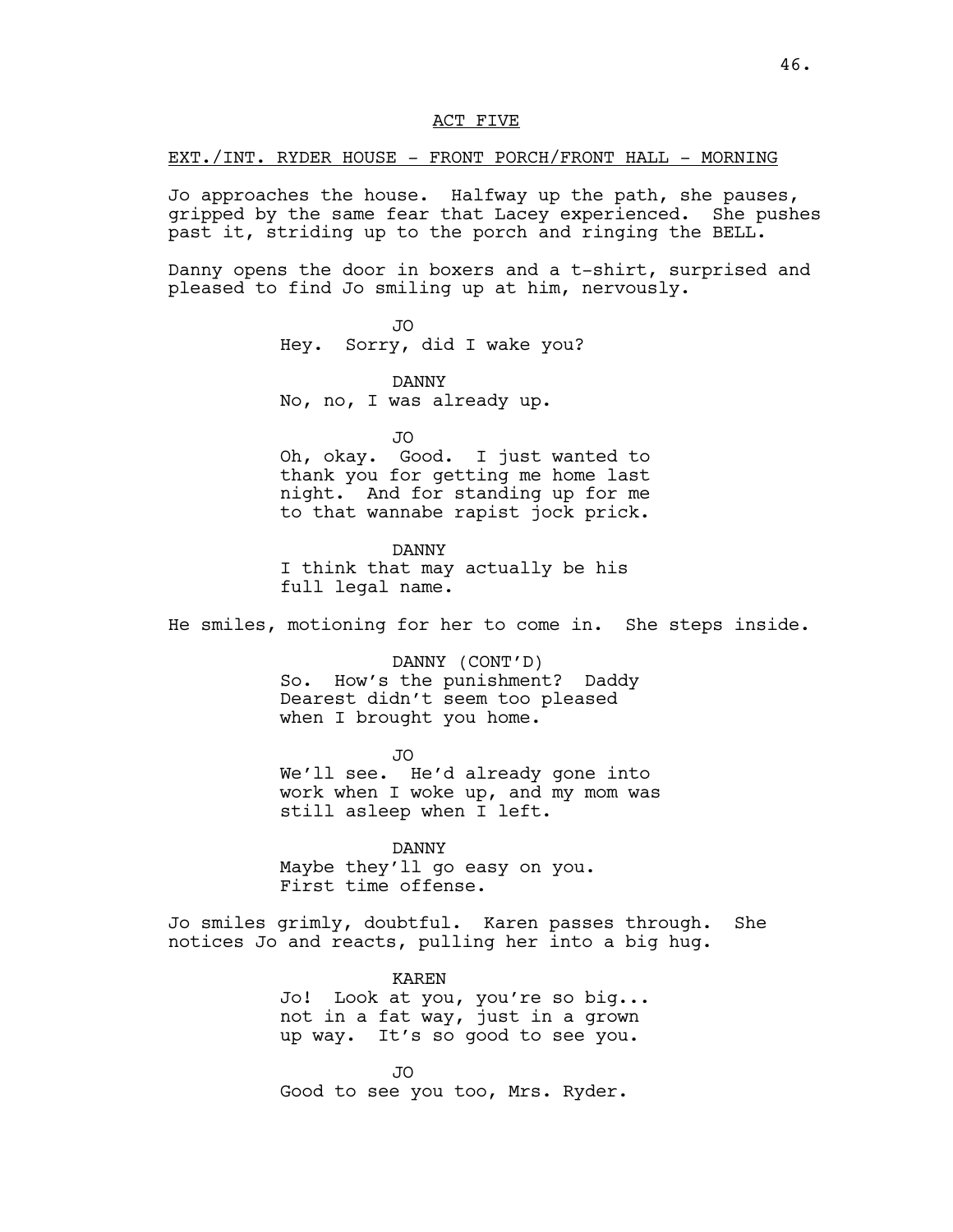Karen flashes her son an amused, knowing smile.

KAREN Well, well, sweetheart... two days back and you've certainly had your share of female visitors.

Danny responds with a frosty glare, but Karen just laughs, walking off into the kitchen. Jo looks at Danny, intrigued.

> JO Visitors? As in, plural?

DANNY As in *two*. Lacey ended up sleeping over last night.

JO Oh! Wow... you guys didn't... ?

DANNY No, we just talked and fell asleep. But let's keep it on the DL, okay? I bet that guy she's dating would love nothing more than to take it the wrong way.

JO My lips are sealed.

They share a conspiratorial smile. Suddenly, they hear Karen SCREAM OUT:

> KAREN (O.S.) Danny! Jo! Get in here!

They look at each other and rush into the kitchen--

INT. RYDER HOUSE - KITCHEN - CONTINUOUS

They enter to find a stunned Karen staring at the TV:

*NEWS ANCHOR A housekeeper discovered Green Grove High sophomore Regina Crane beaten to death in her home this morning at around six-thirty AM...*

TIGHT ON Danny's FACE: Shocked, worried, and slightly pale.

The ANCHOR continues talking, as embarrassing PHOTOS of a goofy, preening, partying Regina-- clearly culled hastily from her Facebook page-- FLASH across the screen: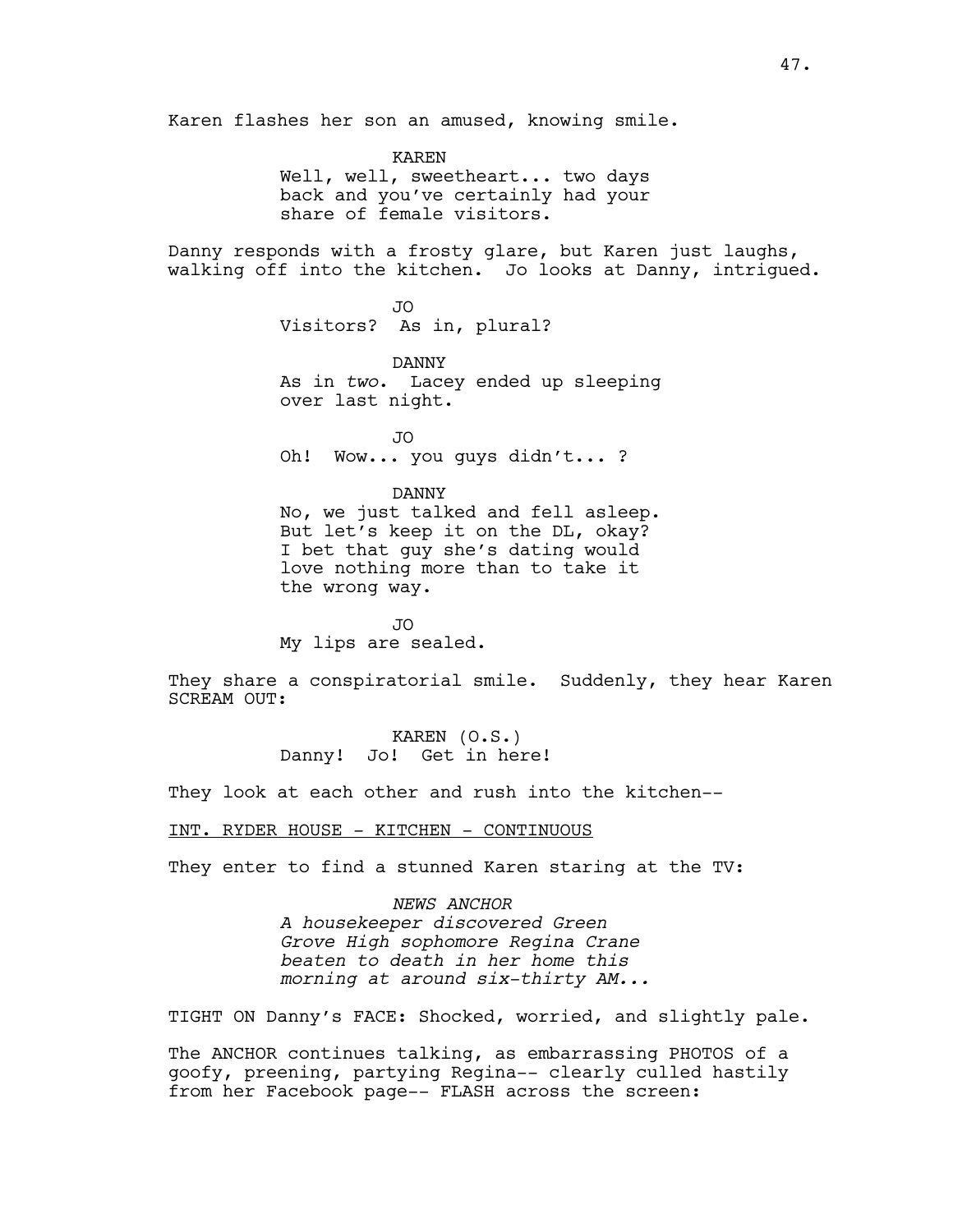*NEWS ANCHOR (CONT'D) Crane was a beloved leader in the Green Grove High community. She was a star on the Cheerleading Squad, and was voted Homecoming Queen last year as a freshman...*

A stunned Jo glances at Danny, studying his reaction. She locks eyes with Karen, also watching him. They both quickly look away, scared and confused, but both contemplating the same unsettling possibility: *Could he have done it again?* 

## INT. REGINA'S HOUSE - LIVING ROOM - MORNING

Last night's party has become a CRIME SCENE, swarming with PARAMEDICS and COPS. Kyle pulls the sheet off Regina's BODY: There are big purple BRUISES on her head where something appears to have smashed against it. SANDY (thirties), his strong, attractive female deputy, approaches him.

> SANDY We reached the parents on vacation in Florida. They're coming back on the next flight out.

Kyle nods, dazed. Sandy crouches down beside him.

SANDY (CONT'D) Sorry, boss. She a friend of Jo's?

KYLE No, but Jo was here. I'm never letting her go to a party again.

SANDY Sure. That doesn't sound like an overreaction at all.

Kyle responds with a sharp grin. These two have a good rapport, and a smooth, effective working relationship.

> SANDY (CONT'D) No signs of breaking and entering. We know who else was at that party?

> KYLE Every teen in Green Grove, from the way the neighbors described it. It quieted down at two, and Bobby estimates time of death at around three or four. Which could mean...

**SANDY** Someone never left.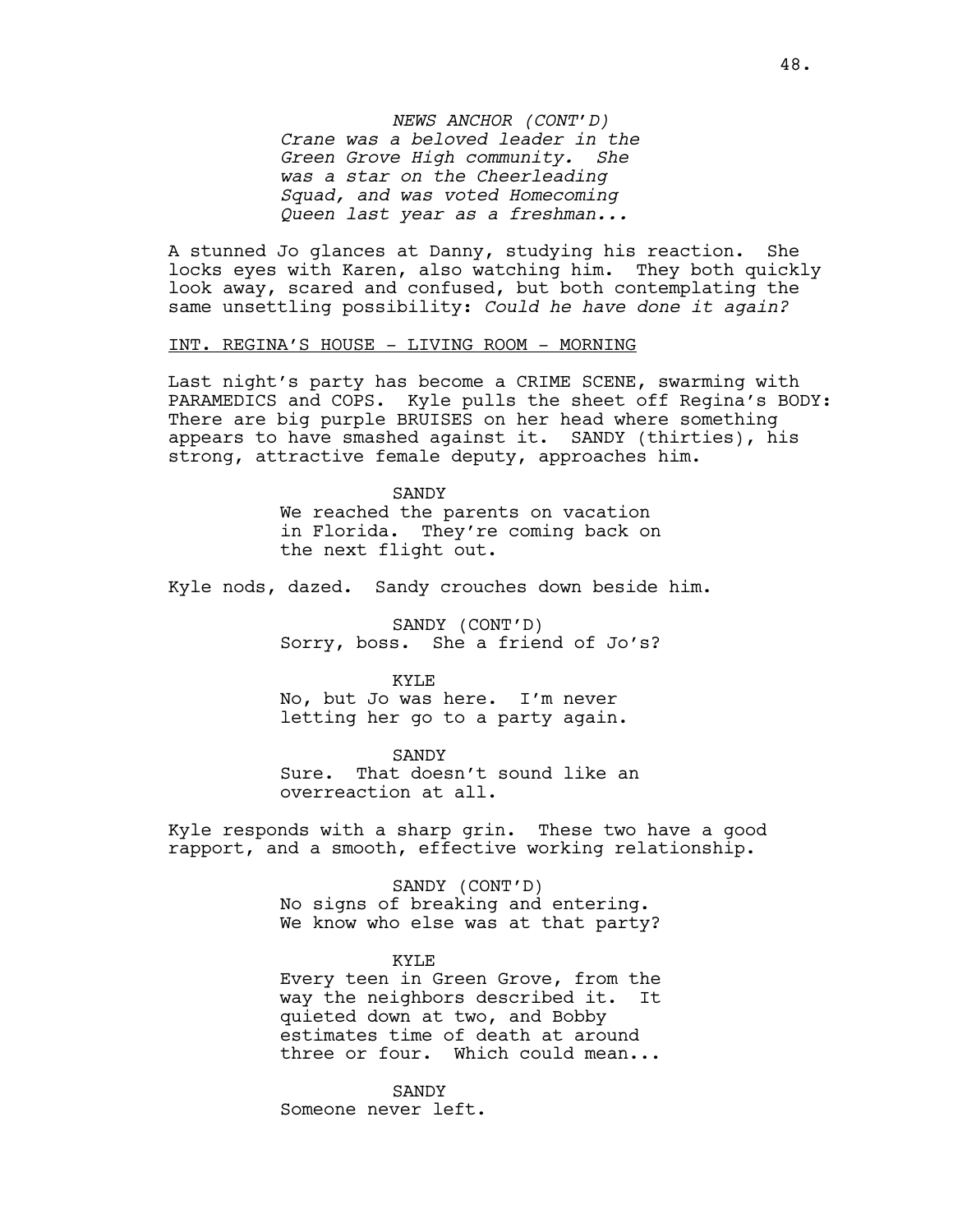Or someone came back.

Beat. They're both clearly thinking the same thing.

## SANDY

And what about Green Grove's most famous teenage ex-con? He part of that "most" you mentioned?

Kyle nods, unsettled.

KYLE

Let's not jump to any conclusions.

SANDY Okay. But two days after he comes back, we get our first murder since

he went all "Good Son" on his aunt?

Kyle doesn't respond. He stands and starts to pace.

KYLE

Anything missing?

SANDY

The housekeeper says Regina usually wears a red-and-gold necklace. I've got officers searching her bedroom, but apparently she never took the thing off.

KYLE What about her cell phone?

SANDY Also gone. Unless she's the only Homecoming queen in the world who doesn't have one.

KYLE

Contact her service provider. Get the records for every text, voicemail and incoming call in the last twenty-four hours. If she knew her killer, then they probably had some sort of communication.

Sandy rushes off. Kyle watches BOBBY THE CORONER put Regina in a BODY BAG and zip it up. Off Kyle, stressed, troubled.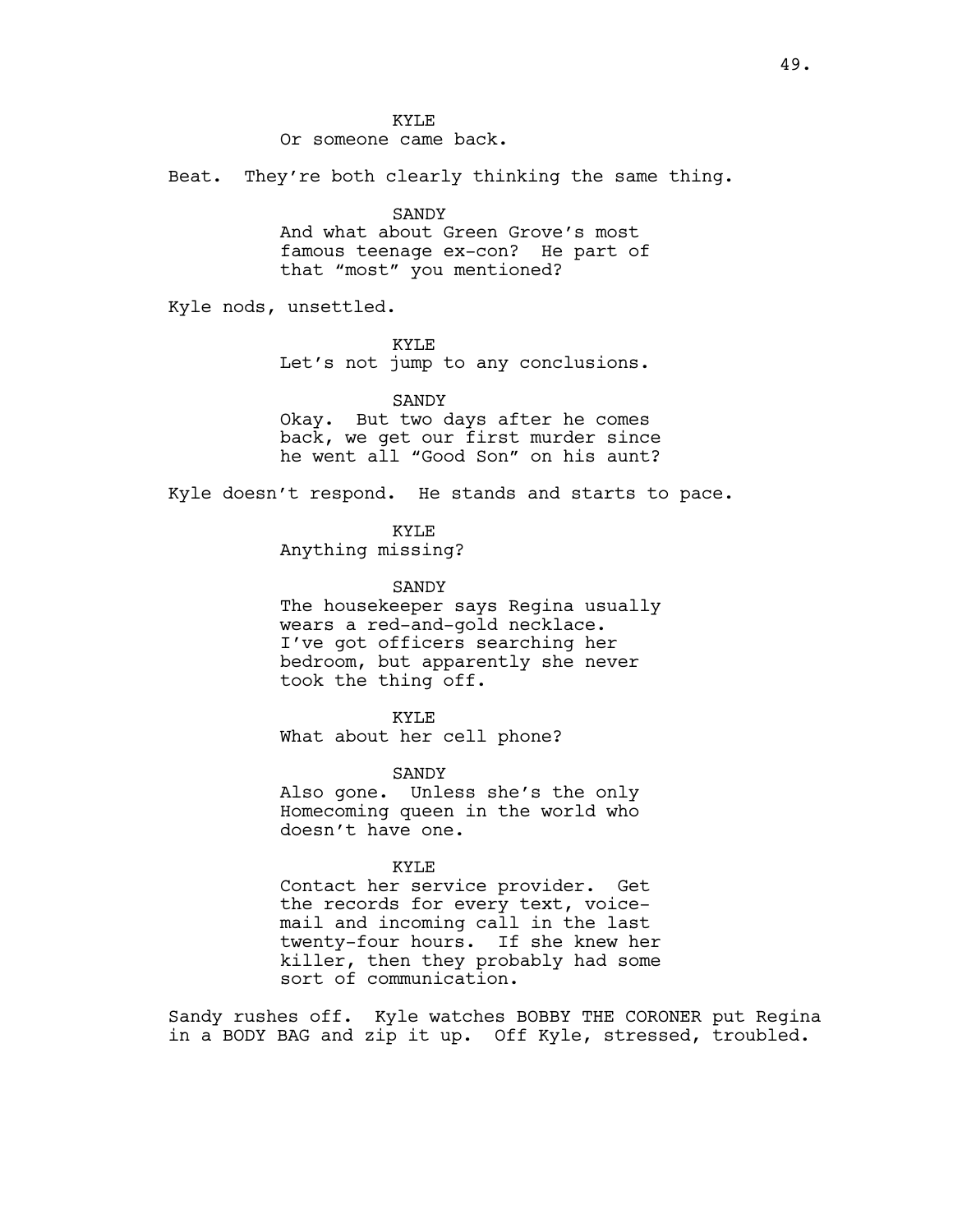REPORTERS talk to shocked, grieving STUDENTS, while other TEENS stand together in groups, hugging and whispering. Jo and Danny arrive, taking in the FRANTIC ACTIVITY. Danny turns to Jo with a nervous grin. DANNY This is gonna be bad, isn't it? Jo doesn't respond. Rico sees them and rushes over. **RTCO** Did you hear about Regina? JO Yeah. It's insane. RICO (abruptly, to Danny) So... did you do it? DANNY Excuse me? JO Rico! RICO I'm sorry! That's what everyone's saying. I'm not totally immune to the lures of sensationalized gossip. Danny catches Jo nervously eyeing him, then quickly looking away. He turns and faces her. DANNY Jo, look at me... I didn't do this. *I swear*. You believe me, right?

EXT. GREEN GROVE HIGH SCHOOL - FRONT QUAD - MORNING

Danny searches her face with sad, desperate eyes. Jo wants to believe him... but her own eyes are full of uncertainty. REPORTERS spot Danny and bolt toward him.

| REPORTER $#1$             | REPORTER $#2$               |
|---------------------------|-----------------------------|
| Danny! What was your      | Danny! Danny! When did you  |
| relationship with Regina? | leave the party last night? |

Danny, Jo, and Rico rush away from the reporters, heading inside into the-- relative-- safety of the school.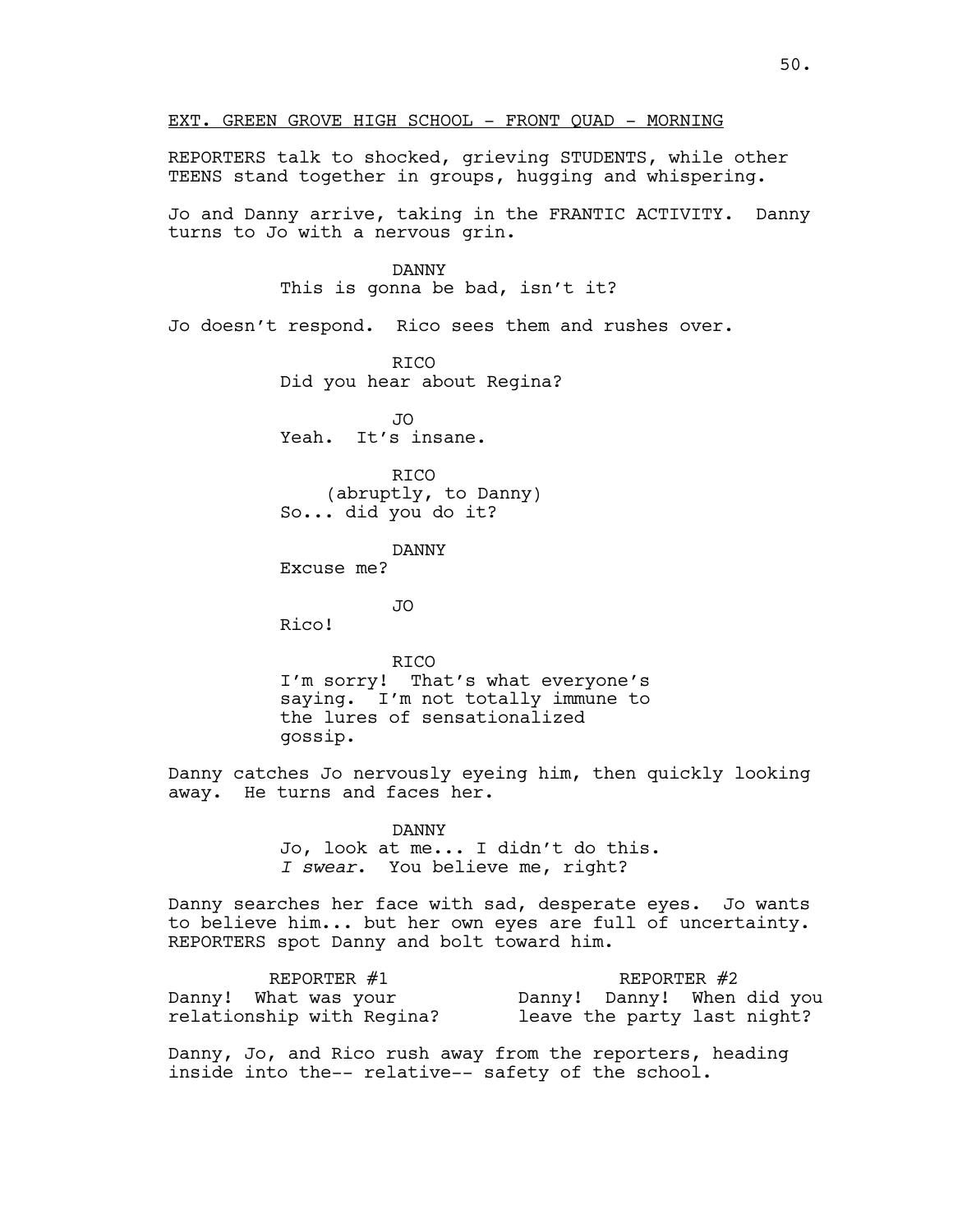INT. GREEN GROVE HIGH SCHOOL - STUDENT LOUNGE - MORNING

Lacey sits with Archie, Sarita, and Scott, each heartbroken and devastated by the sudden loss of Regina. Lacey and Sarita hold onto each other closely, still in shock.

## LACEY

It's so weird. I feel like she's gonna come bouncing in any second.

SARITA

Yeah, all excited over some dumb Internet quiz about "matching with your celebrity hair twin." (smiling, emotional) God, she was such an idiot.

ARCHIE

I told her... I begged her not to throw herself at that lunatic.

SARITA We all tried to warn her, Arch.

**SCOTT** I even offered to bang her, if she was just itching to get banged. (sighing, sadly) If only she'd listened.

#### LACEY

Are we *sure* it was Danny? We all saw him leave the party...

ARCHIE He wouldn't do it in front of us.

**SARTTA** Yeah, he's psychotic, not retarded.

Lacey doesn't reply. She won't mention her sleepover with Danny, but it's enough to make her wonder about his guilt. Archie watches her, unhappy to see her so conflicted.

## ARCHIE

Scott, tell Lacey what Danny whispered to you.

**SCOTT** He said if I didn't back off, he'd kill me. And that he'd enjoy it. Just like he did last time.

Lacey reacts, unsettled.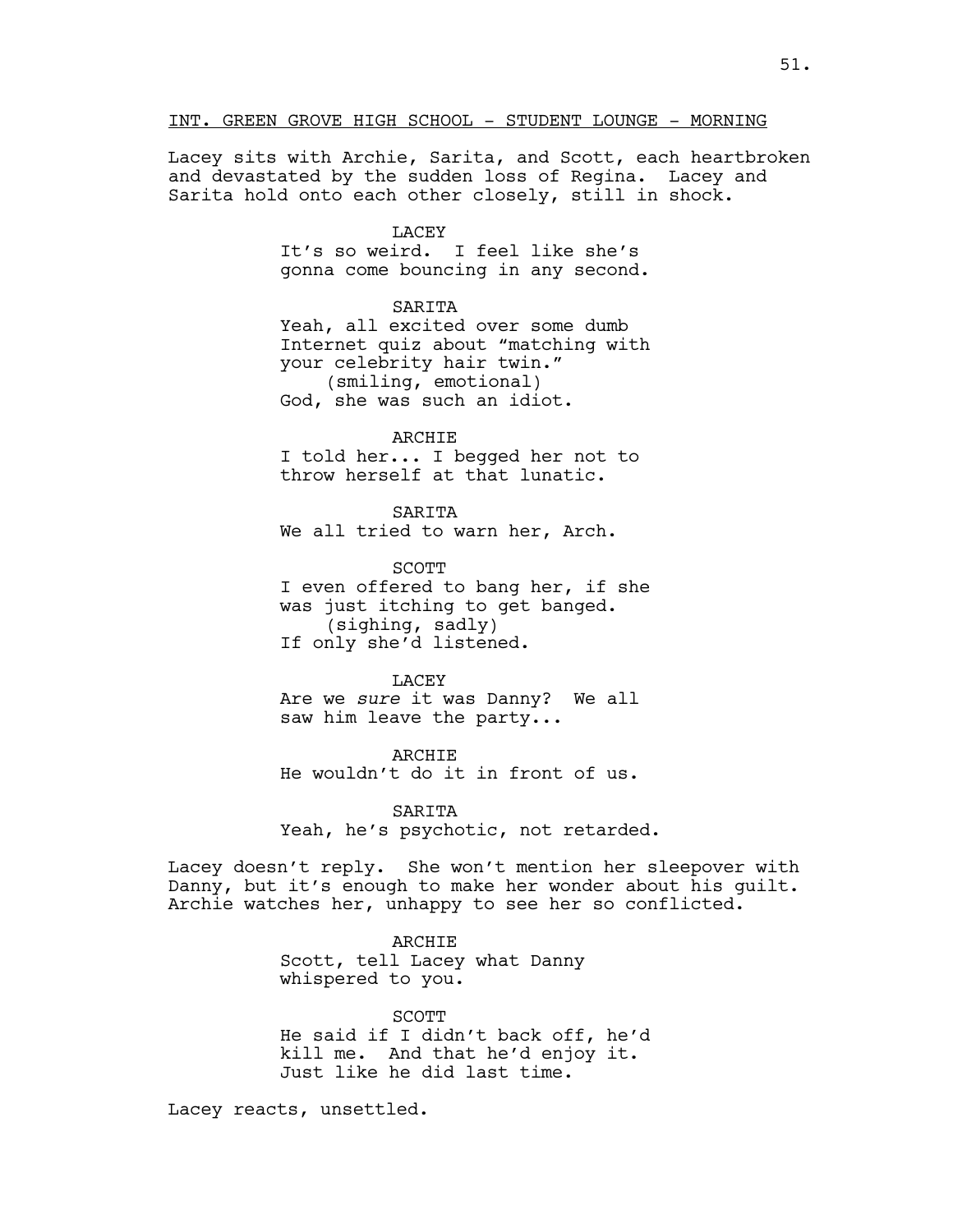ARCHIE So, Lace? Still think the little creep is innocent?

Off Lacey, upset and confused... not sure what to think.

## INT. GREEN GROVE HIGH SCHOOL - GYMNASIUM - DAY

Principal Mirel stands at a podium, facing the bleachers packed with STUDENTS. The FACULTY -- including psychology teacher Rowena Fisk -- sit flanking him on either side.

> PRINCIPAL MIREL Regina was a loving, energetic, positive force in our community...

ANGLE ON Lacey in the BLEACHERS, lost in a sad daze. She's seated beside Archie and Sarita, who both glare down at:

Danny, sitting with Jo and Rico. Danny catches Archie and Sarita's GLARES. He notices other GLARES, from all sides.

> PRINCIPAL MIREL (CONT'D) ... Now, we must come together in our grief and support each other. It's what Regina would've wanted...

An emotional and angry Sarita locks eyes with Danny, mouthing the word "socio" at him. Other STUDENTS do the same... a few even HISS it at him. Jo reacts to the nasty hissing.

> PRINCIPAL MIREL (CONT'D) (noticing the hissing) I urge you to keep in mind that the police have not named a suspect, so *please stop* spreading unfounded accusations against your peers...

The HISSING continues to build and build. An increasingly sympathetic Jo watches a stoic Danny try to withstand it.

Suddenly, the doors BURST OPEN. Kyle and two other COPS stride in. They spot Danny, and make a beeline for him.

> KYLE Danny Ryder. Come with us, please. We need to ask you a few questions.

Danny nods, miserably, as the entire room ERUPTS in shocked whispering. A stunned Jo leans in toward Kyle, pleading:

> JO Dad, come on... not here. Not in front of everyone like this.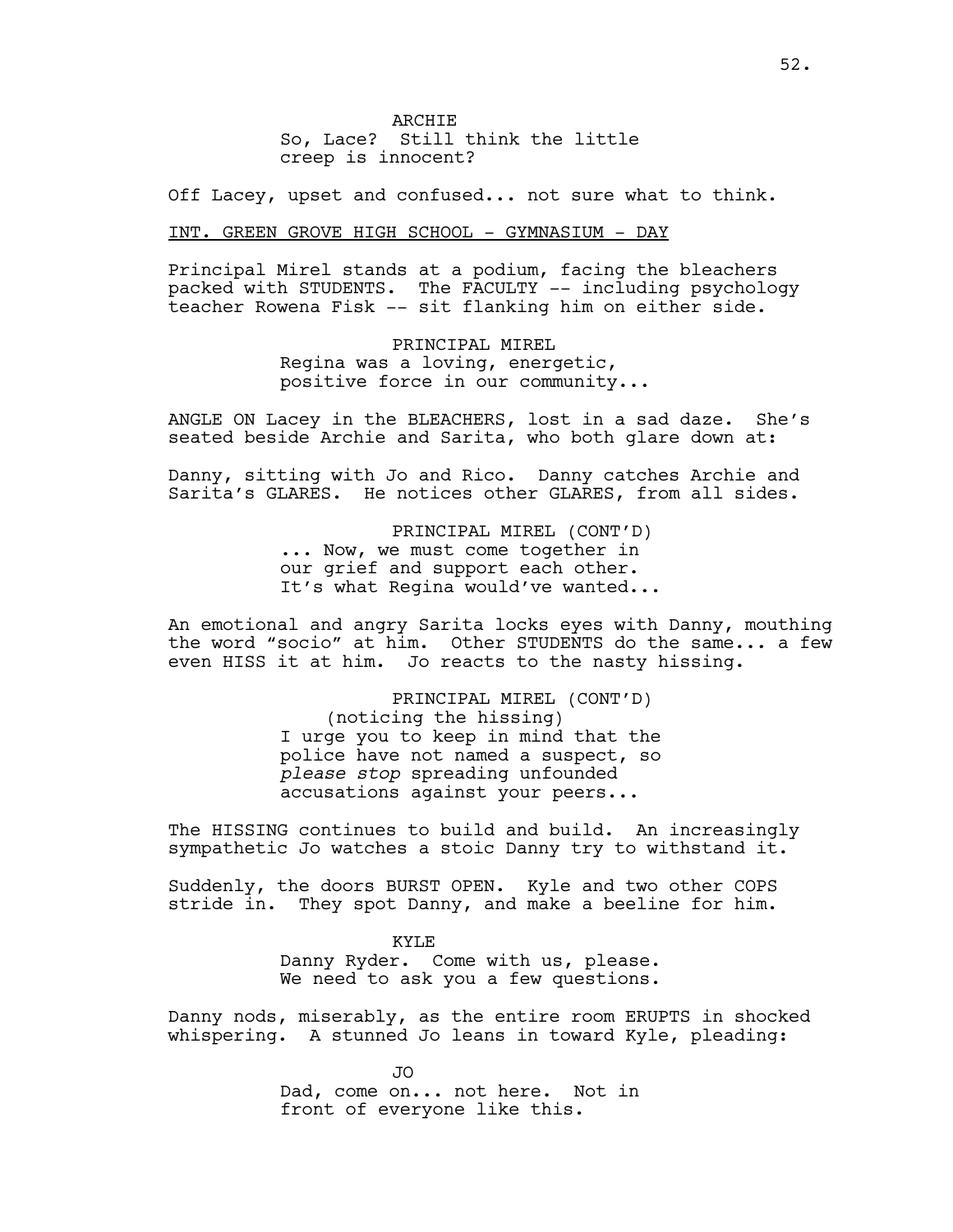KYLE I'm sorry, honey. Danny, let's go.

As Danny starts to get up, Jo quickly turns and locks eyes with Lacey, who immediately looks away. After a conflicted beat, Jo impulsively jumps up, facing the other students:

> JO HEY! Listen! I know that we're all scared...

SUDDEN SILENCE. The entire school stares down at Jo, startled by her outburst. She takes in all the eyes focused on her, pushing past a brief moment of doubt and nerves:

> JO (CONT'D) We're scared... and we're sad, and we're angry, and it's easy to focus all of that on the one obvious person. But is that really fair?

Danny reacts, moved by her defense. Archie and Sarita glare at her with dismissive contempt. But Lacey listens closely.

> JO (CONT'D) I don't know if Danny did this or not... I don't have the answers... but do you? Do any of us? I mean, it's not like he's under arrest. (to Kyle, pointedly) Right?

She locks eyes with her dad. He doesn't respond, but he seems unhappy and worried by his daughter's defense of Danny.

> JO (CONT'D) Please, just... give him a chance. Don't ostracize him even more.

ANGRY, SKEPTICAL FACES glare down at her: She isn't winning many hearts and minds. Rico looks on proudly, impressed by her guts. Jo sits back down, defeated. Danny smiles at her.

> DANNY Well... this should do wonders for our social lives, huh?

He gives her a grateful arm squeeze, before standing and walking out with Kyle and the cops. Off Jo, watching as he's led out like a criminal in front of the entire school.

END OF ACT FIVE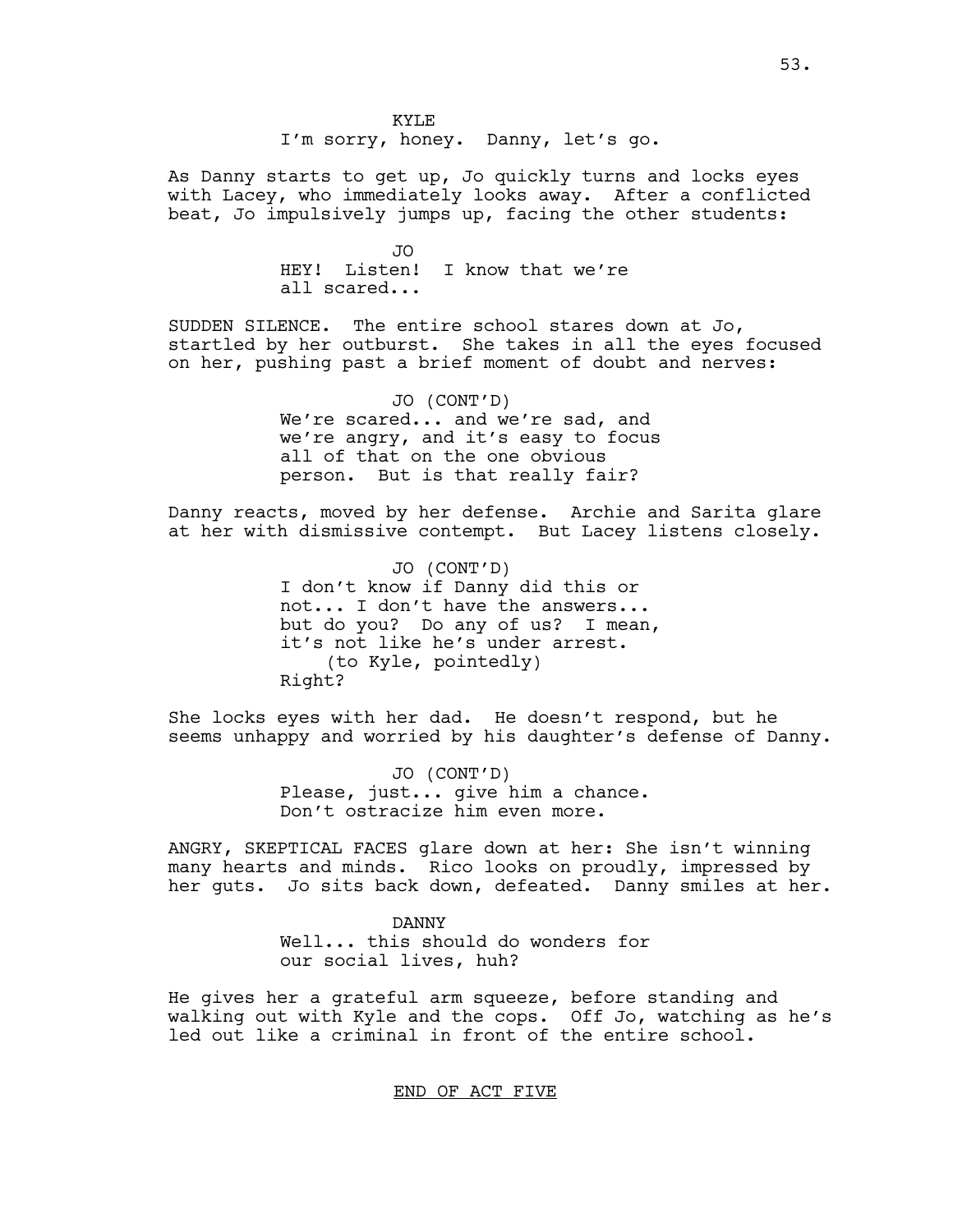INT. GREEN GROVE HIGH SCHOOL - HALLWAY - DAY

STUDENTS file out of the gymnasium, abuzz over Danny's big public "arrest." Jo grabs Lacey and pulls her aside.

JO

I know you agree with me. I saw your face while I was talking.

LACEY Okay, that wasn't my agreement face, it was my what-the-hell-isshe-thinking face.

JO

Look, what if someone else did have a reason to kill Regina? Wouldn't the day Danny got back be the perfect time to do it? Think about it... he's the instant suspect. (off Lacey's skepticism) I know that sounds... I just feel like someone has to give him the benefit of the doubt. Right? Someone has to try and believe him.

LACEY

(incredulous) And that someone has to be you?

JO No. *Us*. Who else will it be? (beat, then) I know about last night.

Lacey tenses.

LACEY Nothing happened. (then, desperately) Please. Don't tell anyone.

JO

I won't, because you need to tell everyone. If you say you were with him, people will believe you.

LACEY

I was asleep! I have no idea what he did or didn't do last night. All I know is the best friend I've ever had is dead.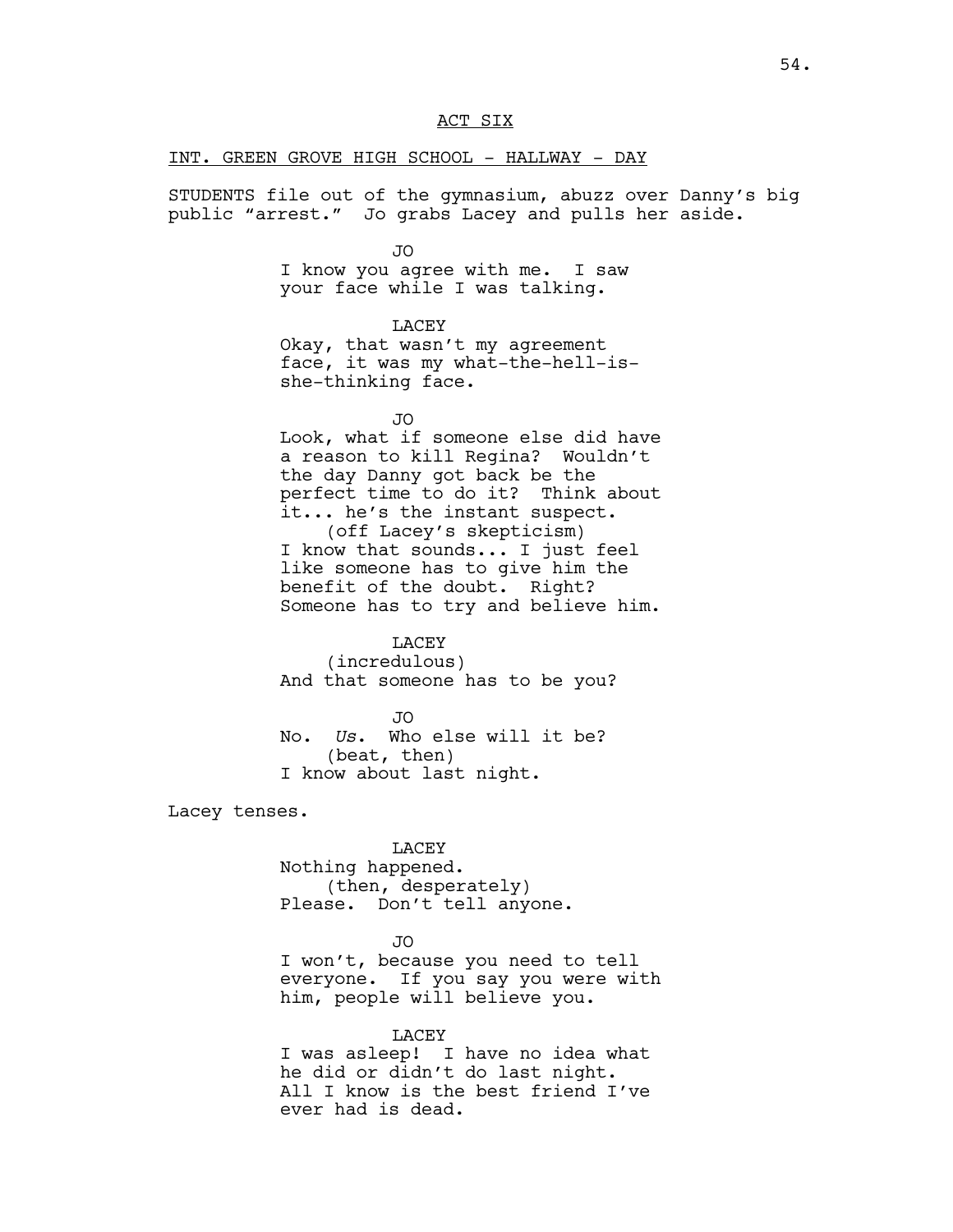Jo flinches a little, stung. There's a loaded SILENCE, as they both contemplate their own lost best friendship.

> JO I know. And I'm so sorry. But Danny was trying to start over. Why would he do this?

LACEY Why'd he do it before? (off Jo's sad silence) Just trust the police, okay? Trust your dad. If Danny's innocent, they'll figure it out. And stop defending him. You're only making things worse for yourself here.

JO You haven't changed. All you care about is what other people think of you. After the way you cut us both loose five years ago, I shouldn't be surprised you'd do it again.

Jo walks away, angrily. Off a guilty but defiant Lacey...

INT. GREEN GROVE POLICE STATION - KYLE'S OFFICE - DAY

Kyle sits perched on his desk, staring down a weary Danny.

DANNY I swear. I got the text, turned off my phone, and went to bed...

KYLE And you didn't wanna go talk to her? Find out what she meant?

DANNY I knew what she meant. She wanted to get me into bed.

KYLE And you didn't go? A sixteen-yearold boy who just got out of juvi? Those hormones must be raging.

DANNY I guess I'm saving myself for someone special.

Kyle reacts: *Is he talking about Jo*? He takes a breath and composes himself, then leans in, forcing a kind smile.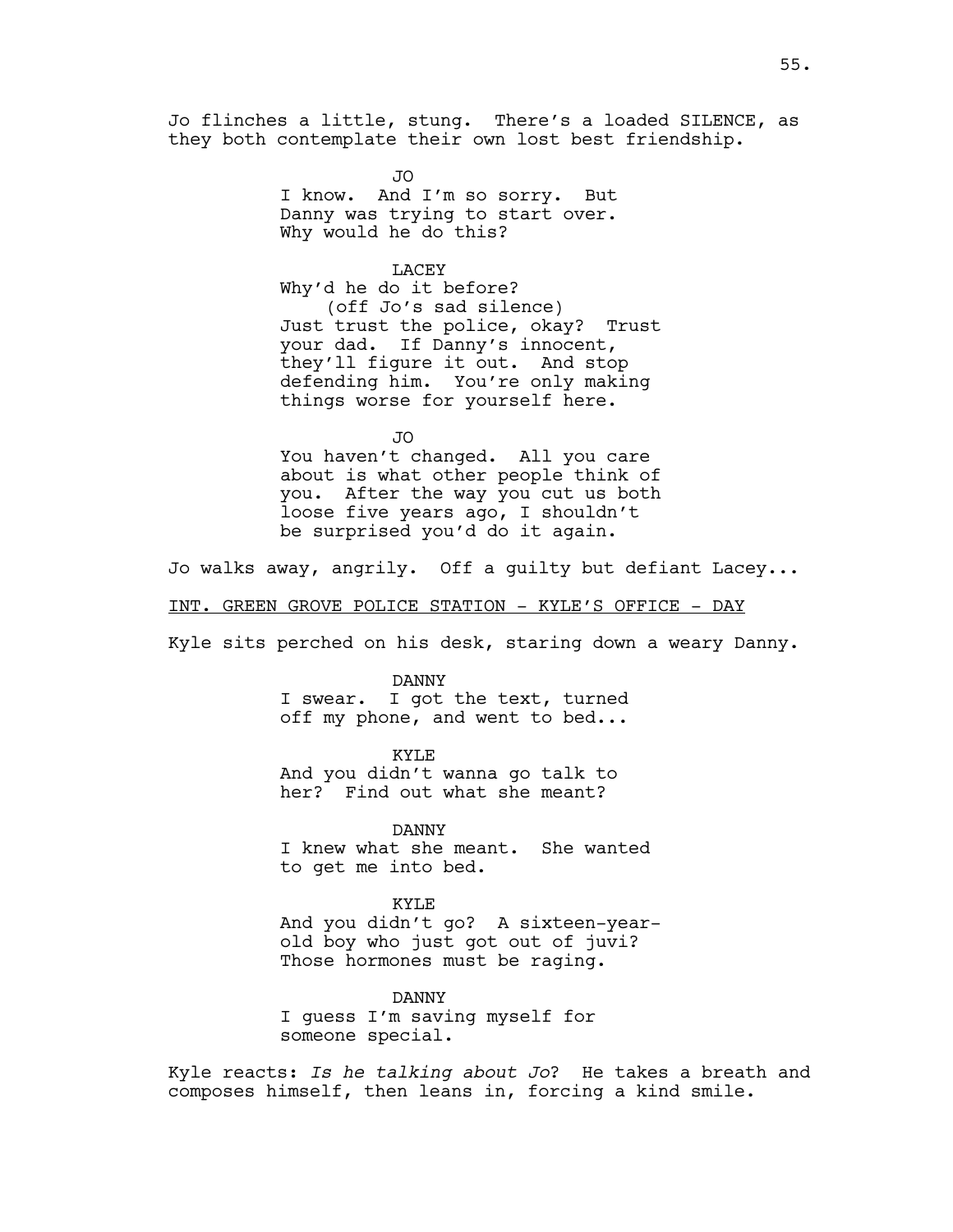Danny, the people in this town don't care about the truth. All they want is your head on a stick. But me? I'm open to hearing your side of the story. So, just tell me: What really happened?

DANNY

(getting frustrated) Nothing happened. I didn't leave my room after twelve-thirty.

KYLE Okay. Fine. Can anyone vouch for that?

Danny pauses, reluctant to use Lacey as his alibi. Kyle studies him. Sandy opens the door and sticks her head in.

> SANDY Karen Ryder and her lawyers are here.

Kyle nods, not surprised. He turns back to Danny.

KYLE Looks like we'll have to finish this up another time.

DANNY Sure. Anything I can do to help.

Danny shoots him a cooperative smile, before standing and walking out. Kyle watches him go, more suspicious than ever.

EXT. GREEN GROVE POLICE STATION - DAY

An angry Karen and a demoralized Danny leave the station.

KAREN Questioning a minor? Without a lawyer present? It's contemptible.

DANNY

Settle down, mother.

KAREN

I will not settle down. Kyle Masterson is a vindictive, petty man. He always hated me, and he resented your father's success. (then, uneasily) What exactly did he ask you?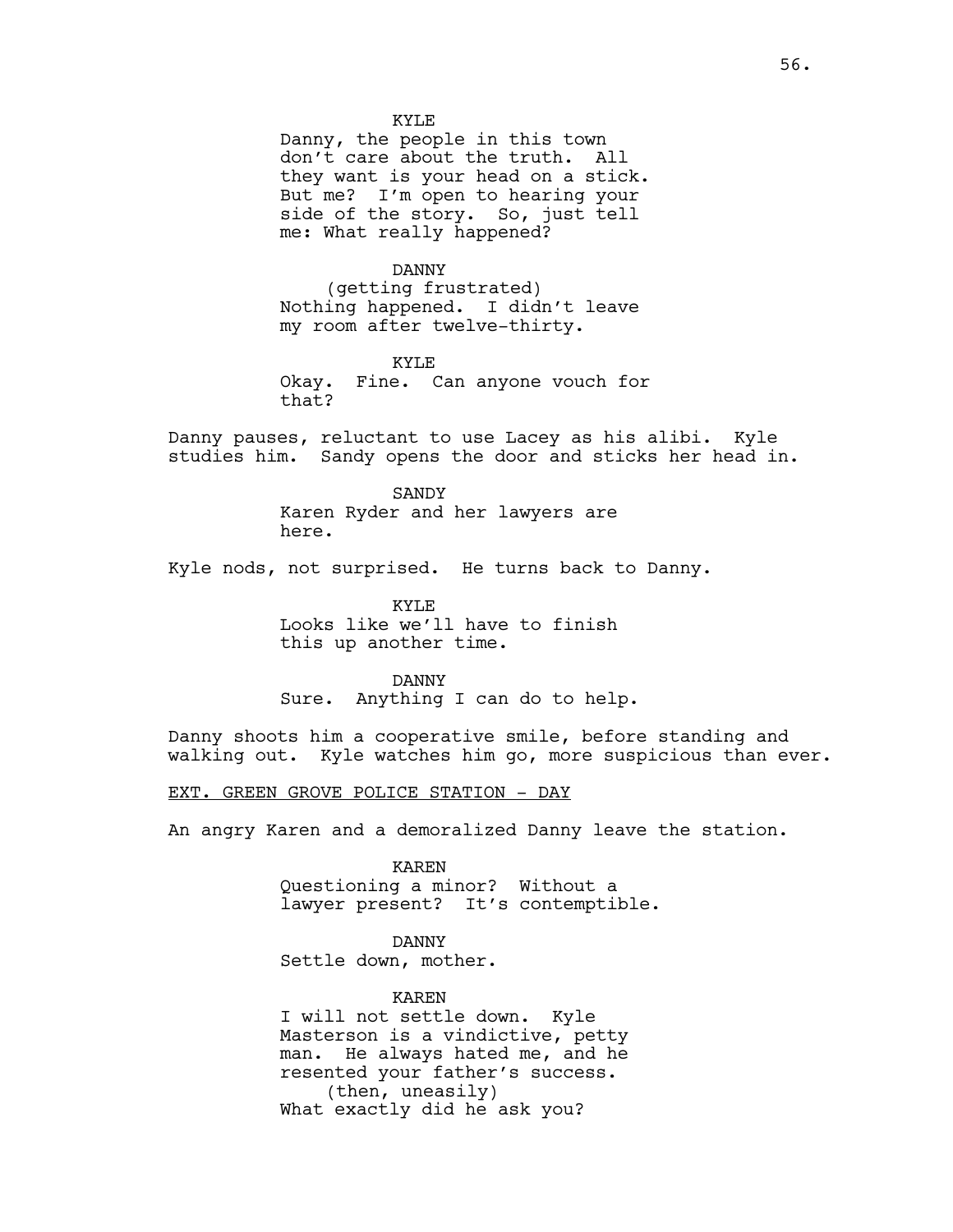DANNY What do you think? He wanted to know if I did it, obviously.

KAREN Did you tell him you were home? That Lacey spent the night?

DANNY Can we not? I think I've been interrogated enough for one day.

He starts to walk away. Karen calls out after him:

KAREN Where are you going?

Danny doesn't respond. Karen watches him go, worried and unsettled by his odd evasiveness.

## EXT. GREEN GROVE - MAIN STREET - DAY

Jo and Rico walk together in silence. Rico watches her.

**RTCO** That was brave, the way you stood up in assembly. I almost broke out into hives just watching you.

JO Whatever, it's not like I was destined for prom queen or anything. But thanks.

RICO You're welcome. And you're not alone in this. If you trust him, I trust him. Okay?

A moved Jo pulls him into a grateful HUG. TIGHT ON Rico's FACE: It's clear from his smitten expression he wants to be more than Jo's study buddy. Jo looks up, surprised to see:

DANNY, standing outside the DINER, waiting for her.

DANNY I escaped. Had to swim through the sewer, Shawshank-style. Not as easy as it looks on AMC. (smiling nervously) You got a second?

Jo shoots Rico a look, and he nods, understanding. He heads toward the diner, stopping in front of Danny.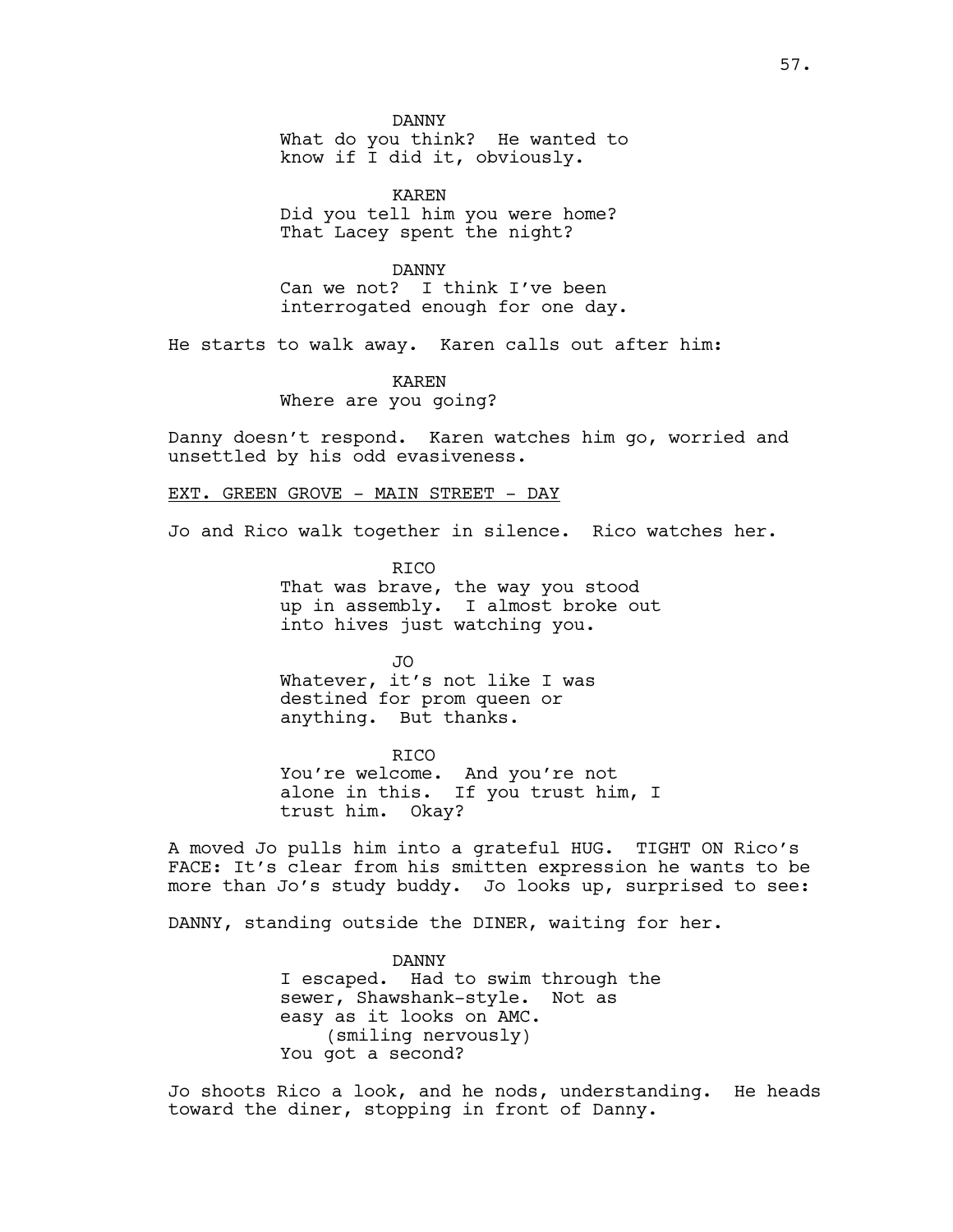**RTCO** Prove me right, Danny. (intensely, overdramatic) *Prove me right.*

Danny hides a baffled, bemused grin, as Rico disappears inside the diner. Jo approaches him.

## DANNY

Hope you didn't catch too much grief for that little speech.

JO You stood up for me last night. I was just returning the favor. (then) Sorry about my dad. Pulling you out in front of the entire school like that, that was...

DANNY He was just doing his job. (beat; then, anxiously) Regina texted me last night.

JO Texted you? You mean... after we left the party?

DANNY

She wanted me to come back. And when I said no, she... *insinuated* that she knew why I killed my aunt.

Jo reacts, stunned. She turns suddenly and starts walking away from him. Danny rushes after her.

> DANNY (CONT'D) She was probably just goading me, trying to get me to come over...

> > JO

She's dead, Danny, she died right after she sent it. Are you really trying to tell me it meant *nothing*?

DANNY

I have no idea what it meant! All I know is that I ignored it. I should've told you before, but I was afraid you'd assume I killed her, just like everyone else...

She stops, turning to face him.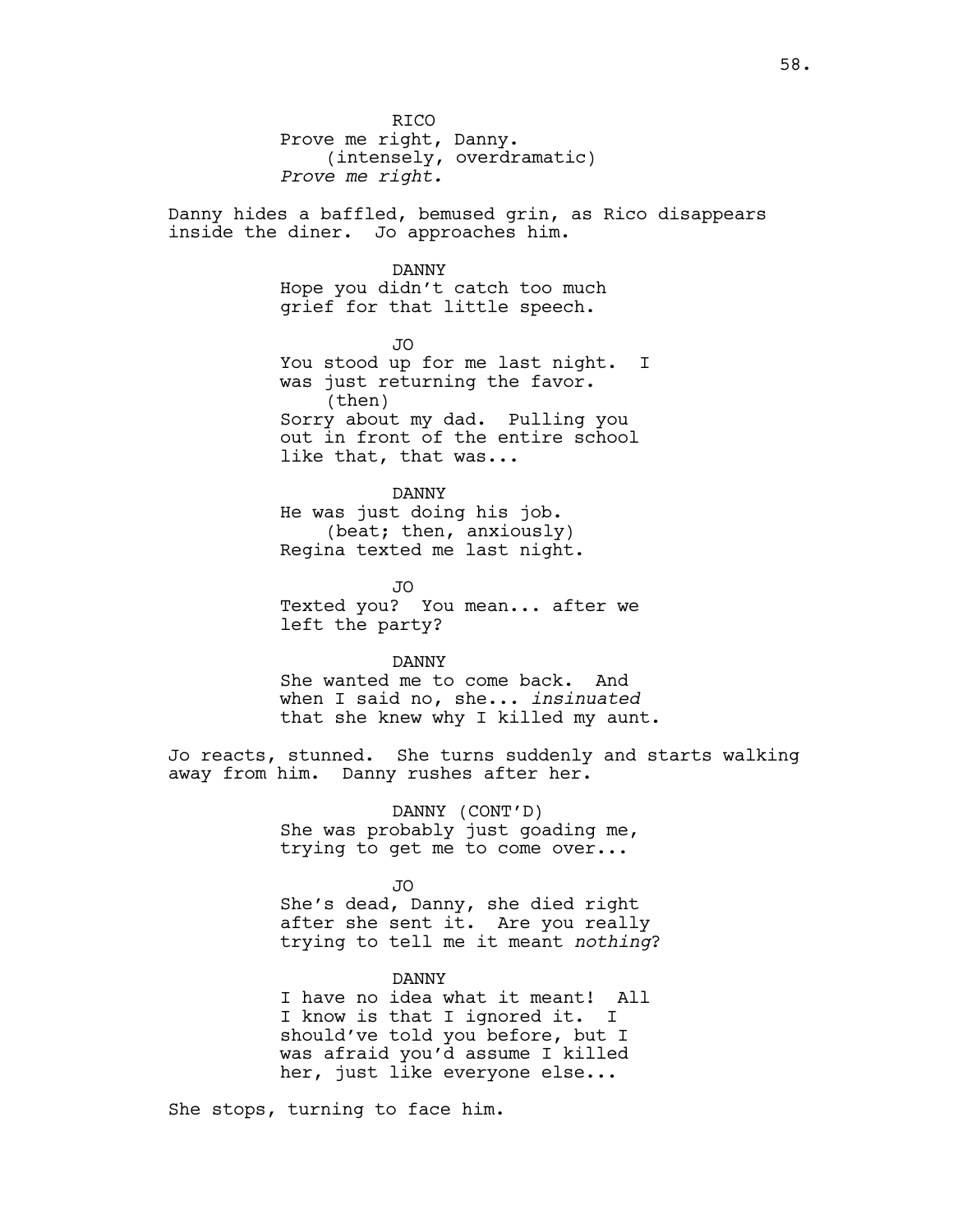JO Why *did you* kill her?

DANNY Jo, please, I didn't...

JO Not Regina. Your aunt. And don't just say you can't tell me. (stepping toward him) I have to know.

DANNY I'm sorry. I'm protecting you...

JO

*From what?* Jesus, you want this second chance, but you make it so freaking difficult by acting all weird and mysterious. If you just tell everyone why you did it...

DANNY Then what? They'll get over it? Laugh it off? The mayor will hand me the keys to the city?

JO No... but maybe they won't call you the socio anymore.

DANNY They'll always call me that, but I can live with it. It's kind of a cool, intimidating nickname.

He smiles, trying to ease the tension. But Jo just stares back at him.

> JO What do you want from me?

DANNY I want you to believe me about Regina. I want you on my side. (off her reluctance) I may have killed someone before, but I've never lied to you.

Jo can't help but laugh.

JO That's a real great pitch for a strong, trusting friendship.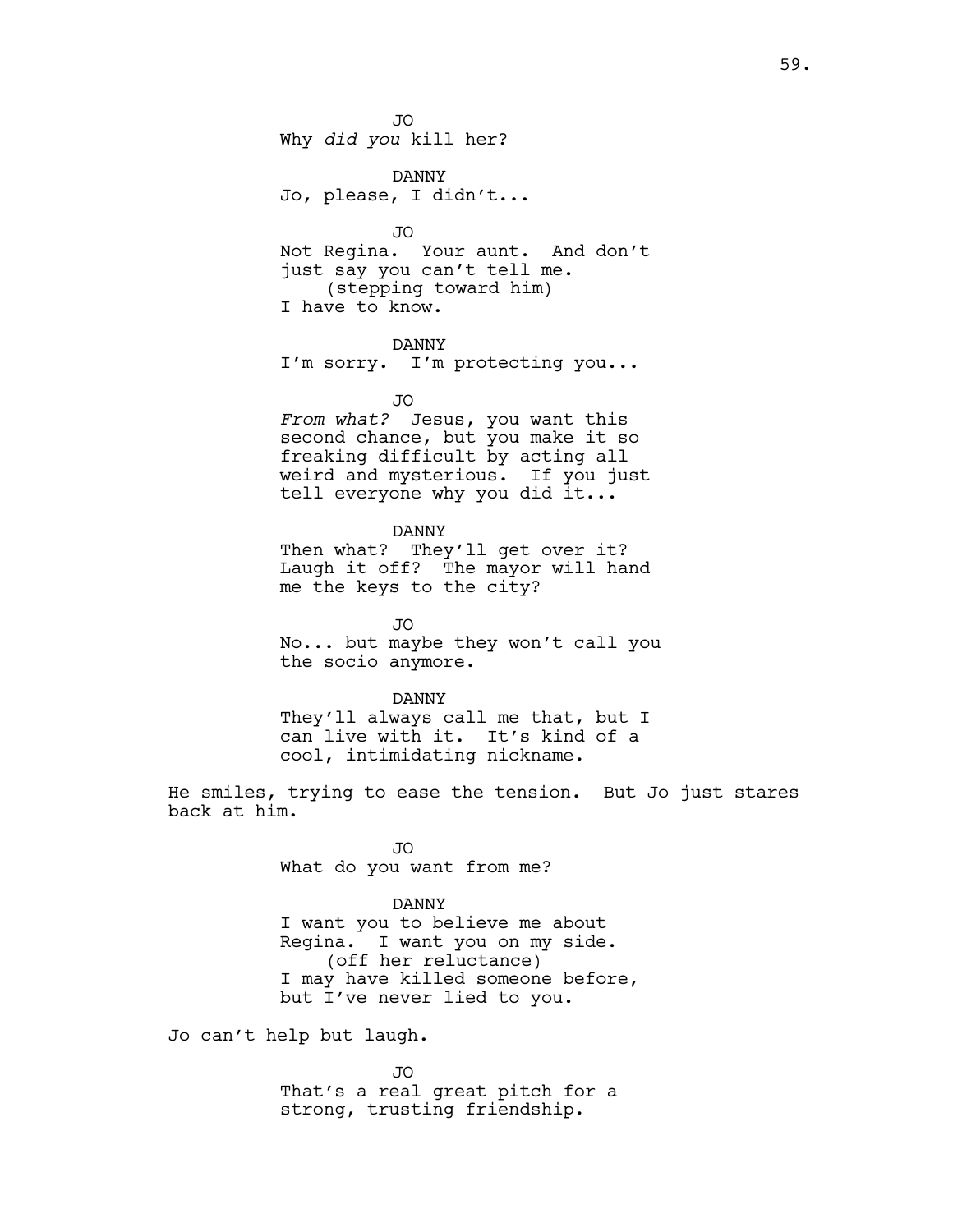Danny doesn't respond. Jo looks at him, searching his eyes for that truth, that belief... before accepting she may never be a hundred percent sure. She exhales, making a decision:

> JO (CONT'D) If you are lying to me, I swear I'll kill you. Then I'll be the one with the intimidating nickname.

They share a smile, a tentative truce... and maybe the start of a new friendship. They hear a BEEP, followed by a VOICE:

> ARCHIE (O.S.) Hey buddy! Murder anyone today?

They look up to see a CAR drive slowly by: Archie's behind the wheel, Scott rides shot-gun, and Sarita and Lacey sit in the backseat. Lacey stares straight ahead, but the other three glare out at Danny and Jo with vicious, hateful eyes.

> JO Lacey sure knows how to pick her friends, huh?

DANNY She'll come around eventually.

Off an unruffled Danny, watching the car turn a corner...

INT. MASTERSON HOUSE - LIVING ROOM - NIGHT

Tess watches Kyle and Jo face-off, angrily.

KYLE

I'm asking you not to hang out anymore with a *serial killer.* Most sixteen-year-olds would kill for that kind of hands-on parenting.

JO Serial killer? Whatever happened to innocent until proven guilty? Or did Green Grove secede from the Union without me realizing it?

KYLE Honey, please... trust me. My gut's telling me Danny did this.

JO Yeah, well my gut's telling me he didn't.

Jo walks out. Kyle watches her go, heavy with concern.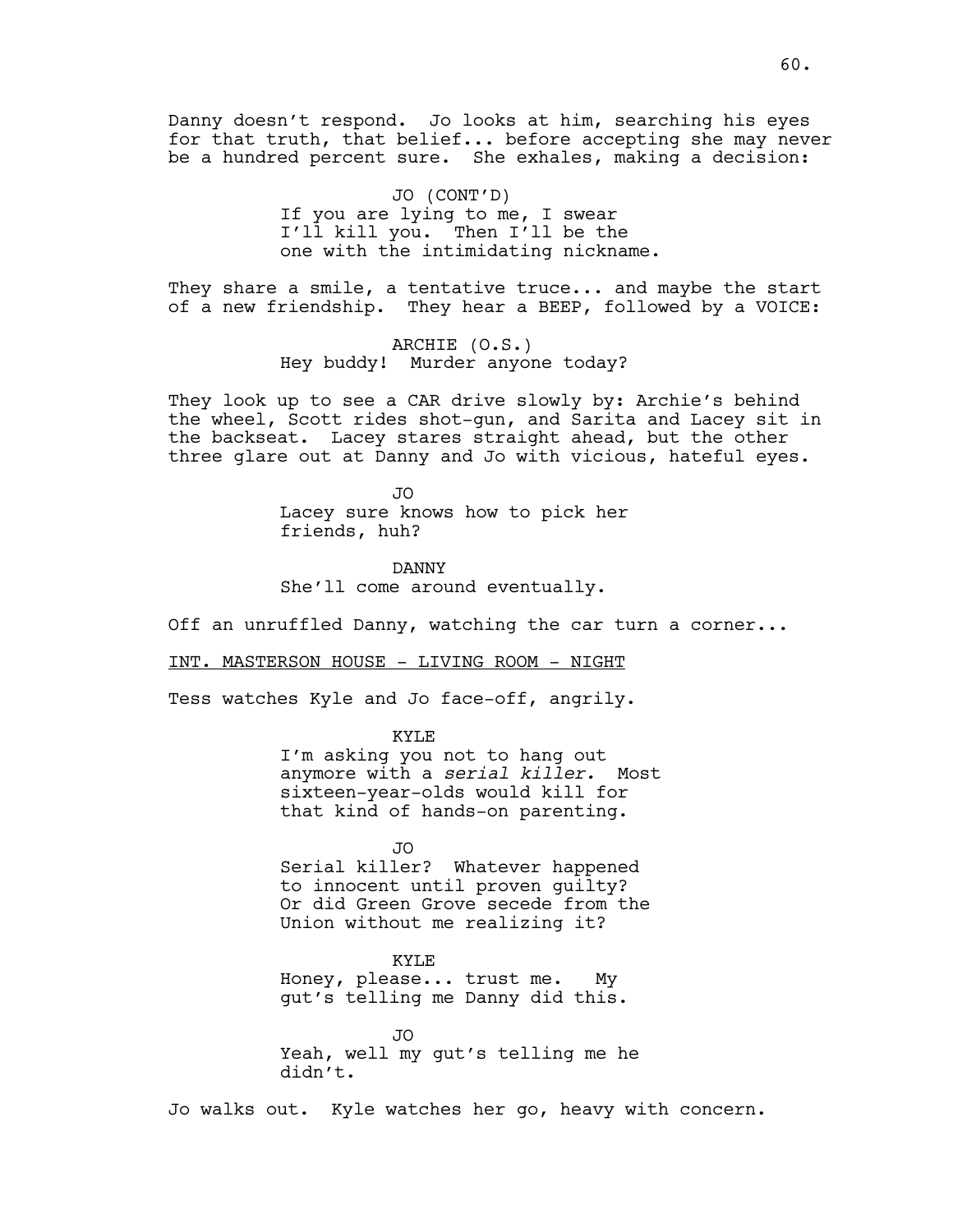KYLE I'll remind you that you said that when we're identifying her at the morgue.

He storms away, leaving Tess alone, sadly contemplating this burgeoning rift in her family.

INT. RYDER HOUSE - DANNY'S ROOM - NIGHT

Danny flips through an old PHOTO ALBUM, stopping on:

A PORTRAIT of HIMSELF, around ten, sitting with a stiff, impressive man in a dark suit-- his father, MARTIN RYDER.

Karen sticks her head in, lightly knocking on the open door.

KAREN Can I come in?

Danny looks up at her. He nods. She sits down beside him on the bed. She notices the photo, flashing a wistful smile.

> KAREN (CONT'D) I had to bribe you both to sit for this photo. Remember what I bought you?

DANNY The new Power Rangers mega-mission helmet. (grinning) And how'd you bribe dad?

Awkward beat.

KAREN I, uh... I don't remember. (then, firmly) Danny, I want to talk about what happened at the police station.

Danny ignores her. He stands up and walks across the room.

KAREN (CONT'D) All I want to do is help you...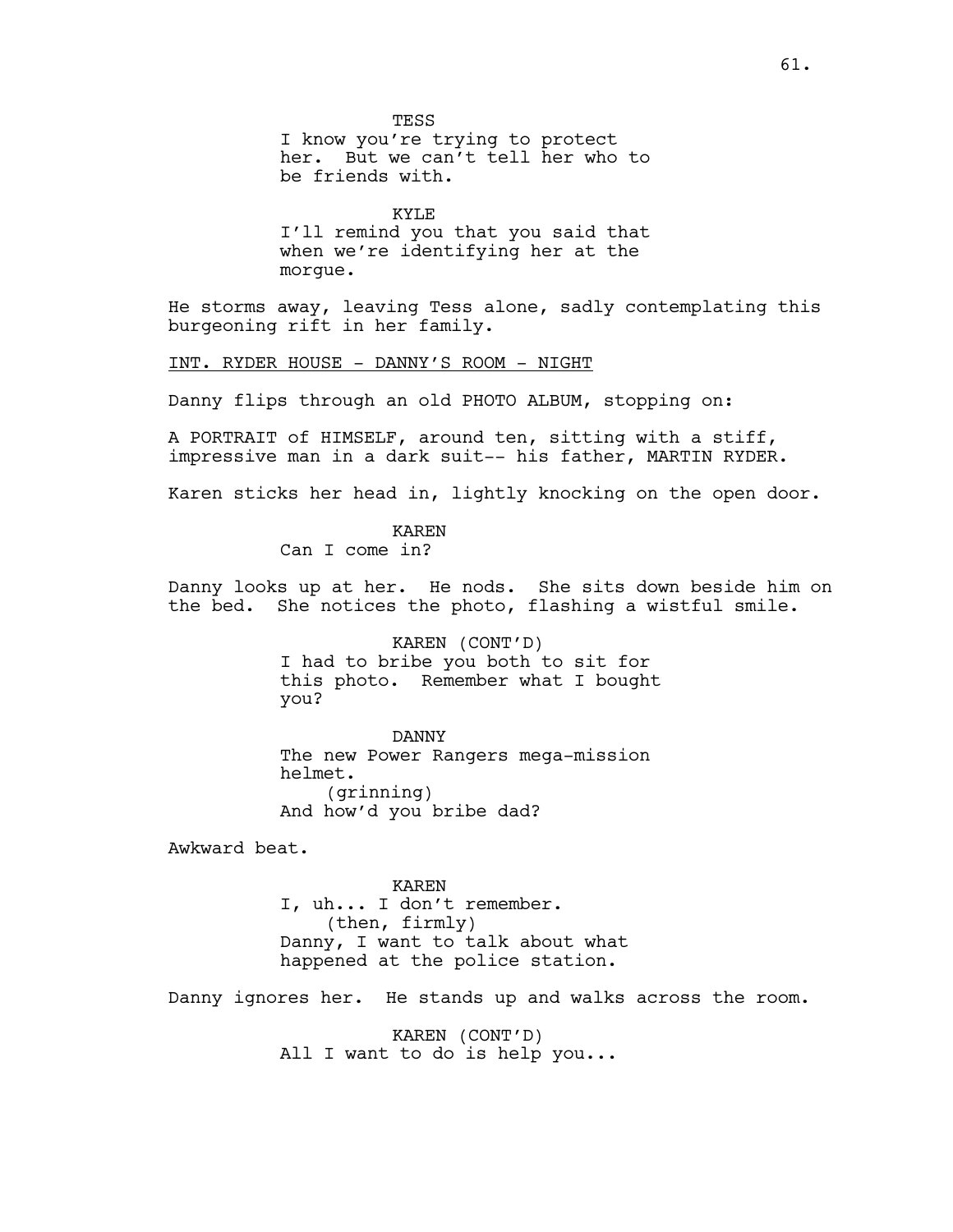## DANNY

(turning on her, sharply) Help me? Is that why you brought me back to a town where everyone thinks I'm the teenage Ted Bundy?

KAREN

This is our home. It's where your father and I raised you. (holding back emotion) It's where we were a family.

## DANNY

No, it's where you were top of the small-town pyramid. The most popular mom in the neighborhood.

Karen stares up at him. She exhales, guilty and exhausted.

## KAREN

We couldn't sell it. (off Danny's confusion) We couldn't even get people to come to the open house. We kept lowering the price, but...

DANNY I never even knew you put it on the market.

## KAREN

We didn't want to burden you. (then, floodgates opening) We still thought about leaving here. But then your father's drinking got worse, and he gambled on some bad investments, and, well... suddenly, we didn't have as many options. It wasn't until after his accident that I found out how bad it really was.

DANNY

Are you saying we're... broke?

KAREN

We'll be okay. We have enough to live on. But the majority of the money is tied up in this house.

Danny processes his parents' struggles, stunned and guilty. Karen walks over to him, placing a maternal hand on his face.